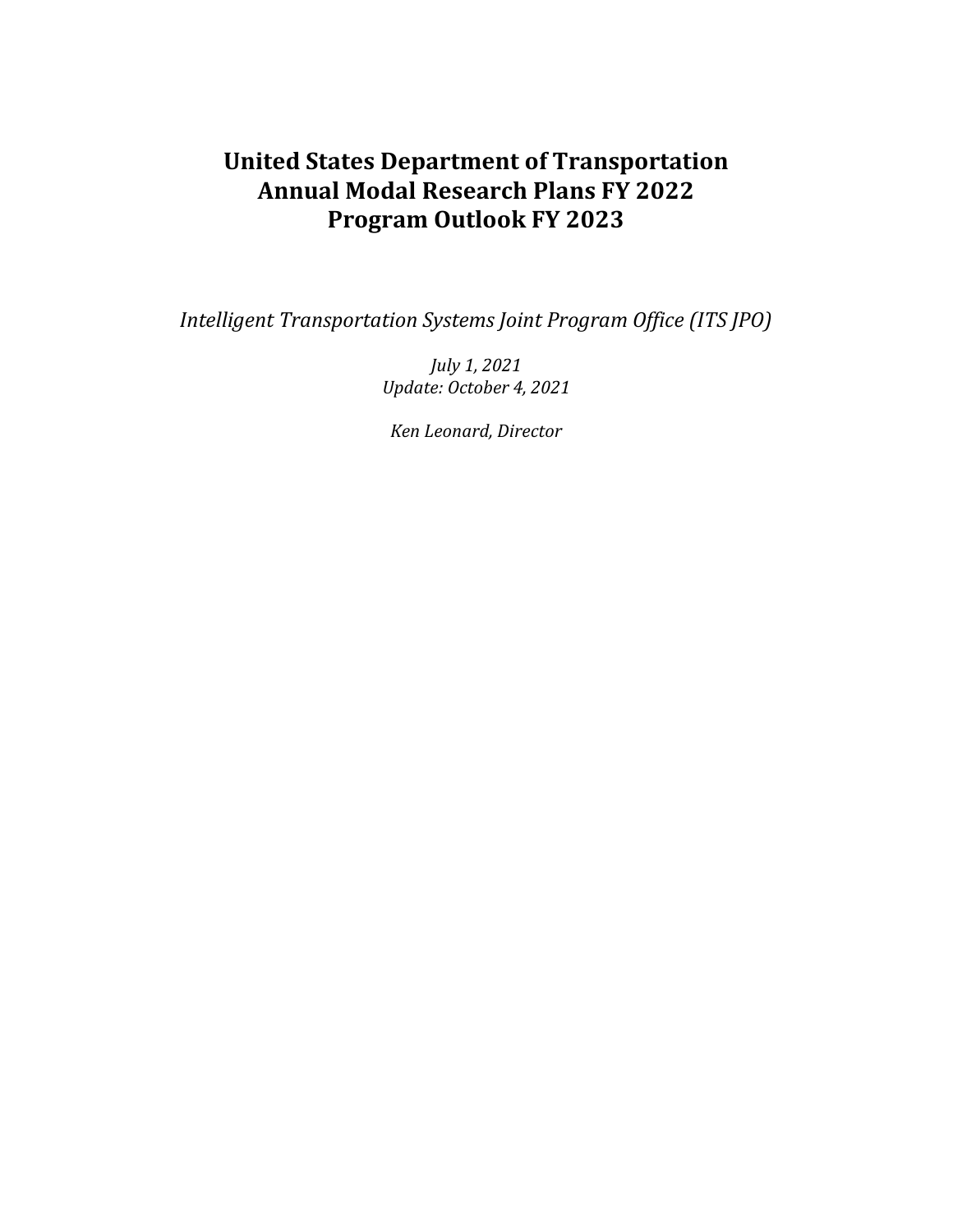## **Table of Contents**

| Advanced Transportation and Congestion Management Technologies Deployment (ATCMTD)48 |  |
|--------------------------------------------------------------------------------------|--|
|                                                                                      |  |
|                                                                                      |  |
|                                                                                      |  |
|                                                                                      |  |
|                                                                                      |  |
|                                                                                      |  |
|                                                                                      |  |
|                                                                                      |  |
| Advanced Transportation and Congestion Management Technologies Deployment (ATCMTD)63 |  |
|                                                                                      |  |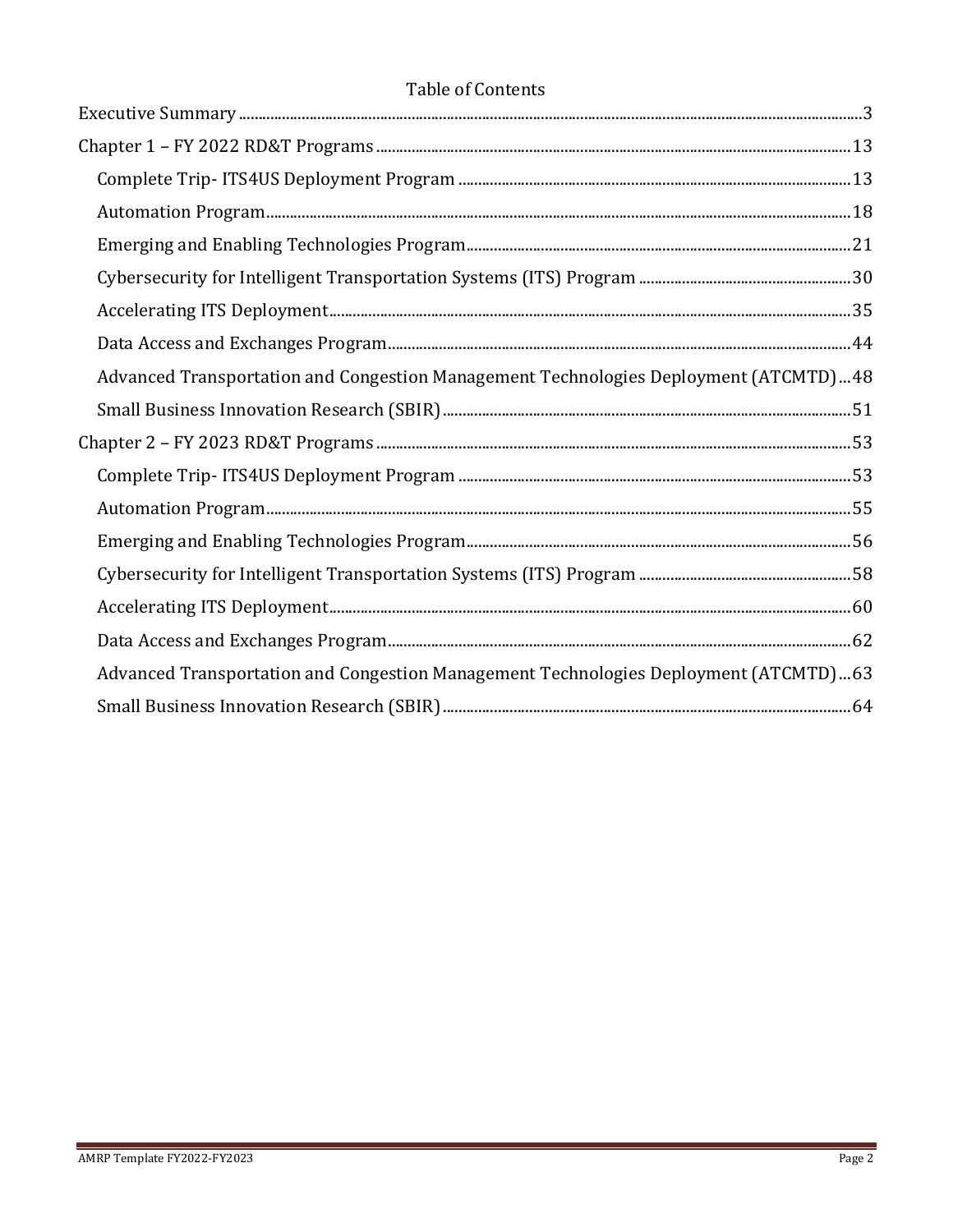# <span id="page-2-0"></span>**Executive Summary**

The Intelligent Transportation Systems Joint Program Office (ITS JPO) was created as a result of the Intermodal Surface Transportation Efficiency Act of 1991 (ISTEA) Public Law 102-240 (December 18, 1991). ISTEA established a federal program to research, develop and operationally test Intelligent Transportation Systems (ITS) and to promote ITS implementation. The ITS Program is designed to facilitate the deployment of technology to enhance the efficiency, safety, and convenience of surface transportation resulting in improved access, saved lives and time, and increased productivity.

The ITS JPO serves as the U.S. Department of Transportation's (USDOT) multi-modal technology research program, working toward improving transportation safety, mobility, and efficiency; and enhancing productivity through the integration of innovative technologies within the nation's transportation system. Through these efforts, the ITS JPO serves as a Departmental leader in addressing innovation. The **Vision** of the ITS JPO is to "Accelerate the use of ITS to transform the way society moves." That vision is executed through leading collaborative and innovative research, development, and implementation of intelligent transportation systems technologies to improve the safety and mobility of people and goods. By undertaking the research and deployment of advanced and innovative technologies, the ITS JPO serves as the USDOT's organizational resource for avoiding duplication and ensuring the Department is on the forefront of advancing technologies to make certain our transportation system is safe and efficient.

The ITS JPO will continue to provide a focused role for the Department in supporting development and deployment of new technologies as well as adopting and adapting innovative technologies from other industries to meet the specific needs of the surface transportation system. By working with industry partners, academia, and stakeholders through cooperative agreements and grant programs, the ITS JPO will continue to develop intelligent and advanced technologies that address some of the more intractable transportation-specific problems. However, the ITS JPO's broad mission is neutral to any particular technology or platform that meets performance and interoperability requirements.

To fulfill its mission, the ITS JPO is guided by the ITS JPO Strategic Plan 2020-2025 which outlines a focused set of strategies to lead collaborative ITS research, development, and implementation across USDOT operating administrations and with the private and public sector.

The ITS JPO continually assesses the feasibility, maturity, and benefits of ITS technologies and approaches, and shepherds' transportation solutions from inception to implementation. The ITS JPO capitalizes on past investments in key research areas including automation, connectivity, and data access and exchanges. The ITS JPO will continue to augment such efforts with our USDOT partners to focus on new emerging technologies that will impact and transform transportation.

The ITS JPO includes a portfolio of research and technology deployment support programs focused on diverse systems and technologies geared towards producing the greatest public benefit from transportation's increasing technological transformation. The ITS JPO is responsible for coordinating the ITS Program and initiatives among the various USDOT operating administrations: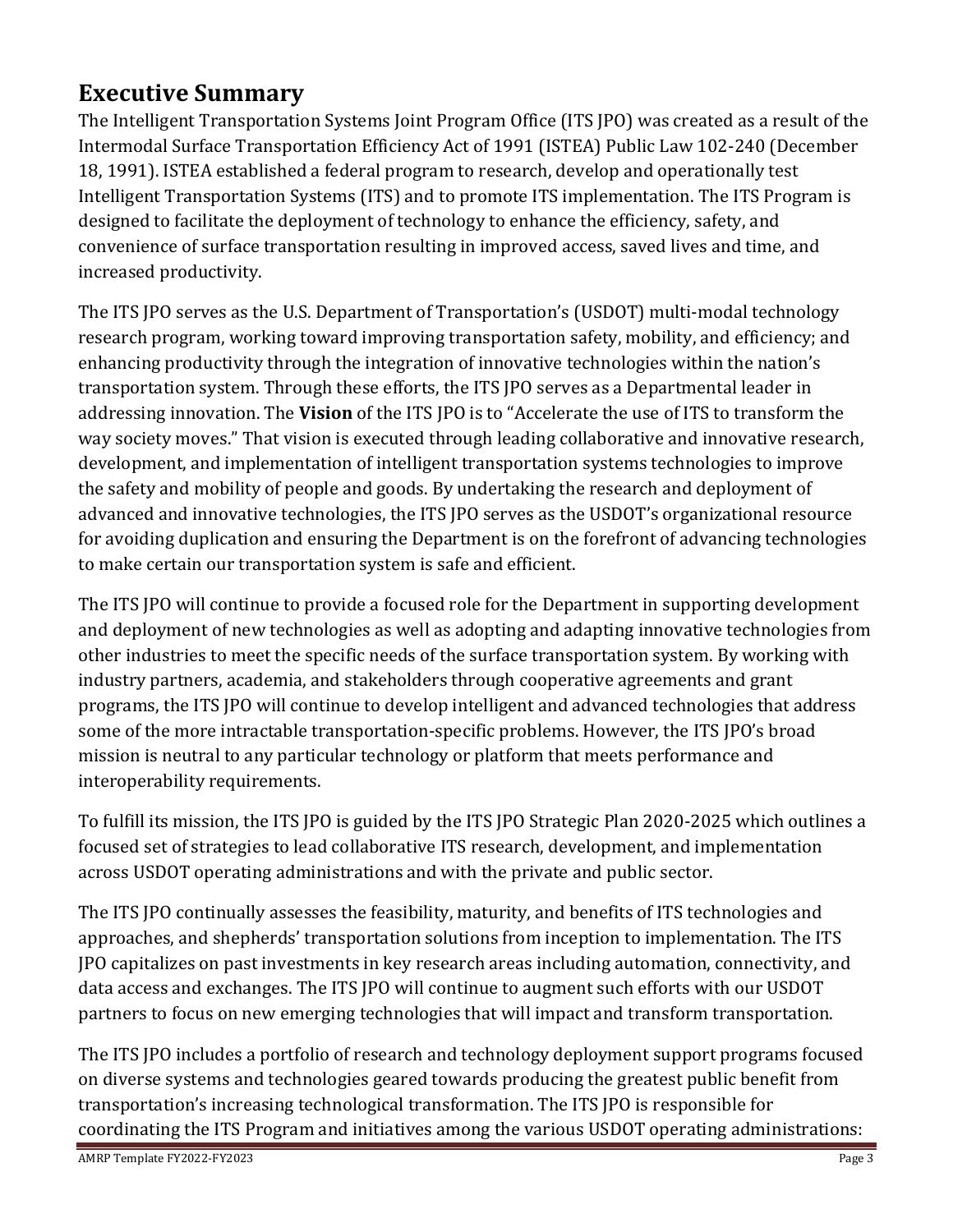Federal Highway Administration (FHWA); Federal Motor Carrier Safety Administration (FMCSA); Federal Transit Administration (FTA); Federal Railroad Administration (FRA); National Highway Traffic Safety Administration (NHTSA); Maritime Administration (MARAD) and the Great Lakes St. Lawrence Seaway Development Corporation (GLS). In addition, close collaboration with current industry and academic leaders in technology and innovation is a cornerstone of the ITS Program. The research builds on and leverages the technology and applications developed across all modes delivering cross cutting research activities and technology transfer that support all modes in the USDOT.

Through our research activities the ITS JPO serves two distinct roles within the USDOT, as both the project lead and as a multi-modal coordinator, working to ensure effective ITS research and technology deployments are successful. The ITS JPO serves as the lead in forward looking and emerging work that is not limited to just one mode and undertakes emerging projects where cross cutting capabilities are required to manage them. This includes connected data systems and largescale pilot deployments. In our multi-modal coordinator capacity, the ITS JPO ensures that capabilities across the USDOT are harnessed to bring about the greatest good. An example of a major multimodal initiative led by the ITS Joint Program Office through partnerships with OST, FTA, and FHWA, is the Complete Trip - ITS4US Deployment Program. In 2021 the Program made up to \$40 million available to enable communities to showcase innovative business partnerships, technologies, and practices that promote independent mobility for all travelers. The Program leverages innovative technologies and facilitates public private partnerships to allow for a travelercentric approach that improves mobility options for all travelers, including travelers with disabilities, travelers from rural areas, and lower income travelers. The Program is designed to bring publicly and privately sponsored research together to create large-scale, replicable deployments that generate increased multimodal mobility options for all travelers regardless of location, income, or disability.

In the near term, vehicles with various levels of driving automation systems that enter the market may potentially offer new benefits in travel comfort, convenience, and affordable accessibility. There is a clear government role in both ensuring public safety as these vehicles are introduced into service, and in ensuring that these vehicles are integrated into the road network in a manner that improves the efficiency of the system, and provides equitable mobility for all. The private sector is leading technology research and development focusing on vehicles that will behave in a way that works best for their own travel needs but with limited consideration for wider impacts to the road network. As more vehicles are deployed, coordination through connectivity could ensure that the continued introduction of automated driving technologies produces system-wide mobility and congestion-reduction benefits in addition to vehicle-level improvements in safety, comfort, and convenience.

The ITS JPO Automation Program's collaborative and multi-modal research portfolio provides cross-cutting support across the USDOT. Through the development of cooperative and standardsbased technologies and comprehensive, stakeholder-driven policies, ITS JPO works to ensure the safe and efficient adoption of automated vehicles across the transportation system.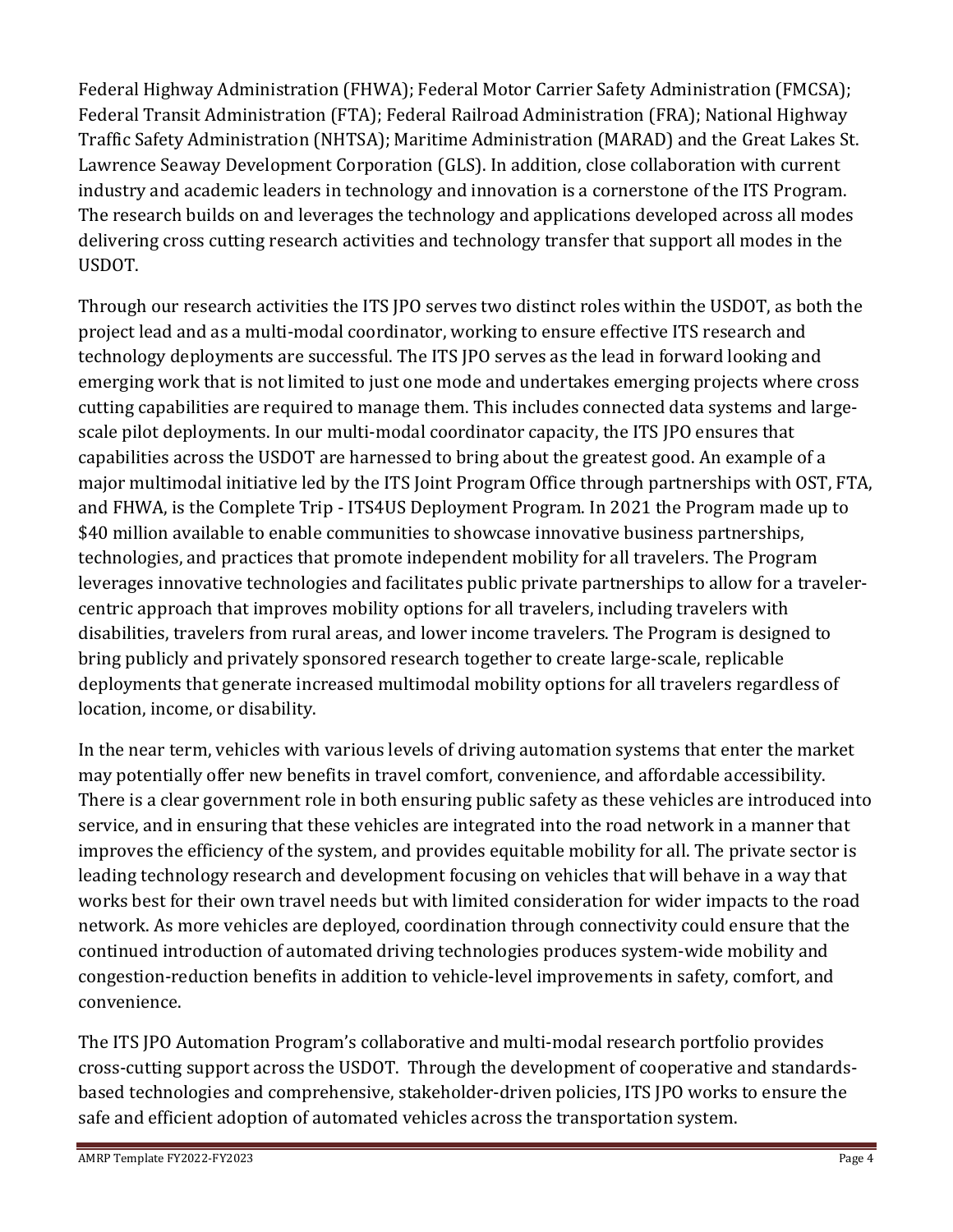In addition, securing transportation's critical assets and infrastructure against cyber threats is a shared responsibility of both the public and private sectors. A common vision and a framework for achieving that vision are needed to guide the public-private partnerships that will secure transportation systems. Presidential Executive Order 13800 (issued May 11, 2017) on Cybersecurity of Federal Networks and Critical Infrastructure, holds heads of Departments accountable for managing cybersecurity risk of their ecosystem.

The USDOT has an important role to play in pursuing research and analysis in the area of cybersecurity for ITS to deliver public benefit. USDOT leadership can support needed research and coordinated stakeholder-driven development and implementation of best practices that can then in-turn be adopted by the diverse community of Infrastructure Owner Operators (IOO) including State, Tribal, Territorial and local agencies, private and public-private facility operators as well as vehicles and other mobile participants in the transportation system. Individual IOOs often have limited capabilities in this area; USDOT led collaboration can support both nationwide interoperability as well as development and implementation of best practices.

The ITS Cybersecurity Research Program supports USDOT cybersecurity research. This research maps to the Cybersecurity Technical Research Working Group's (TRWG) Groups team scope and annual goals to close gaps, facilitate information sharing, and the coordinate on the use of common risk models. This research is coordinated with our modal partners who actively participate in management of specific projects, and includes areas such as the adaptation of the NIST Cybersecurity Framework for the transportation sector. This research will facilitate developing the capacity of our partners and will inform the skilled workforce that the USDOT must support who proactively and effectively implement of sound transportation cybersecurity practices. The research will also assist in our efforts to appropriately identify suitable standards and system architecture approaches, that when combined with suitable operational practices can maximize the security and cyber-resilience of ITS installations and operations nationwide.

The ITS JPO is uniquely positioned to work across the USDOT with our modal partners to develop and coordinate multimodal projects that are central to cybersecurity research. These efforts should include convening and facilitating the transportation ecosystem around shared priorities, facilitating the development of related policies, identifying and addressing cross-modal issues, sharing best practices and information, and eliminating "silo" activities.

Communications technologies – both wired/fiber and wireless - are critical to the safe, secure, and efficient operations of ITS. Based on specific needs, transportation agencies have incorporated a wide variety communications into their operational environments (i.e., field systems, management centers, and public fleets); vehicle manufacturers are increasingly including multiple types of wireless communications capabilities on their vehicles; and travelers are increasingly using portable devices to interact with transportation communications to increase safety, mobility, and accessibility into their travel. New and emerging communications technologies will continue to have significant impacts on the transportation system. The USDOT has an important role to play in pursuing research and analysis regarding suitability, and issues of latency and interference as new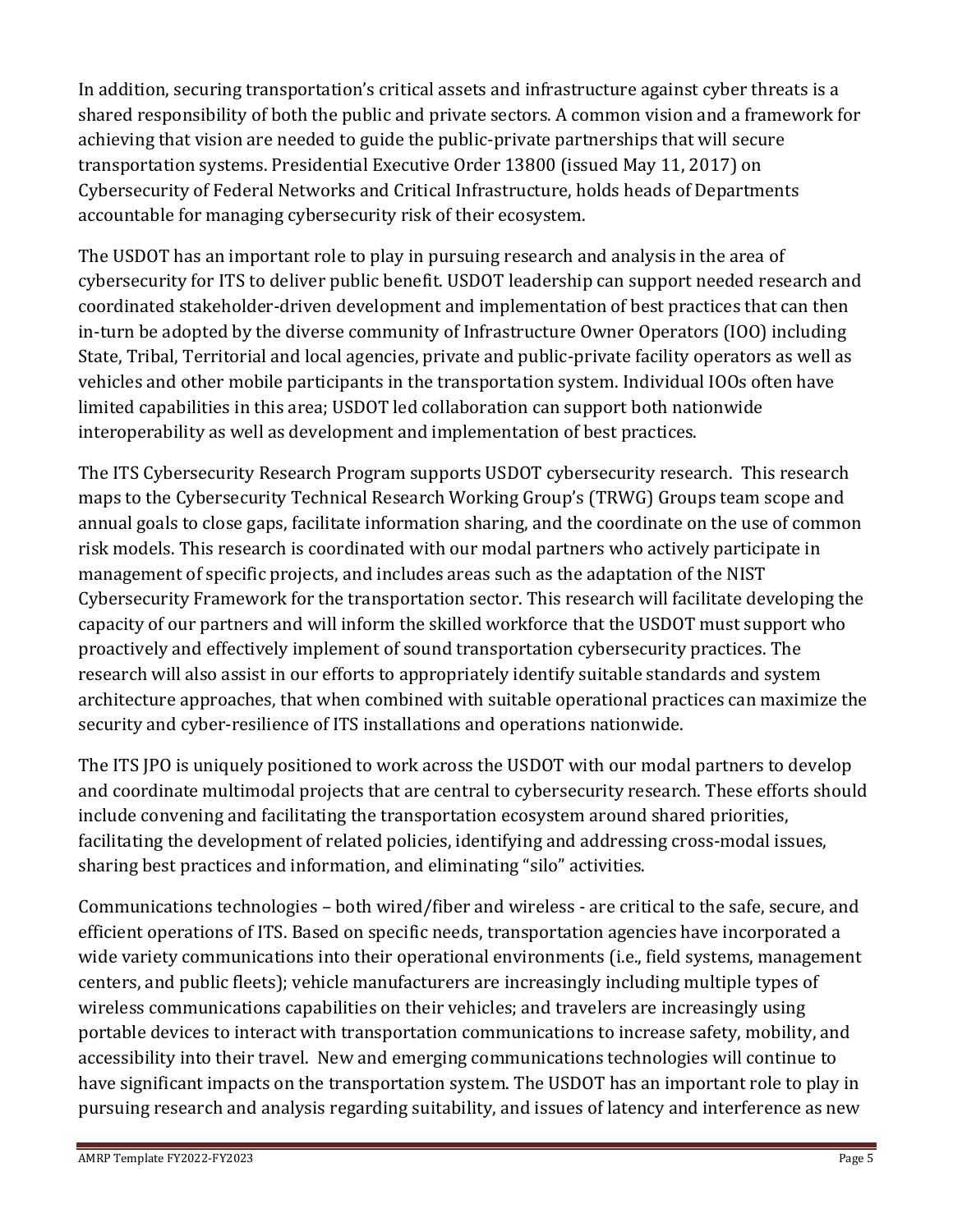forms of telecommunications are proposed for delivery of public benefit. USDOT's role allows State and local agencies to confer with telecommunications experts and to translate use cases and requirements that cross market boundaries and ensure interoperability.

The Emerging and Enabling Technologies Program primarily focuses on identifying, assessing, and implementing new technology such as Artificial Intelligence (AI) for ITS as well as data and computing resources needed to promote AI for further investigation by the ITS JPO and our modal partners. Likewise, this program also focuses research on emerging communications for ITS; such as Dedicated Short Range Communications (DSRC), Long-Term Evolution Cellular Vehicle-to-Everything (LTE-CV2X), or the upcoming 5G as well as future "Gs". This research provides USDOT with a significant understanding of the potential benefits and disruptions these technologies could represent to the transportation system. This research also incorporates an understanding of how the electromagnetic radio frequency spectrum is used by transportation and whether transportation has unique needs with regard to spectrum. Spectrum is a crucial resource needed to facilitate the exchange of vast data quantities that support cutting-edge technologies from autonomous vehicles and telemedicine to advanced public safety communications networks.<sup>1</sup> As noted in 2019 in two documents from the White House—*[Ensuring America Reaches Its 5G](https://www.whitehouse.gov/articles/ensuring-america-reaches-its-5g-potential/)  [Potential](https://www.whitehouse.gov/articles/ensuring-america-reaches-its-5g-potential/)* and *[Research and Development Priorities for American Leadership in Wireless](https://www.whitehouse.gov/wp-content/uploads/2019/05/Research-and-Development-Priorities-for-American-Leadership-in-Wireless-Communications-Report-May-2019.pdf)  [Communications](https://www.whitehouse.gov/wp-content/uploads/2019/05/Research-and-Development-Priorities-for-American-Leadership-in-Wireless-Communications-Report-May-2019.pdf)—*efficient spectrum use and spectrum availability are fundamental to the Nation's security and prosperity, requiring a "whole-spectrum solution" that encompasses and addresses scientific research, technology, policy, legislation, operations, and economics.<sup>2</sup> The ITS JPO participates in the Federal cross-Agency/Department efforts to implement secure 5G; and further monitors break-through research in using currently under-utilized spectrum to understand whether there are opportunities for transportation.

Under the Emerging and Enabling Technologies Program, Artificial Intelligence (AI) has been identified as an area of prioritization, both for the benefits it promises and the opportunity to extend those benefits across modes within USDOT. On February 11, 2019, an Executive Order was issued on Maintaining American Leadership in Artificial Intelligence<sup>3</sup> (AI) to promote sustained investment in Research and Development (R&D) in collaboration with industry, academia, and other non-Federal entities to generate technological breakthrough in AI. The Executive Order directs heads of agencies to consider Artificial Intelligence as a Research and Development priority with respect to federal investment, an agency's mission, and research priorities. The ITS JPO is seeking to consider prioritizing R&D research with a focus on AI in ITS as well as data and computing resources need to promote AI per the Executive Order. Moreover, the ITS JPO Strategic Plan<sup>4</sup> has established AI in Intelligent Transportation Systems (ITS) as Emerging and Enabling Technology research area.

<sup>1</sup> Quoted from<https://www.whitehouse.gov/articles/ensuring-america-reaches-its-5g-potential/>

<sup>2</sup> From:<https://www.whitehouse.gov/articles/ensuring-america-reaches-its-5g-potential/> and [https://www.transportation.gov/sites/dot.gov/files/2020-02/EnsuringAmericanLeadershipAVTech4.pdf.](https://www.transportation.gov/sites/dot.gov/files/2020-02/EnsuringAmericanLeadershipAVTech4.pdf)

<sup>3</sup> <https://www.whitehouse.gov/presidential-actions/executive-order-maintaining-american-leadership-artificial-intelligence/>

<sup>4</sup> An internal document which is currently under review for approval so it will be provided at a future date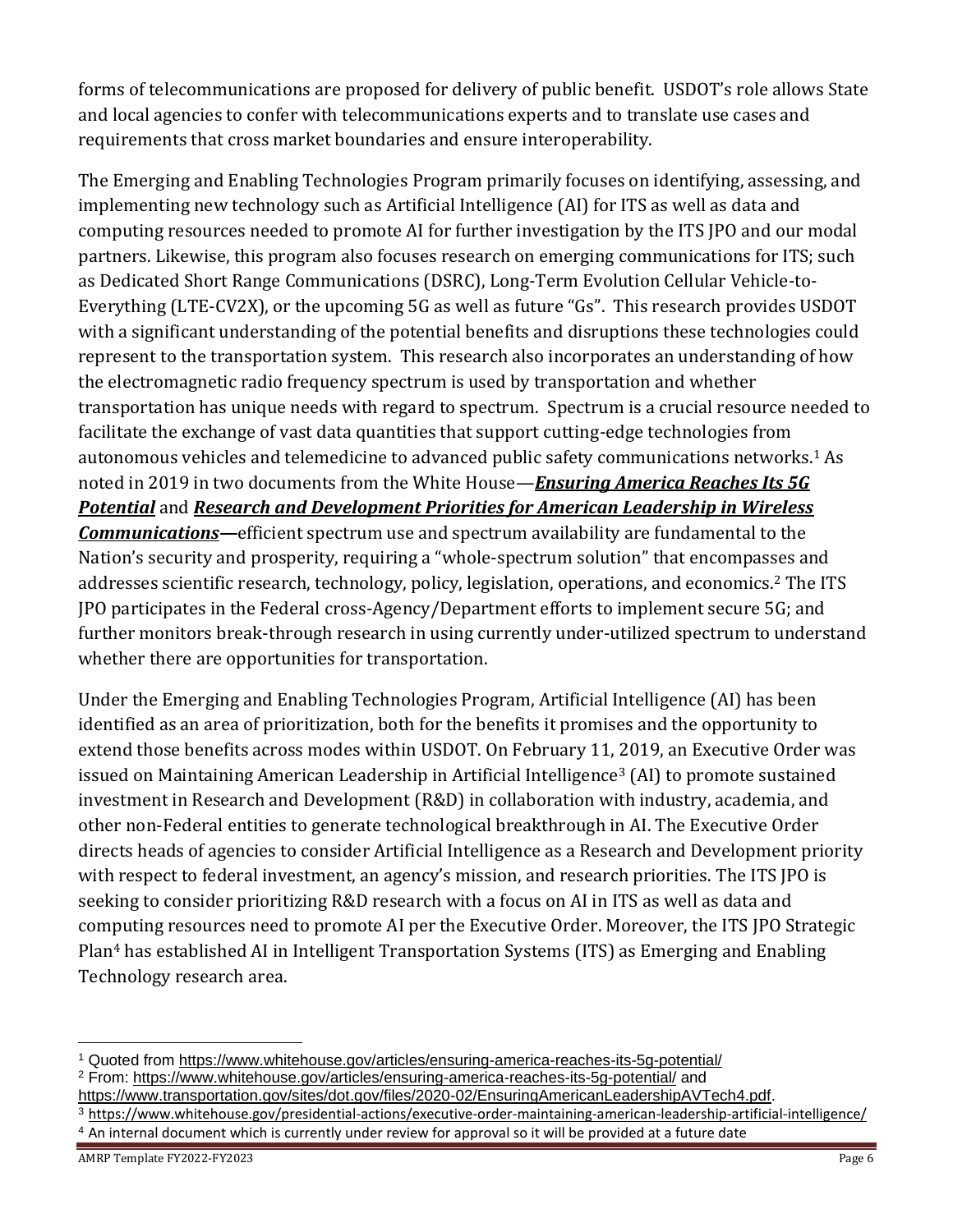In FY22 the Emerging/Enabling Technologies Program plans to support reengagement with its modal partners on research activities in support of Departmental goals related to climate change and the environment. The program intends to leverage past and current research in this area, including the research accomplished in the AERIS (Applications for the Environment: Real-Time Information Synthesis) Research Program, the ToSCO (Traffic Optimization for Signalized Corridors) Phase 1 Project currently underway at Turner Fairbank, and the truck platooning research also underway at Turner Fairbank.

The Data Access and Exchanges Program focuses on enabling access to core transportation data across the ITS ecosystem, including data and source code generated through the USDOT's ITS research investments, to accelerate deployment of new ITS technologies, cut the time from research to insight and policy-making, and drive secondary research results. While enabling broader ITS research and deployment activities, these investments drive implementation of various Federal and USDOT directives on increasing access to data, source code, and federally funded research results. Between FY2018 and FY2021, the ITS JPO incubated a consultative Research Data Access implementation support team and technical platforms to enhance access to data and source code produced through multi-modal ITS research investments. In FY2022, the ITS JPO will maintain mature capabilities and coordinate with the appropriate long-term owners within the Department and remain users of, and investors in, these capabilities. Consistent with the ITS JPO Strategic Plan, this research area will also continue to help identify, prioritize, monitor, and – where necessary – address multi-modal data exchanges across traditional organizational boundaries.

The Accelerating Deployment Program will take the lead in building evidence-based decisionmaking capacity both inside and outside of USDOT and supporting activities that work to accelerate the deployment of ITS, including: data acquisition about the costs, benefits and extent of deployed ITS, knowledge transfer/Professional Capacity Building, system interoperability and standards, and enhanced communication with our stakeholders.

The ITS Deployment Evaluation Program will continue to generate data and analyses related to the benefits, costs, and extent of deployed ITS. These data have been instrumental in understanding trends in deployment technologies and emerging priorities in agencies' ITS deployment plans. The ITS JPO has been collecting data on the benefits, costs, and extent of deployed ITS for over 20 years. These unparalleled, globally unique data resources offer the ITS JPO an extraordinary opportunity to support Departmental goals related to evidence-driven and data-based decision making.

The ITS JPO will continue to use the data it collects to:

- Assess the current state of ITS deployment and communicate the benefits that might be accrued by deploying them;
- Highlight technologies that have had particular success in solving common transportation problems;
- Highlight technologies that enjoy widespread use and show how they have been successfully deployed over time;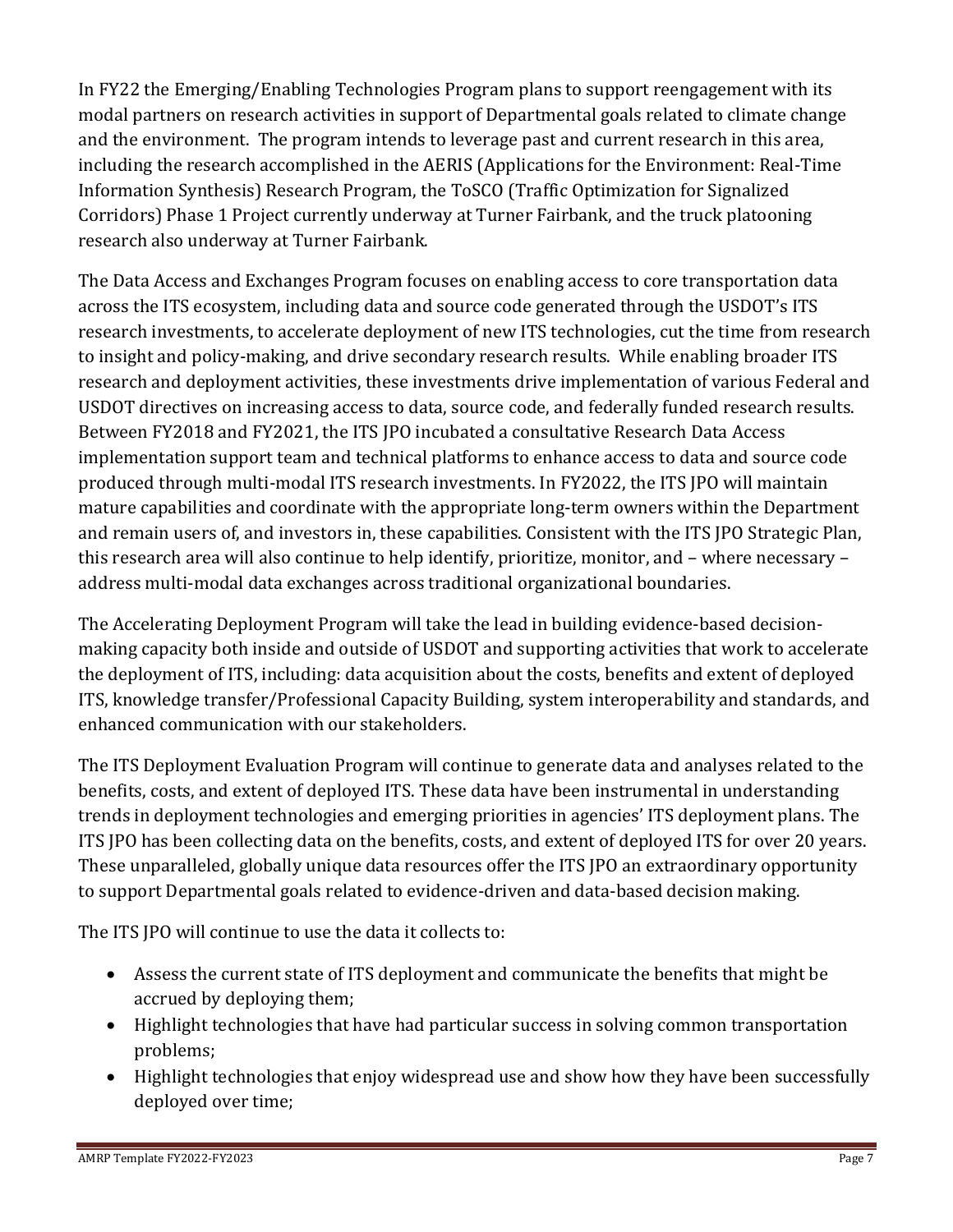- Identify opportunities for strategic action and more intensive tech transfer, training, support, and data collection; and
- Identify gaps or needs that the ITS JPO and its modal partners can address with respect to ITS deployment data.

The Accelerating Deployment Program is also the ITS JPO's primary mechanism for educating the public sector's transportation workforce about ITS. The ITS JPO will continue to support activities that deliver multimodal ITS learning opportunities to the public-sector workforce by coordinating outreach related to the ITS JPO's research initiatives and providing technical assistance. The ITS JPO has developed and delivered technology transfer in close coordination with partners including the National Highway Institute (NHI), Intelligent Transportation Society of America (ITSA), Institute of Transportation Engineers (ITE), National Operations Center of Excellence (NOCoE), National Association of Development Organizations (NADO), universities and other stakeholders. The publicsector participants representing State DOTs, Metropolitan Planning Organizations (MPOs) and local agencies have benefited from this partnership. Participants have favorably evaluated the ITS JPO technology transfer for its delivery of much needed training and technical assistance with feedback indicating that participants use the training to improve grant applications, purchasing decisions, procurement designs, or systems operations and management. Evaluators have also mentioned a reassessment of infrastructure vulnerability including information technology (IT)-data management improvements as a result of technology transfer events provided by the ITS JPO.

The Accelerating Deployment Program also supports efforts to ensure system interoperability. The ability to allow transportation system users to access ITS services anywhere they may travel is essential to maximize safety, mobility, environmental, and connectivity benefits from rapidly advancing ITS technologies. To support interoperability, ITS JPO maintains and evolves a reference system architecture along with companion software tools. ITS JPO supports the development of ITS voluntary technical standards as well as identifying, specifying and adapting Information and Communications Technology (ICT) to enable efficient, safe and secure ITS deployments and support vendor-independent component replacement for lowered life-cycle costs. ITS JPO cooperates with stakeholders to evolve this architecture reference – currently supporting tailorable implementations of over 150 ITS services – to accommodate, and when appropriate lead, technological evolution. ITS JPO cooperates with stakeholders to develop needed ITS voluntary technical standards and to specify and adapt appropriate Information and Communications Technology (ICT) standards to support customized local ITS infrastructure implementations as well as large-scale interoperable integration of automation and connectivity technologies. ITS JPO also provides architecture and standards technical support including reference implementations of key standards to assist State, Tribal and Territory as well as local implementers of ITS technologies. ITS JPO works closely with the Office of the Assistant Secretary for Aviation and International Affairs (OST-X) to support advocating active use of U.S. ITS architecture and standards products in other nations; and to continue support of cross-jurisdictional border and North American interoperability efforts that seek to maximize benefits of multi-regional approaches to architecture and standards.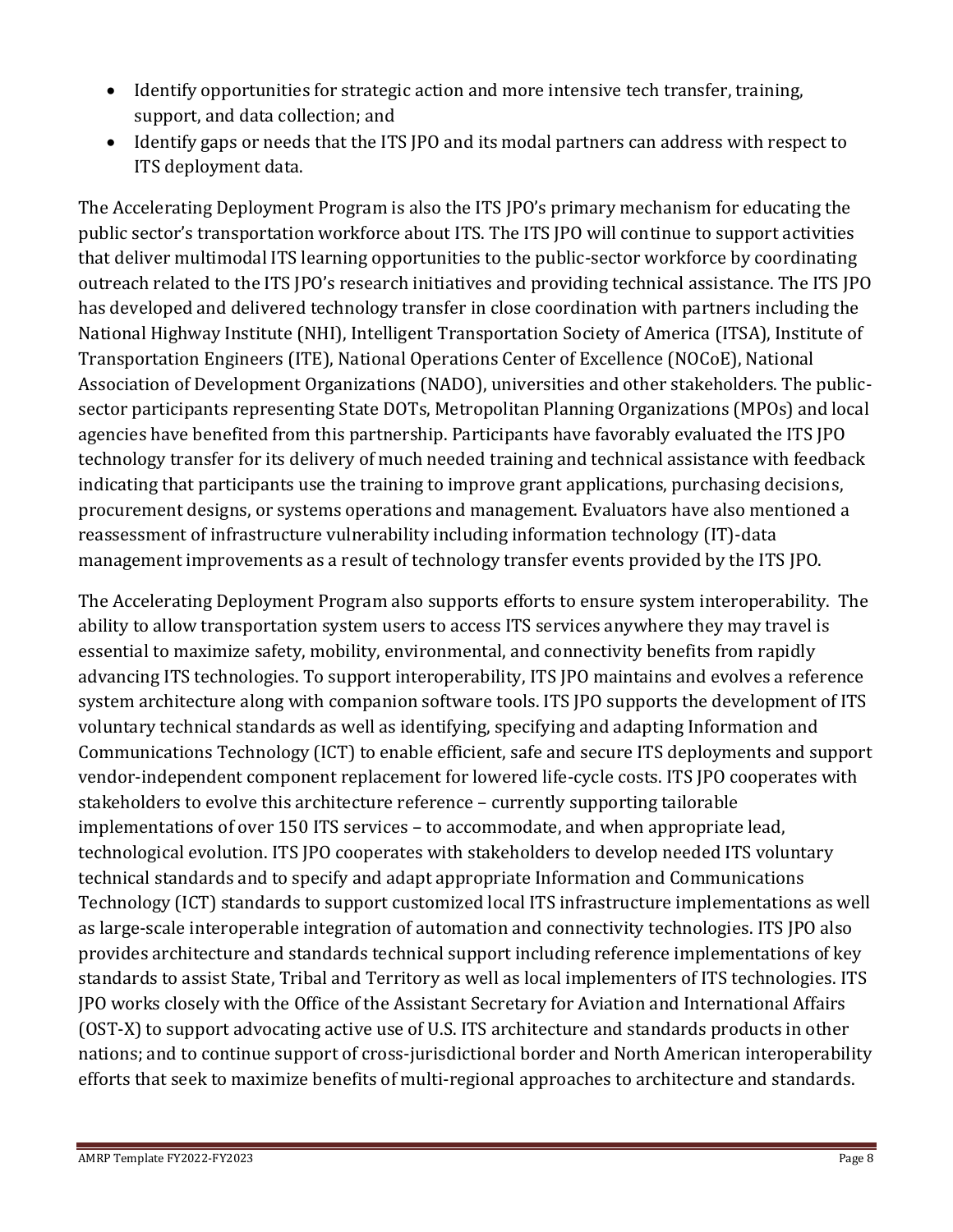By constantly engaging with the transportation industry and maintaining ties with national and international practitioners, the ITS JPO research efforts identifies transportation problems worth solving and facilitates our engagement within the transportation industry to address market failures including system safety, multimodal improvements, interoperability, underserved populations, and other long-term challenges.

As ITS technologies continue to evolve and adapt in the coming years, the targeted research and development undertaken by the ITS JPO will continue to serve as a proving ground and accelerator for multimodal efficiency, safety, and reliability of surface transportation systems.

## Topical Research Working Groups

The ITS JPO is actively engaged with the USDOT topical research working groups (TRWGs). These groups are designed to break the siloed, "modal-centric" approach of the past and, instead, establish a truly multimodal, "One DOT", research endeavor. A coordinated topical-driven approach will enable the Department to respond to new research needs that span one or more modes, guard against duplication of research efforts, and provide a resource for the modes and DOT leadership on a wide range of research topics. Each working group is assigned to a DOT agency or OST office and chaired by a representative for that agency/office. Working group membership is composed of representatives from each mode and OST office working within that topic area, with members selected based on recognized expertise within the topic area and/or broad awareness of their agency's activities within the topic area. The groups are designed to leverage existing cross-modal coordination bodies where possible. The ITS JPO actively engaged in and/or chairs/co-chairs five working groups:

- 1. Automation: The goal of this working group is to "Enable the safe integration of Automated Vehicles and Unmanned Aircraft Systems into the transportation system."
- 2. Emerging/Enabling Technologies: The goal of this working group is to "Advance the development of emerging/enabling practices and technologies."
- 3. Data: The goal of the Public Access Implementation TRWG, with the Data Access Task Force under it, is to "Ensure access to high-quality data to support data-driven technologies, operations, and decision making."
- 4. Cybersecurity: the goal of this working group is to "Develop approaches for maintaining the cybersecurity of the transportation system."
- 5. Environmental Stewardship Working Group: The goal of this working group is to "Advance environmental, operational and process analyses and scientific research to improve environmental performance, including developing analytical models, accelerating technology maturation and deployment, evaluating fuels, institutionalizing efficient operational processes and procedures, and informing policy development"
- 6. Technology Transfer (T2) and Evaluation Working Group: The T2EWG is established to advise and develop guidance on the management and measurement of T2 and Program Evaluation scoping of R&D activities across the Department and to oversee the implementation of new Department-wide T2 processes.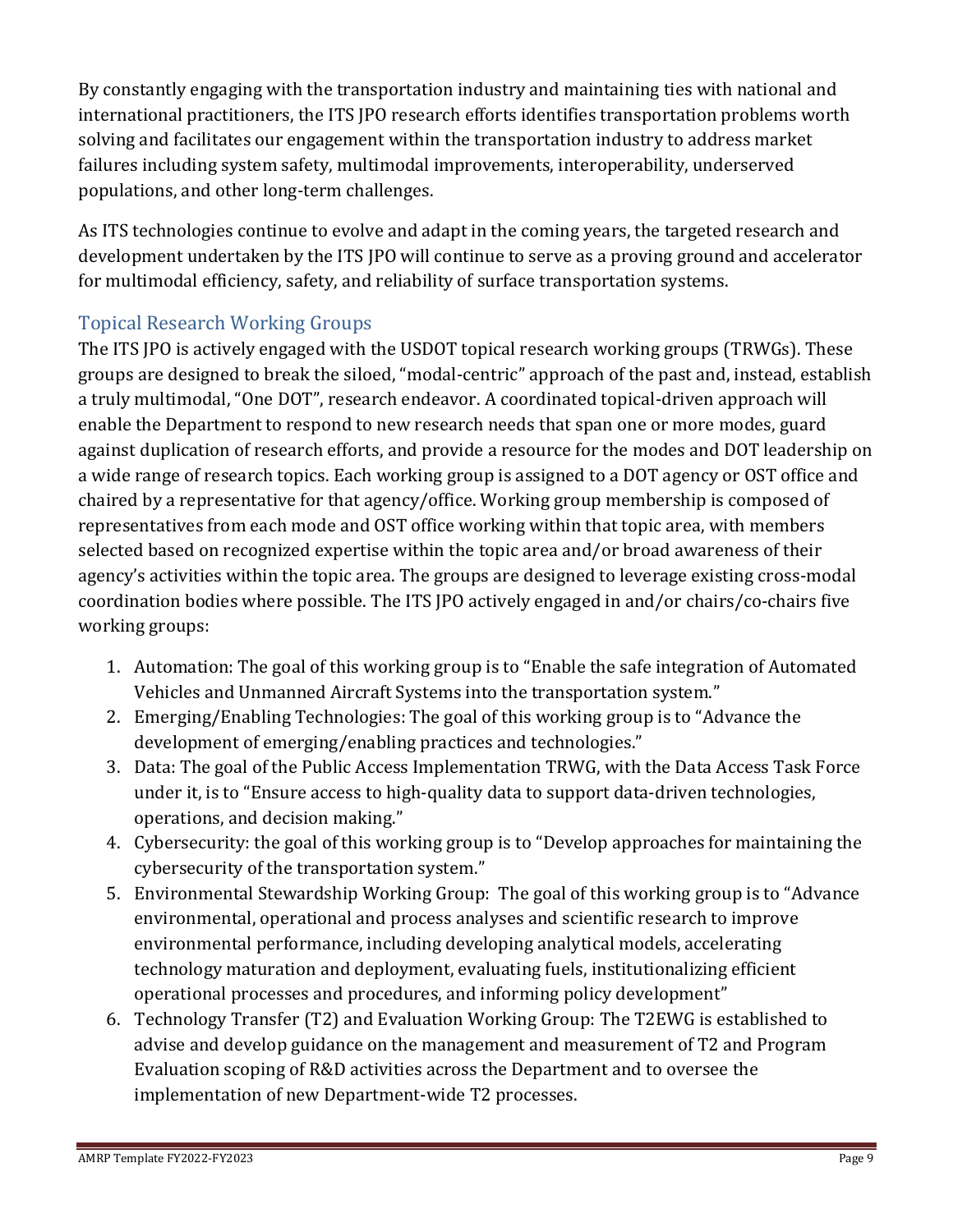## Non-duplication effort

The ITS JPO, utilizes the USDOT topical research working groups, the ITS JPO coordinates existing and new research needs across the department to guard against duplication of research efforts, and provide a resource for the modes and USDOT leadership on ITS research topics. Also, the ITS JPO actively coordinates the ITS Program and initiatives among USDOT operating administrations: Federal Highway Administration (FHWA); Federal Motor Carrier Safety Administration (FMCSA); Federal Transit Administration (FTA); Federal Railroad Administration (FRA); National Highway Traffic Safety Administration (NHTSA); Maritime Administration (MARAD) and the Great Lakes St. Lawrence Seaway Development Corporation (GLS). This close collaboration includes building awareness of current industry and academic leaders research activity in technology and innovation and is a cornerstone of the ITS Program.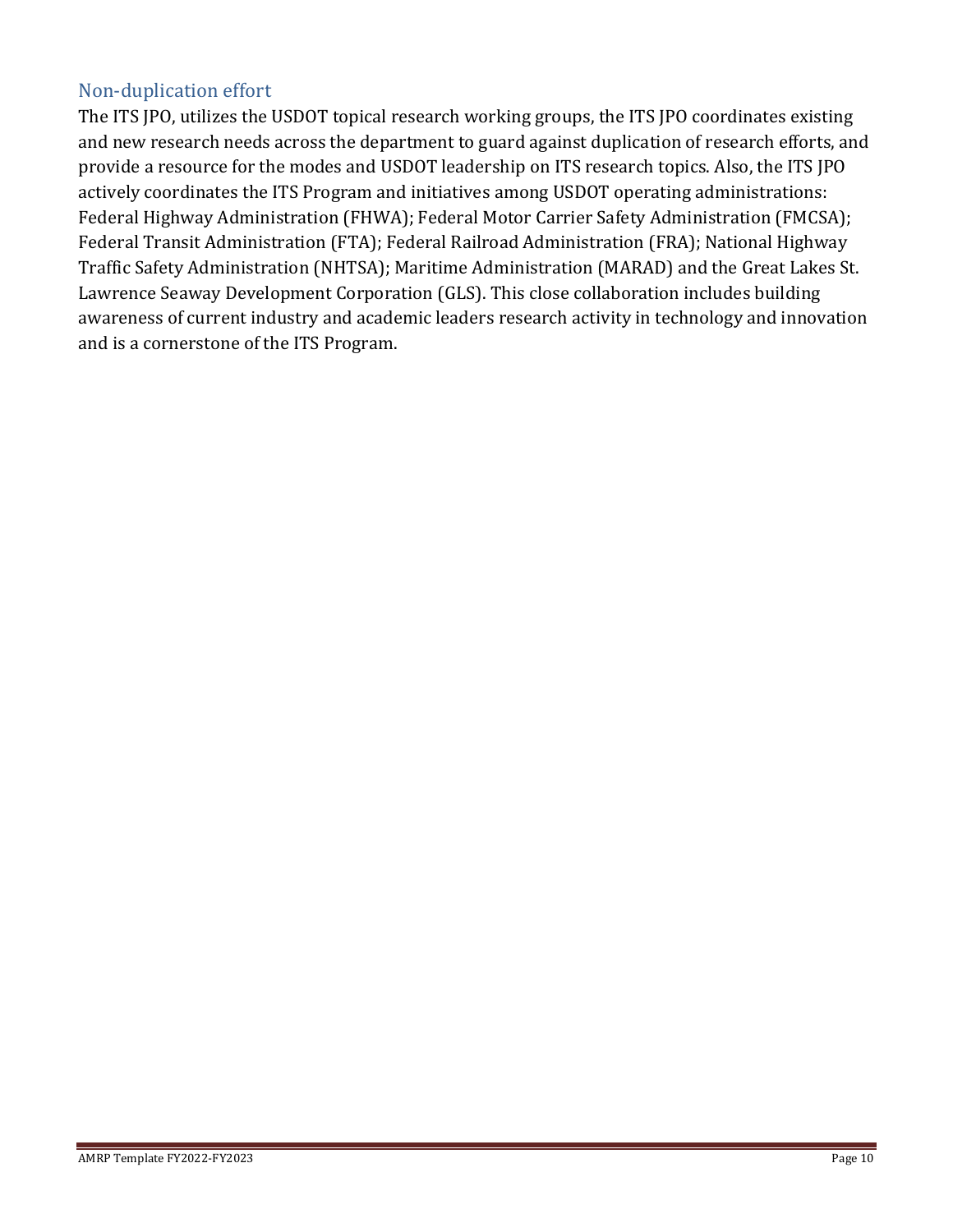|                                                                                                     | <b>FY 2021</b><br><b>Enacted</b><br>(5000)                 | <b>FY 2022</b><br>Pres. Budget<br>(5000) | FY 2022 Bipartisan<br><b>Infrastructure Law</b><br>$(5000)*$ |
|-----------------------------------------------------------------------------------------------------|------------------------------------------------------------|------------------------------------------|--------------------------------------------------------------|
| R&DT Program Total                                                                                  | 100,000                                                    | 100,000                                  | 110,000                                                      |
| $+$ $-1$<br>$\cdot$ $\cdot$ $\cdot$<br>$\cdot$ $\cdot$ $\cdot$<br>and the state of the state of the | $\mathbf{r}$ $\mathbf{r}$ $\mathbf{r}$ $\mathbf{r}$<br>(0) |                                          | $1.0000 \ldots 1.0000$<br>.                                  |

*\*The recently enacted Bipartisan Infrastructure Law (BIL) authorized R&DT totals differ from the detail in this AMRP. The total funding amounts are shared in this table while a continued effort is underway to assess and implement use of these fund.*

| <b>RD&amp;T Program</b><br><b>Name</b>                                                               | <b>FY 2022</b><br>Pres.<br>Budget*<br>(5000) | <b>Applied</b><br>(5000) | <b>Technology</b><br><b>Transfer</b><br>(5000) | <b>Facilities</b><br>(5000) | Experimental<br>Development<br>(5000) | <b>Major</b><br>Equipment,<br><b>R&amp;D</b><br>Equipment<br>( \$000] |
|------------------------------------------------------------------------------------------------------|----------------------------------------------|--------------------------|------------------------------------------------|-----------------------------|---------------------------------------|-----------------------------------------------------------------------|
| Complete Trip -<br>ITS4US                                                                            |                                              | \$15,000                 |                                                |                             |                                       |                                                                       |
| Automation                                                                                           |                                              | \$8,000                  |                                                |                             |                                       |                                                                       |
| Emerging/Enabling<br>Technologies                                                                    |                                              | \$7,000                  |                                                |                             |                                       |                                                                       |
| Cybersecurity for<br>Intelligent<br>Transportation<br>Systems                                        |                                              | \$5,000                  |                                                |                             |                                       |                                                                       |
| Accelerating<br>Deployment                                                                           |                                              | \$16,300                 | \$5,000                                        |                             |                                       |                                                                       |
| Data Access and<br>Exchanges                                                                         |                                              | \$4,000                  |                                                |                             |                                       |                                                                       |
| Advanced<br>Transportation and<br>Congestion<br>Management<br>Technologies<br>Deployment<br>(ATCMTD) |                                              |                          | \$21,000                                       |                             |                                       |                                                                       |
| <b>Small Business</b><br><b>Innovation Research</b><br>(SBIR)                                        |                                              | \$2,200                  |                                                |                             |                                       |                                                                       |
| Program Support                                                                                      |                                              | \$7,000                  |                                                |                             |                                       |                                                                       |
| *Estimated Budget<br>Authority<br>Rescission                                                         |                                              | \$9,500                  |                                                |                             |                                       |                                                                       |
| <b>Totals</b>                                                                                        | \$100,000                                    | \$74,000                 | \$26,000                                       |                             |                                       |                                                                       |

## **Table 1 - FY 2022 RD&T Program Funding Details**

*\* FY 2022 President's Budget (\$100M) adjusted for 9.5% rescission of budget authority "lop-off"*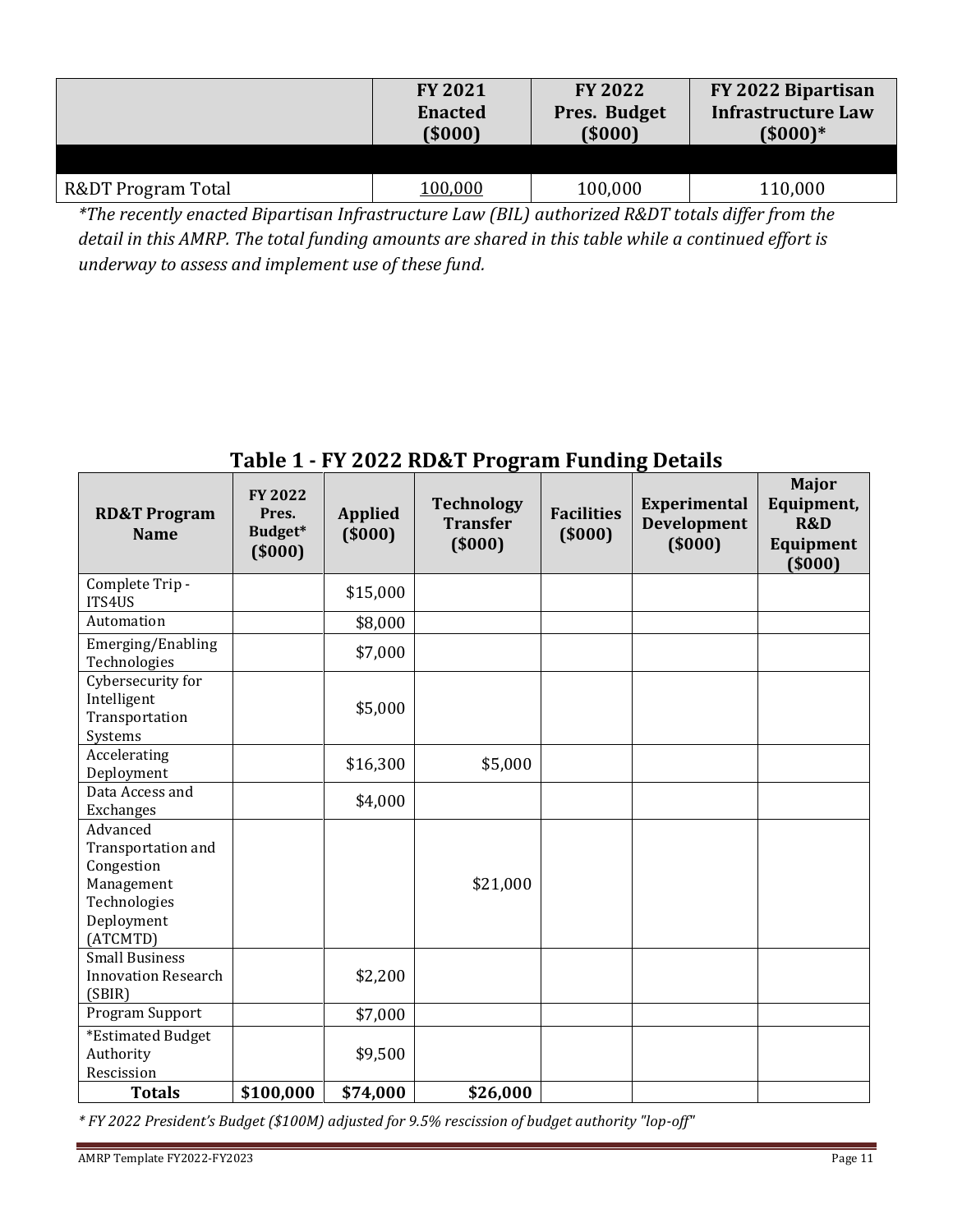| Table 2 - FY 2022 RD&T Program Budget Request by DOT Strategic Goal |  |  |  |  |
|---------------------------------------------------------------------|--|--|--|--|
|                                                                     |  |  |  |  |

| <b>RD&amp;T Program Name</b>                                                                          | <b>FY 2022</b><br>Pres.<br>Budget*<br>(5000) | <b>Safety</b><br>(5000) | <b>Climate and</b><br>Sustainability<br>(5000) | Economic<br><b>Strength and</b><br><b>Modernization</b><br>(5000) | Equity<br>(5000) | <b>Transformation</b><br>(5000) | Organizational<br><b>Excellence</b><br>(5000) |
|-------------------------------------------------------------------------------------------------------|----------------------------------------------|-------------------------|------------------------------------------------|-------------------------------------------------------------------|------------------|---------------------------------|-----------------------------------------------|
| Complete Trip - ITS4US                                                                                |                                              |                         |                                                |                                                                   | \$15,000         |                                 |                                               |
| Automation                                                                                            |                                              |                         |                                                |                                                                   |                  | \$8,000                         |                                               |
| Emerging/Enabling<br>Technologies                                                                     |                                              |                         | \$1,000                                        |                                                                   |                  | \$6,000                         |                                               |
| Cybersecurity for<br>Intelligent<br><b>Transportation Systems</b>                                     |                                              |                         |                                                |                                                                   |                  | \$5,000                         |                                               |
| <b>Accelerating Deployment</b>                                                                        |                                              |                         |                                                |                                                                   | \$5,000          | \$16,000                        |                                               |
| Data Access and<br>Exchanges                                                                          |                                              |                         |                                                |                                                                   |                  | \$4,000                         |                                               |
| Advanced<br>Transportation and<br><b>Congestion Management</b><br>Technologies<br>Deployment (ATCMTD) |                                              |                         |                                                |                                                                   | \$21,000         |                                 |                                               |
| <b>Small Business</b><br><b>Innovation Research</b><br>(SBIR)                                         |                                              |                         |                                                | \$2,200                                                           |                  |                                 |                                               |
| Program Support                                                                                       |                                              |                         |                                                |                                                                   |                  |                                 | \$7,000                                       |
| *Estimated Budget<br><b>Authority Rescission</b>                                                      |                                              |                         |                                                | \$9,500                                                           |                  |                                 |                                               |
| <b>Totals</b>                                                                                         | \$100,000                                    |                         | \$1,000                                        | \$11,700                                                          | \$41,000         | \$39,300                        | \$7,000                                       |

*\* FY 2022 President's Budget (\$100M) adjusted for 9.5% rescission of budget authority "lop-off"*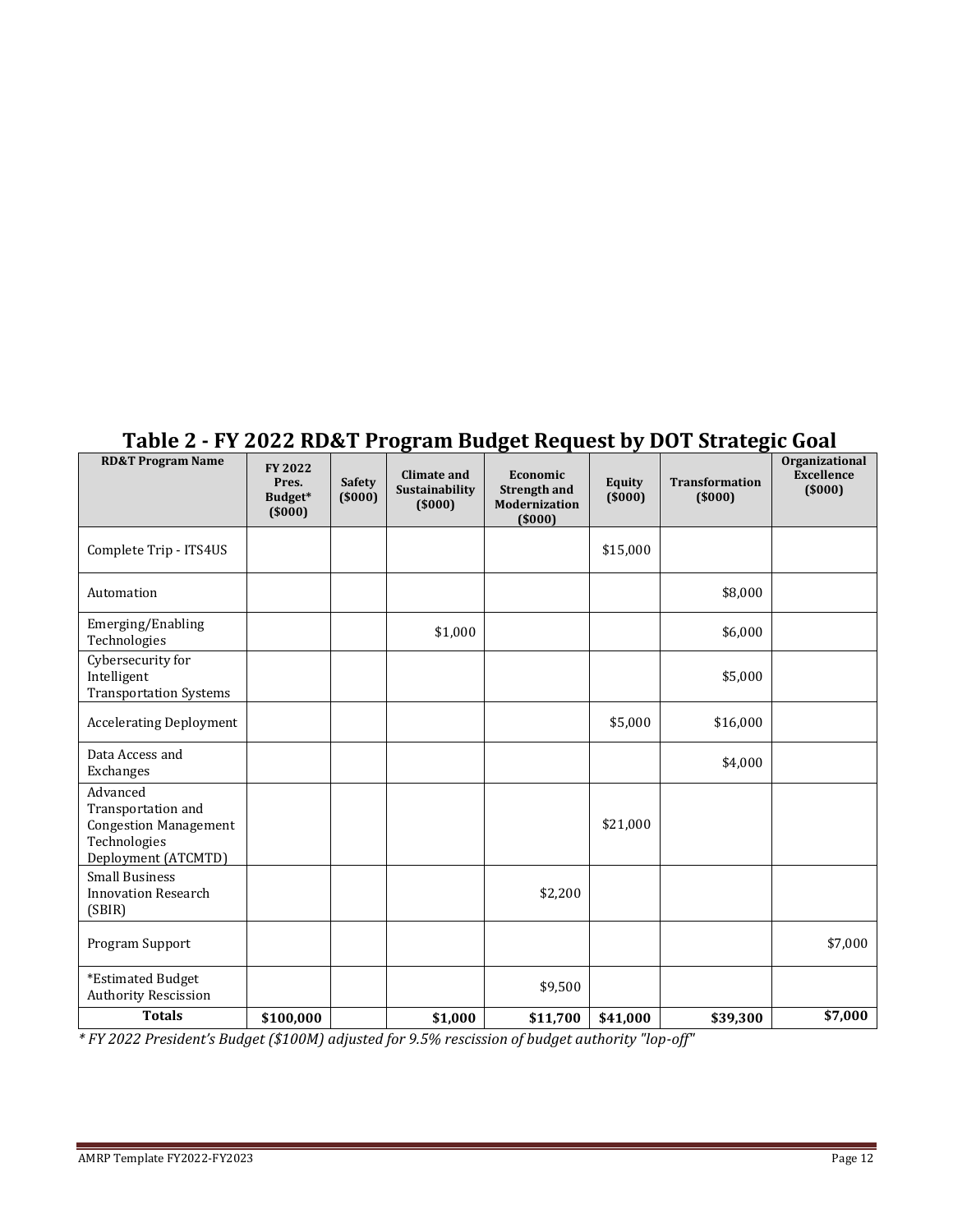# <span id="page-12-1"></span><span id="page-12-0"></span>**Chapter 1 – FY 2022 RD&T Programs Complete Trip- ITS4US Deployment Program (\$15,000,000)**

#### **Program Description:**

The Complete Trip - ITS4US Deployment Program is a multimodal effort led by the Intelligent Transportation Systems Joint Program Office (ITS JPO) through partnership with the Office of the Secretary of Transportation (OST), Federal Transit Administration (FTA), and Federal Highway Administration (FHWA). The Program makes \$40 million available to enable communities to deploy innovative technologies, partnerships, and practices that promote independent mobility for all, regardless of location, income, or disability. The program is designed in three phases (planning, design and testing, and operation and evaluation) to bring publicly and privately sponsored research together to create large-scale, replicable, and integrated ITS and other emerging technology deployments to address the challenges of planning and executing all segments of a complete trip. The Program leverages innovative technologies that improves mobility options for all travelers, including travelers with disabilities, travelers from rural areas, and lower income travelers. In 2021, the USDOT awarded 5 contracts for the planning phase (Phase 1) to 5 communities across the US as a way of supporting the increase of multimodal mobility options for all travelers.

Safety, equitable economic strength, rebalancing investments to meet racial equity and economic inclusion goals are all supported by ensuring complete trips for all travelers. In order to address transportation needs of all travelers, and specifically travelers of transportation underserved communities, the entire trip from conception and planning to execution and from origin to destination must be considered. The USDOT has defined the Complete Trip Concept to capture the idea that a trip can be composed of several parts or segments and any individual traveler must be able to execute every part of their trip from origin to destination regardless of location, income, or disability. A complete trip can be made up on any combination of trip segments such as: trip planning, outdoor navigation, intersection crossing, boarding and using vehicles, transferring between vehicles, modes and payment services, using stops and stations, indoor and outdoor transitions, indoor navigation and completing travel to destination. The different segments of the trip may have unique challenges that can be addressed to support a successful complete trip. If the infrastructure is not available or in a state of good repair or if one segment of the trip is inaccessible, unreliable or inefficient, then access to subsequent segments is broken, and the trip cannot be completed. This Program will help local partners develop and deploy integrated mobility solutions to achieve complete trips for all travelers.

#### **Program Objectives:**

The Complete Trip - ITS4US Deployment Program aims to solve the mobility challenges of all travelers, regardless of location, income, or disability, in accessing jobs, education, healthcare, and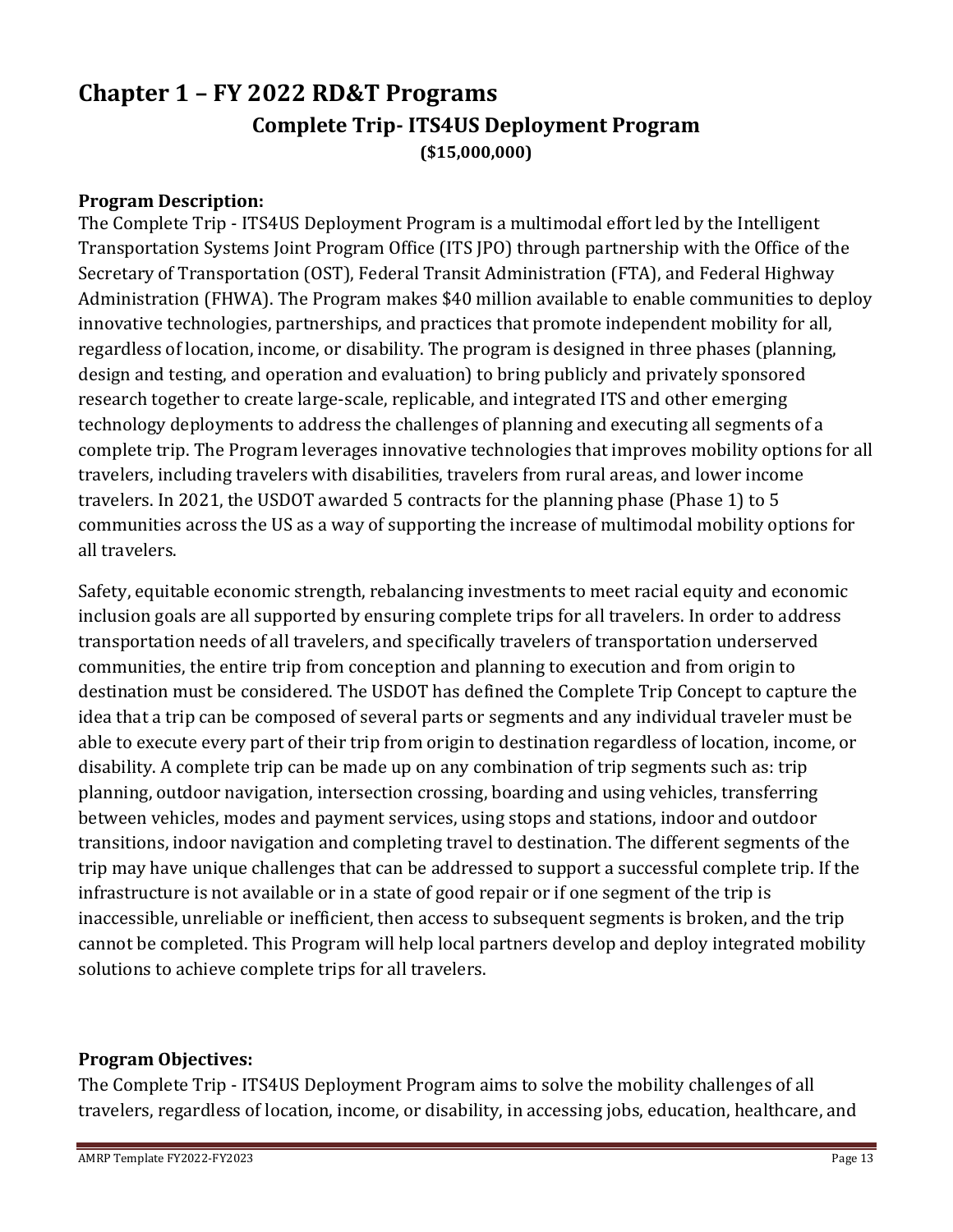other activities. The objective of this program is to develop multiple large-scale, replicable, realworld deployments of integrated innovative technologies to address the challenges of planning and executing complete trips.

- **Vision:** Innovative and integrated complete trip deployments to support seamless travel for all users across all modes, regardless of location, income, or disability.
- **Mission:** Facilitate the integration and deployment of emerging technologies, along with innovative and replicable, traveler-centric partnerships, business models and practices to foster reliable, spontaneous, independent, safe, affordable, accessible, and efficient mobility options for all travelers.

The Complete Trip-ITS4US Deployment Program has developed four Guiding Principles for deployers to consider while planning and designing their complete trip deployments:

- 1. *Integrated, Innovative and Emerging Technologies:* Design flexible and integrated systems with innovative and emerging technologies that combine multiple technologies, modes, operators and payment systems to facilitate the Complete Trip vision with efficient and optimized travel, for spontaneous or planned trips.
- 2. *Inclusive Design:* Plan, design and deploy for the mobility and safety needs of all travelers. Ensure that all technologies, systems, modes, and infrastructure are universally accessible, affordable, and user friendly.
- 3. *Long-term Viability and Partnerships:* Develop robust, replicable business models and identify funding sources that allow successful deployments to continue beyond the pilot phase. Encourage strong partnerships, both public and private, to expand opportunities for innovation and integration.
- 4. *Open and Secure Data and Standardization:* Establish or enhance public access to open data platforms. Encourage civic engagement and development of third-party solutions along with ensuring the security of sensitive information. Adopt the use of standards, specifications, and best practices for implementation of infrastructure and technologies.

## **Anticipated Program Activities:**

The Complete Trip-ITS4US Deployment Program is funding multiple large-scale, replicable deployments of integrated innovative technologies to address the challenges of planning and executing all segments of a complete trip. The USDOT has awarded 5 teams with Phase 1 funding to support the development of their deployment concepts. The 5 deployment projects include:

- University of Washington Transportation Data Equity Initiative
- California Association of Coordinated Transportation Trip Planning for All
- Heart of Iowa Regional Transit Agency Health Connector for the Most Vulnerable
- ICF International, Inc. Complete Trip Deployment in Buffalo
- Atlanta Regional Commission Safe Trips in a Connected Transportation Network

The program is conducting deployments through a phased approach with decision gates at the end of each phase. In FY21, the program began Phase 1 which included the complete trip concept development and system requirements. In FY22, successful Phase 1 teams will be eligible to move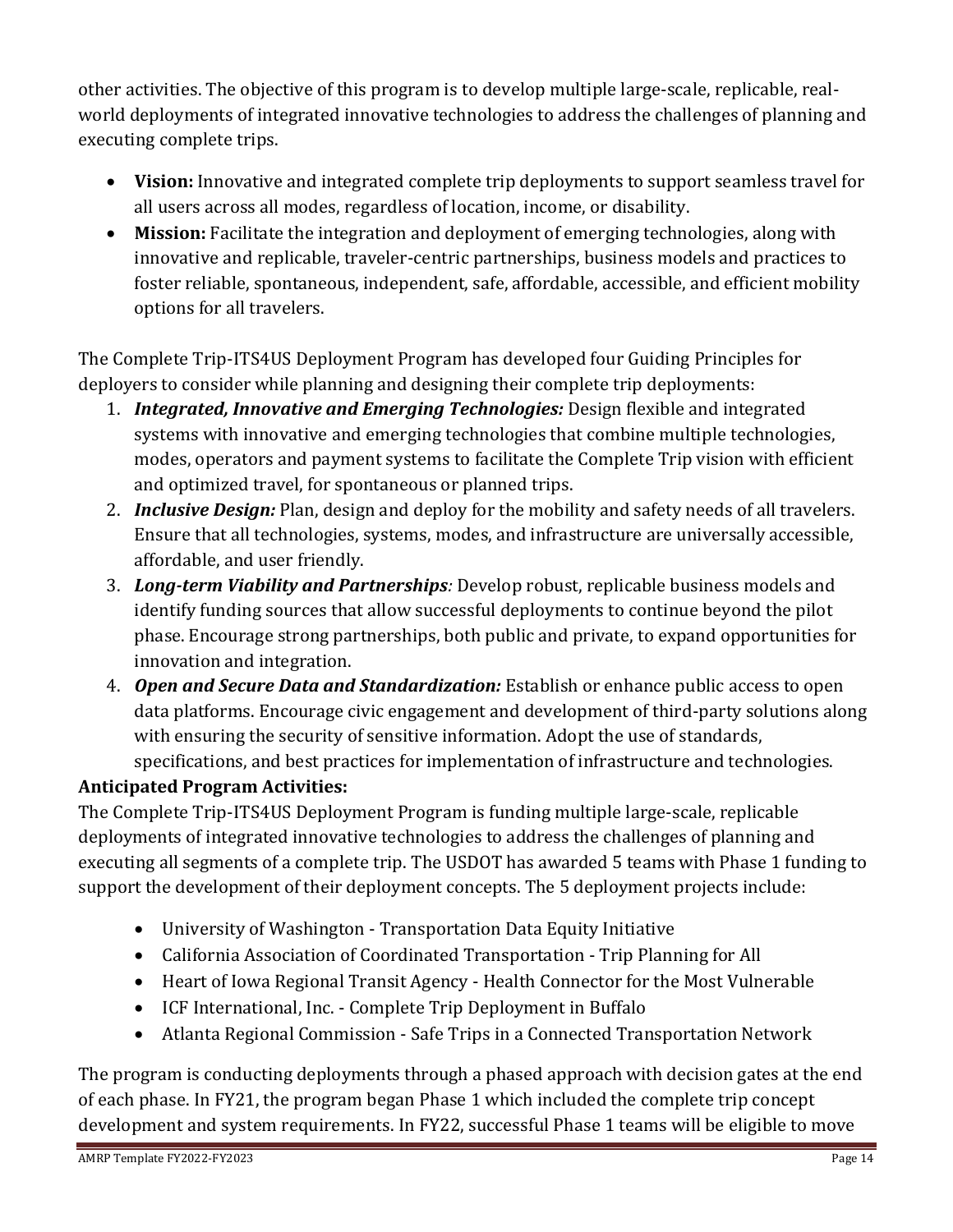to Phase 2 and Phase 3 after successfully completing their complete trip deployment plans. Phase 2 will be the designing, building, and testing phase and it is expected to take up 24 months. Phase 2 also includes the planning for evaluation of the deployment.

An Independent Evaluation of the deployments will run concurrent with the three deployment phases of the program. In addition, an evaluation of the overall Complete Trip-ITS4US Deployment Program will also be conducted.

In FY22, the program will continue stakeholder engagement and outreach activities. This program includes continuous outreach and stakeholder engagement activities and technical services support activities providing visioning, program management, project technical assistance and procurement support. In FY22, the USDOT will finalize and release the Notice of Funding Opportunity (NOFO) for procuring the work for the Phase 2 and 3, where the successful sites will leverage their deployment concept developed in Phase 1 and move to systematically design in detail, build, and test (Phase 2) and operate and evaluate (Phase 3).

Technical services activities in FY22 will include assisting USDOT in managing and integrating the portfolio of deployment projects ensuring that the projects produce actionable results while remaining on schedule and on budget. This includes, but not limited to, performing technical program management functions, including roadmap development, meeting coordination and note taking, quick-response scanning and on issues and challenges, assistance in stakeholder coordination and collaboration, preparing technical training and templates, validation and verification of other project deliverables, white paper development, drafting responses to data calls, and procurement life-cycle support. This technical services support is needed to assist in oversight and management due to the complex technical nature of this program. If the program is going to be successful, additional technical services support is a vital part of ensuring that occurs. Technical services support is envisioned to last the duration of the Complete Trip-ITS4US Deployment Program.

## **Expected Program Outcomes:**

The flagship effort of the Complete Trip Program will be the demonstration of a "Complete Trips for All" for one or more underserved populations. The program is designed to bring publicly and privately sponsored research together to create large-scale, replicable, and integrated ITS and other emerging technology deployments to address the challenges of planning and executing all segments of a complete trip.

The goals of the Complete Trip-ITS4US program are to:

1. Spur high-impact integrated Complete Trip deployments nationwide. Assist the transportation industry in tackling the difficult challenge of providing complete trips for all travelers nationwide by streamlining and expediting solution development through pilot deployments. High impact, replicable, integrated solutions developed by pilot deployments will reduce the cost of future deployments of these critical personal mobility enhancements.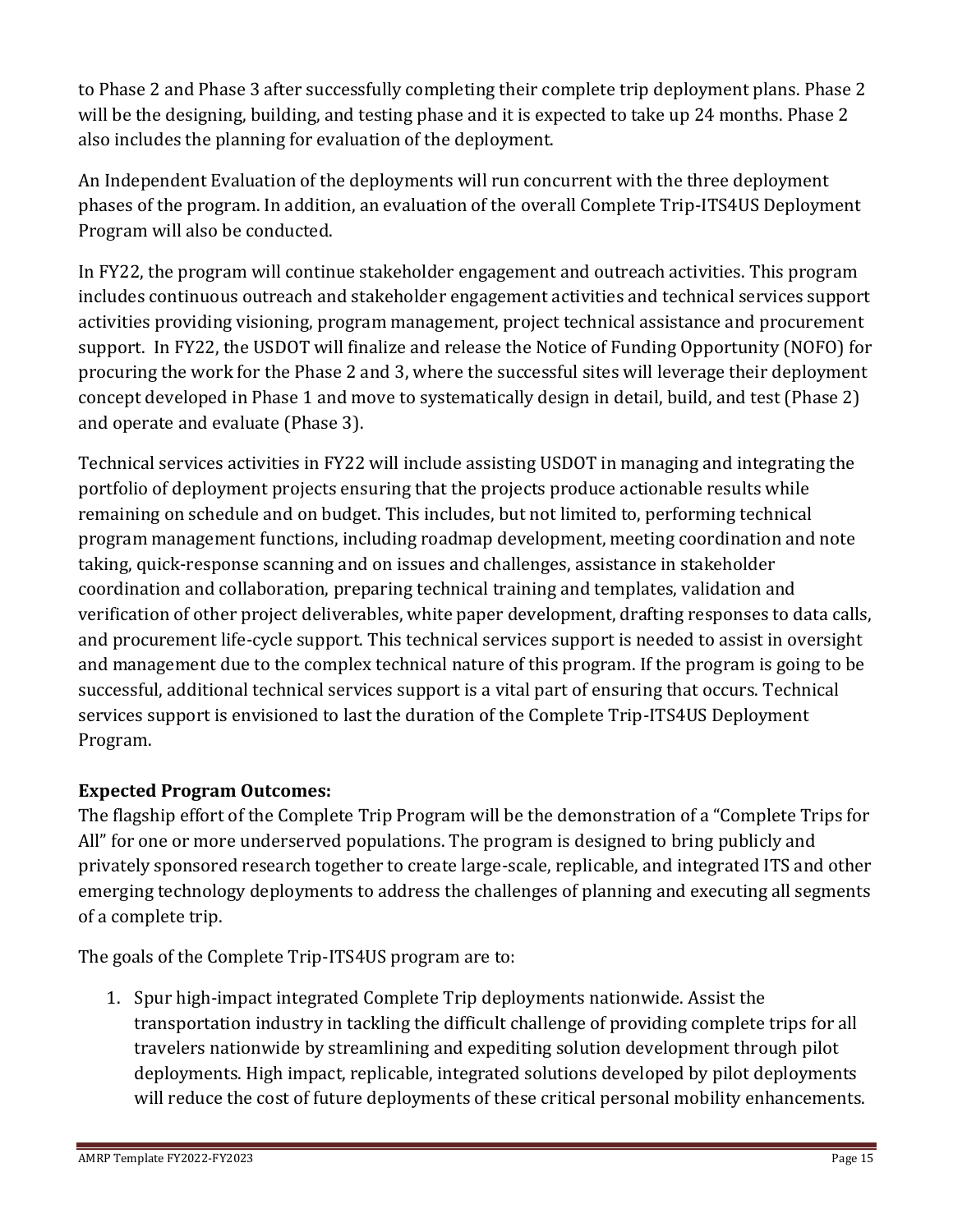- 2. Identify needs and challenges by populations. Identify the transportation challenges and needs of communities to support mobility options for all travelers regardless of location, income, or disability. Populations within each community have different needs and challenges in accessing transportation options to improve their quality of life.
- 3. Develop and deploy mobility solutions that meet user needs. Support and encourage communities to take revolutionary steps to integrate advanced technologies – especially those that enable adaptive and assistive transportation technologies – into the management and operations of the transportation network, including non-motorized modes. Engage key partners, within the federal government, the research community, stakeholder organizations, and private industry to support development of potential solutions for all travelers.
- 4. Measure impact of integrated deployments. Quantify and evaluate the impact of the integration of these advanced technologies, strategies, and applications towards the improved safety and mobility of all travelers. Quantified impacts support communication of technology benefits to future deployers and decision makers.
- 5. Identify replicable solutions and disseminate lessons learned. Determine which technologies, strategies, applications, and institutional partnerships demonstrate the most potential to address identified barriers to providing Complete Trips to all travelers in a variety of communities and built environments. Disseminate lessons learned from replicable solutions developed by deployment sites to catalyze additional deployment.

The vision of the program is to support seamless travel for all users across all modes, regardless of location, income, or disability. ITS4US works to enable efficient and equitable transportation options for all travelers. ITS4US recognizes that in order to address transportation needs of all travelers, and specifically travelers of transportation underserved communities, the entire trip from conception and planning to execution and from origin to destination must be considered. This enables the USDOT to develop a role in enabling interoperability between innovations and fostering adoption of technology standards and cross-modal integration.

The Program supports the mobility and underserved communities. The research maps to the mobility research working group's scope and annual goals to address market failures associated with transportation for all travelers, including travelers with disabilities, travelers from rural areas, and lower income travelers. This research will be coordinated with our modal partners across multiple agency disciplines and will develop the capacity of our partners to make improvements in this often-overlooked area.

## **Collaboration Partners:**

The Complete Trip - ITS4US Deployment Program is a multimodal effort led by the Intelligent Transportation Systems Joint Program Office (ITS JPO) through partnership with the Office of the Secretary of Transportation (OST), Federal Transit Administration (FTA), and Federal Highway Administration (FHWA). The Program is a part of the USDOT's Complete Trip portfolio. The Complete Trip portfolio consists of several efforts including: The FTA's Mobility for All Pilot Program, the Inclusive Design Challenge, and this Complete Trip - ITS4US Deployment Program.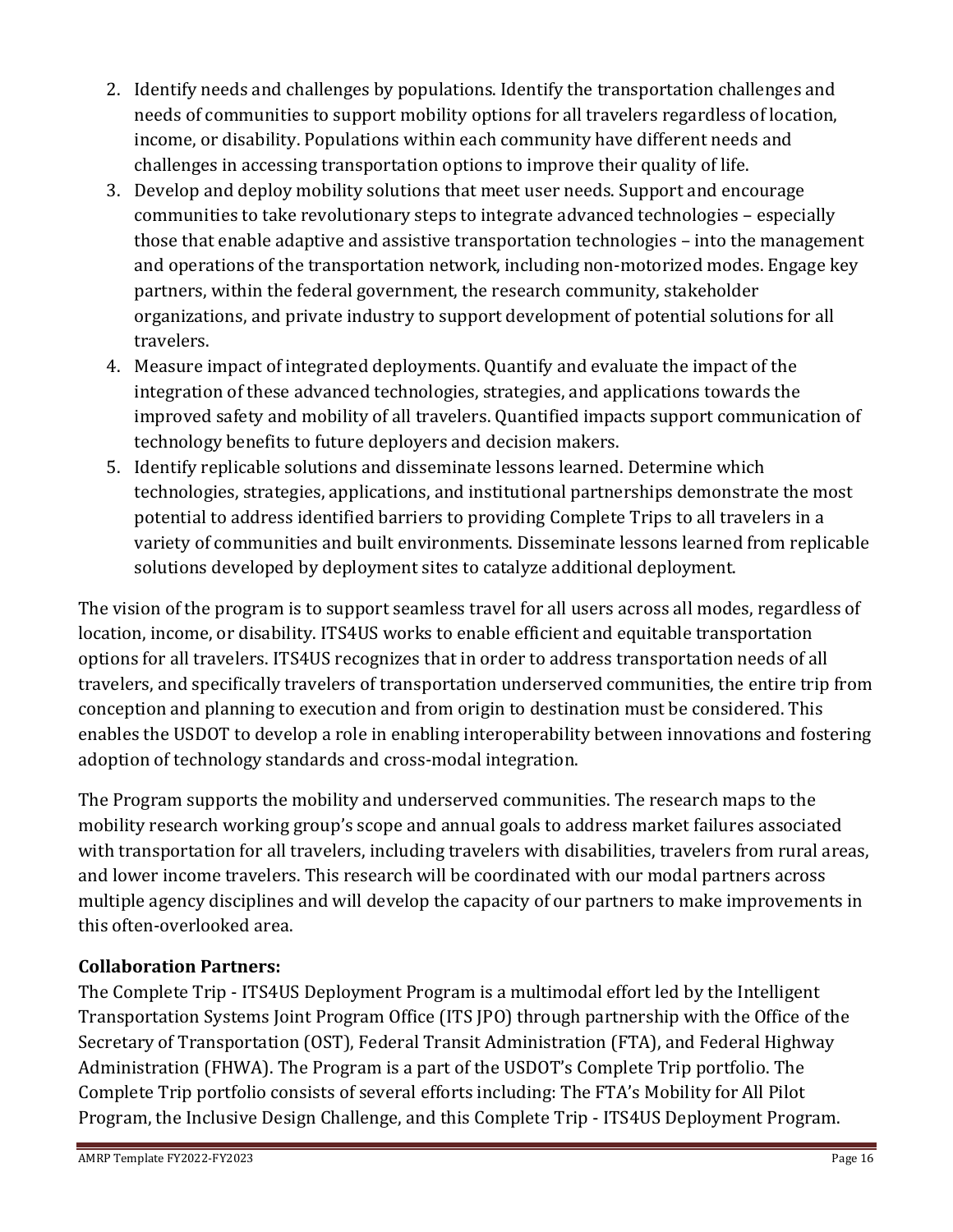This effort obtains input from a range of interagency Federal partners including the Departments of Health and Human Services (DHHS), Labor (DOL), Defense (DOD), and others.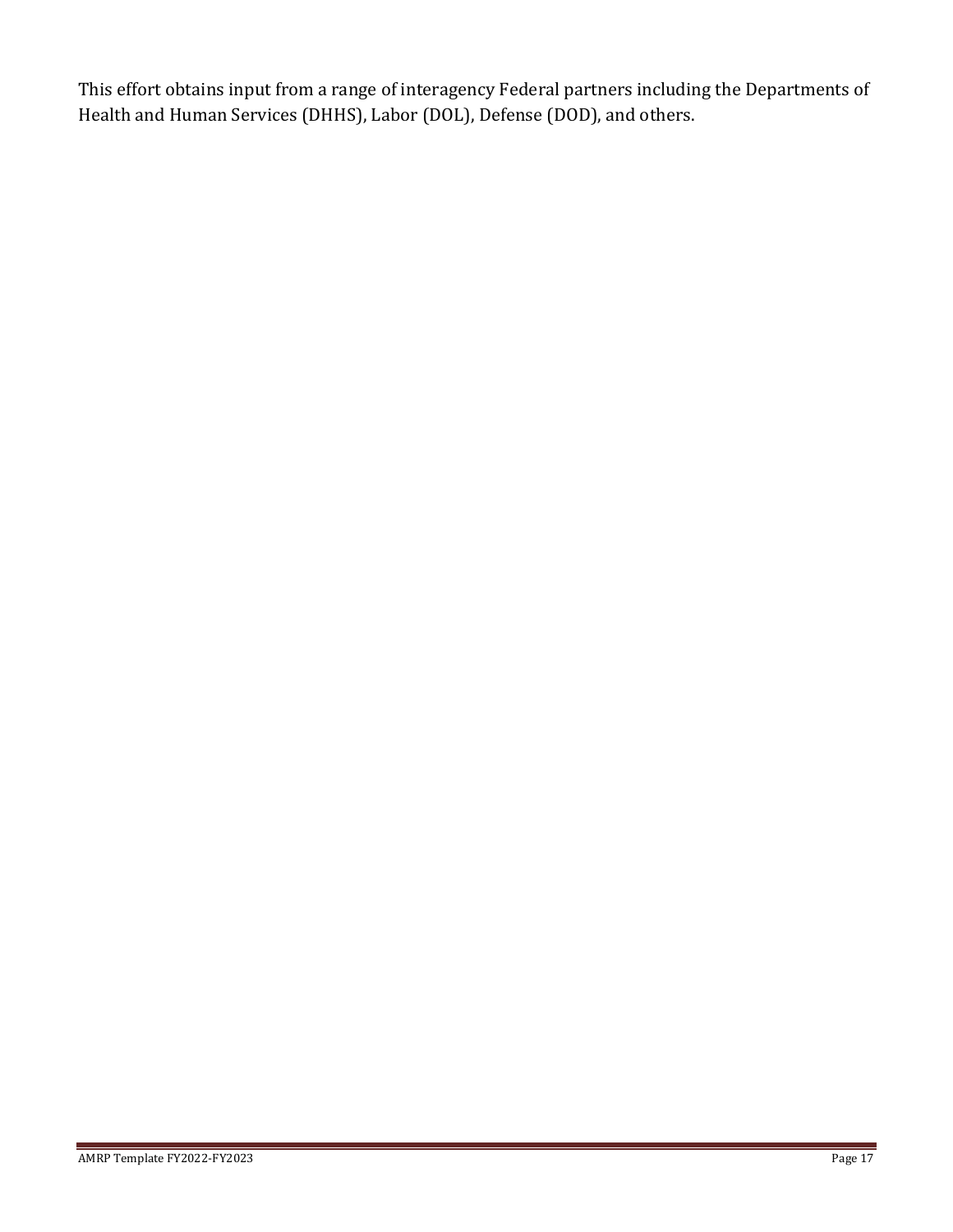## **Automation Program (\$8,000,000)**

### <span id="page-17-0"></span>**Program Description:**

The ITS JPO, in collaboration with FHWA, NHTSA, FMCSA, FTA, MARAD, and other USDOT modes, as well as State and local public agencies, academia, industry, and other surface transportation stakeholders, will conduct automation research that has the potential to transform safety, mobility, energy, and environmental efficiency; increase productivity; and facilitate freight movement within our nation's transportation system. Many of the activities in this program will be executed by modal partners and some will be jointly funded with them.

The ITS JPO's automation research supports the development of the technical foundation and policy analyses to enable USDOT to pursue its strategic agency goals as new technologies enter the transportation system. Cross-modal research in human factors related to driving automation is a key component of our safety mission. Cross-cutting impact assessment, including economic impacts, supports understanding of the positive and negative outcomes for all users.

#### **Program Objectives:**

Automation is a key component of the ITS JPO's Strategic Plan. The Program's goal is to enable safe, efficient, and equitable integration of automation into the transportation system. To achieve this goal, the research in FY 2022 will support the federal role in automation by funding cross-modal research in vehicle automation safety, infrastructure and interoperability, and policy analysis.

### **Anticipated Program Activities:**

The Automation Program coordinates cross-modal research and builds on FY21 activities to achieve program objectives. It also provides a platform for internal USDOT research coordination and exchange, contributing to better outcomes across the Department.

*Safety* activities will improve understanding of safe automated vehicle operations and generate actionable data and decision support results for the broader stakeholder community. Human factors research, such as simulator or naturalistic driving studies, is fundamental to safety. The ITS JPO will partner with NHTSA, FHWA, and FMCSA to support this research. Together, we will continue to study automated vehicle safety issues related to transportation system management and operation, highway infrastructure, and vehicles. Activities related to adoption for technologies with proven safety benefits may also be supported through this area.

*Network Efficiency* activities support assessment of roadway capacity and reliability, research to further the development of cooperative driving automation (CDA) to support more efficient traffic operations and understanding of how automation's implications for future infrastructure design and investment decisions.

*Socio-economic Benefits* activities include research related to equity and accessibility; analysis, modeling, simulation, and system dynamics; and policy and planning. These activities focus on developing and using new analysis methodologies to support assessment of how the benefits and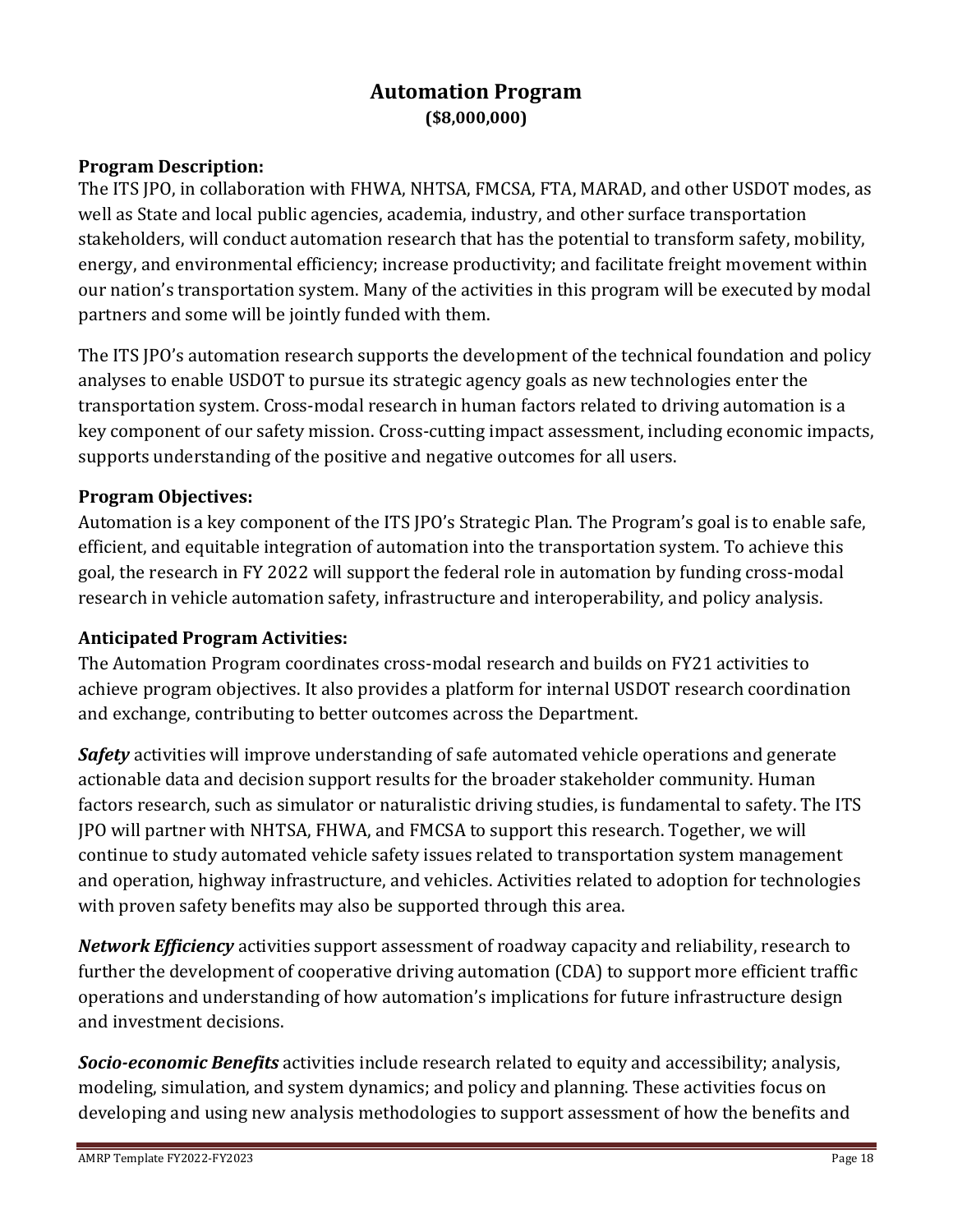disbenefits of new technologies may be experienced across the transportation system and different populations. Potential benefits may not be realized without sufficient consideration of varied needs. Analysis of both regulatory and non-regulatory policy issues can contribute to clarification of research needs and assumptions regarding future adoption.

*Cross-Cutting* activities support all areas by researching emerging technologies, providing research coordination activities both internally and externally, and engaging with a broad variety of stakeholder groups to inform better selection and prioritization of research as well as dissemination of results.

## **Expected Program Outcomes:**

**Safety** outcomes will include results from driving simulator and field experiments to better understand the human factors issues related to the adoption of automation in varied modes, use cases, and settings. They will also inform understanding safety issues related to automated vehicle interactions with transportation systems management and operations (TSMO) functions, as well as infrastructure.

*Network Efficiency* outcomes will demonstrate the benefits of automated driving technology combined with connectivity to enable CDA. This will include collection and analysis of results from test track and field test results from CARMA, Traffic Optimization on Signalized Corridors (TOSCo), and truck platooning projects conducted in partnership with FHWA.

*Socio-economic Benefits* outcomes will include the necessary data to support development of modeling capabilities that will enable analysis, modeling, and simulation (AMS) tools to assess the changes in traffic that will occur as automated vehicles and CDA-capable vehicles enter the fleet. The program will also deliver system dynamics (SD) models that address the underlying decisionmaking processes on the part of both service providers and consumers. It can help to identify market failures and how policy makers can respond. The analyses, coordination, and outreach will inform cross-modal policy development.

*Cross-cutting* activities outcomes will improve information dissemination, identification of emerging needs, and research coordination across internal and external actors.

## **Collaboration Partners:**

The ITS JPO facilitates multimodal automation research in collaboration with the Office of the Secretary and Operating Agency partners, including NHTSA, FHWA, FTA, FMCSA, and MARAD. Responding effectively to automation requires a cross-modal effort, as the expertise on various aspects of automation—both regarding technology and transportation systems impacts—resides in many parts of the Department. Cross-cutting tools such as evaluation methods, data access and exchanges, and development of other decision-making tools support these three areas.

External partners include stakeholder communities such as Transportation Research Board (TRB) standing committees, the National Cooperative Highway Research Program (NCHRP), the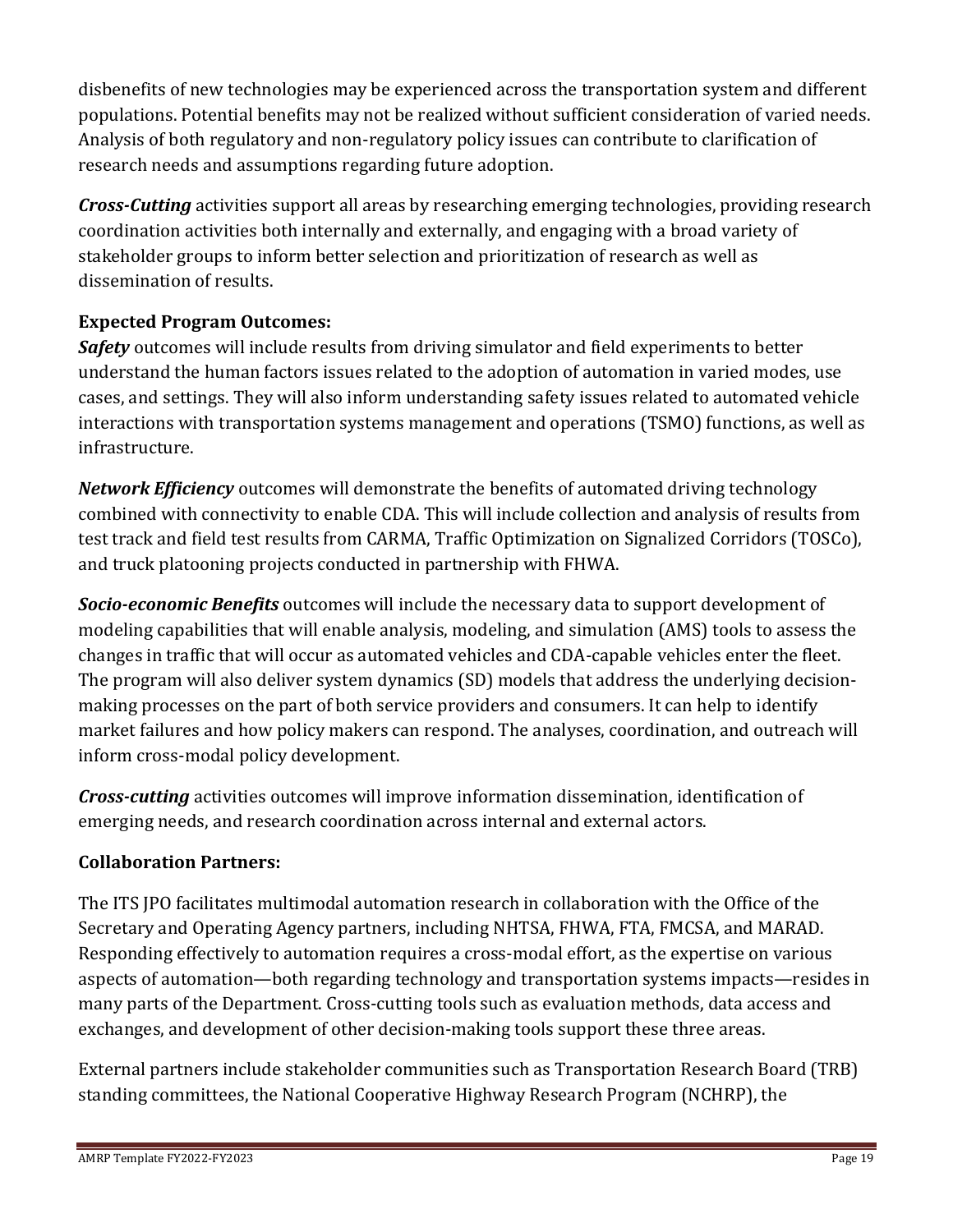Association of American State Highway and Transportation Officials (AASHTO), and Standards Development Organizations (SDOs), such as SAE International.

By collaborating extensively, the ITS JPO is able to improve the quality and comprehensiveness of Automation Program research by providing diverse and informed perspectives and subject matter expertise and expand outreach to inform the transportation community regarding Automation Program work products.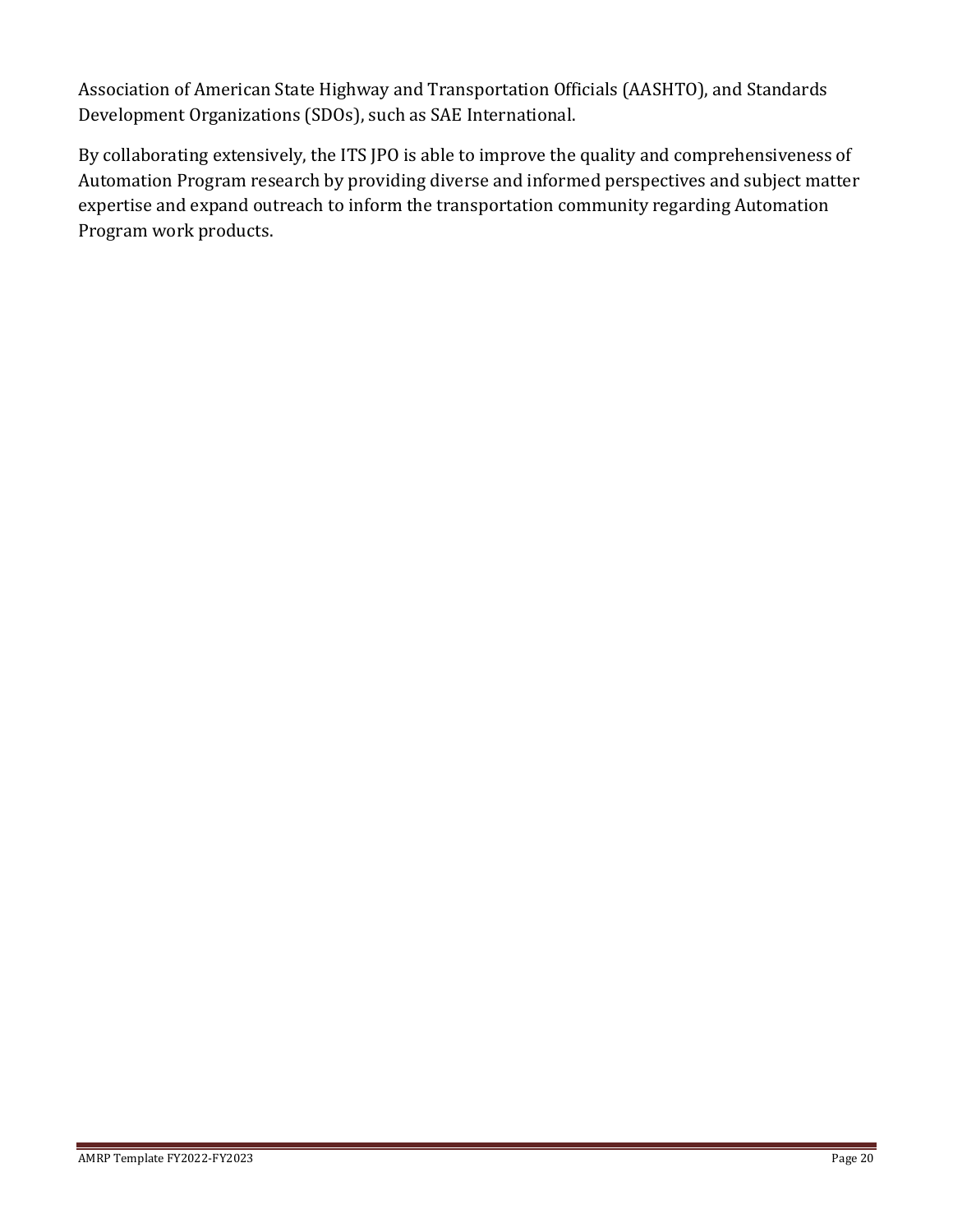## **Emerging and Enabling Technologies Program (\$7,000,000)**

## <span id="page-20-0"></span>**Program Description:**

The Emerging/Enabling Technologies Program focuses on cultivating the next generation of transportation systems. As the scale of Intelligent Transportation Systems (ITS) increases, vehicle manufacturers, infrastructure providers, innovators, and entrepreneurs discover new opportunities to use technology and the data that will be generated. These technological advances, along with new functionality, new applications, new operational concepts, and disruptive innovations, need to be tracked and planned for by the USDOT. Current examples of these Emerging/Enabling technologies include Artificial intelligence (AI), Next Generation Dedicated Short-Range Communications (DSRC), Long-Term Evolution Cellular Vehicle-to-Everything (LTE-CV2X) technologies, and 5G communications, all of which have the potential to greatly impact transportation networks. This Program would also work to address areas related to climate change and resilience by leveraging past and current research into new opportunities for technological innovation in this critical area. As such, there is a need to determine technological, market, and demographic trends across the globe and across industries to seek, evaluate and sometimes incubate emerging capabilities that demonstrate the potential to transform transportation. Moreover, it will be critical to evaluate potential risks posed by these emerging technologies, including where risks and/or benefits may inequitably impact citizens of different racial groups, socioeconomic backgrounds, or other demographic characteristics.

The USDOT will be positioned and engaged as a partner to guide research, development, and technology adoption in a systematic manner. The USDOT recognizes the need to advance the adoption and use of emerging practices and technologies for transportation—particularly, where they play a key role in providing public benefits to Americans. The ITS JPO will coordinate and conduct investigations and exploratory research into emerging technologies across government, academia, and the private sector. This research will provide the USDOT with a significant understanding of the potential benefits and disruptions these technologies could represent to the transportation system. Through multi-modal coordination, the ITS JPO works to avoid duplicative ITS work and to ensure the efficient allocation of ITS resources.

The Emerging and Enabling Technologies Program is focused on supporting research, development, and technology efforts. A few examples are highlighted below.

**Safety.** Communications technologies are critical to the safe, secure, and efficient operations of transportation systems across the nation. Emerging communications technologies such as cellularvehicle-to-everything (C-V2X) and 5G could have significant impacts on transportation systems. For example, C-V2X is being developed as a potential replacement for the DSRC system used by many ITS communications technologies today. 5G technology could drastically increase the speed at which information is communicated between vehicles and other entities, like roadside infrastructure, other vehicles, or even pedestrians with smartphone applications. AI could be used to improve safety, reduce fatalities, and secondary crashes. For example, AI could help detect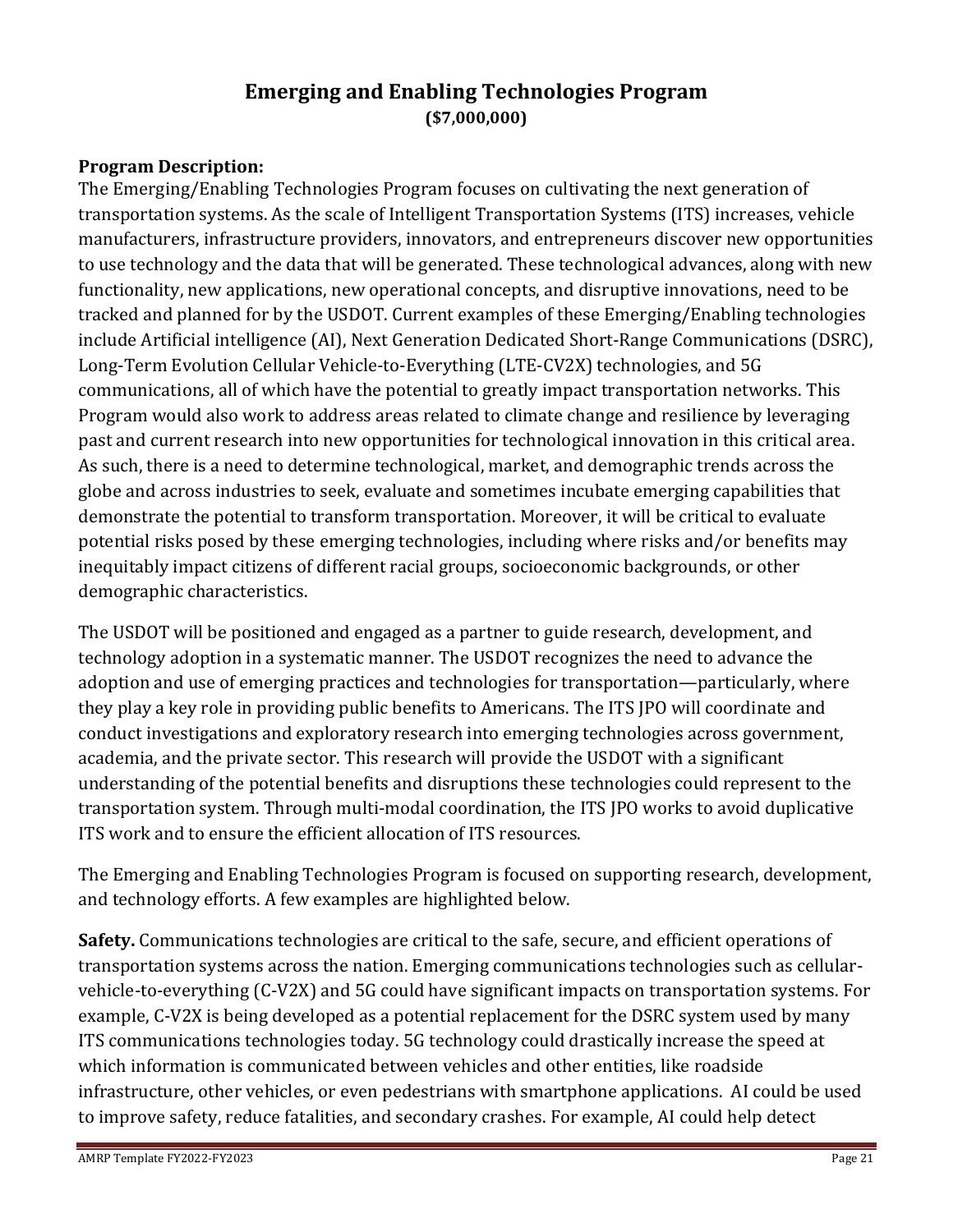multimodal failures and incidents before they put users' safety at risk. AI could potentially be used by agencies for emergency management. For example, AI could be used to identify high-risk crash locations, identify populations vulnerable to natural calamities, and plan for evacuation needs of specific population groups.

**Equitable Economic Strength and Improving Core Assets.** High quality roadways and other core assets that provide adequate transportation options to all users are essential for robust economic activity. AI could potentially help save existing federal, state, and local investments and provide cost-effective approaches in asset management and roadway construction and maintenance. For example, agencies could use AI to detect or even predict the health of roadway and infrastructure assets, thus allowing them to more efficiently and equitably allocate resources. This could result in better roads and assets at lower costs, with fewer crashes, and safer operations for their maintenance crews.

**Rebalancing Investments to Meet Racial Equity and Economic Inclusion Goals.** An equitable transportation network successfully delivers all roadway users safely, securely, and efficiently to their destinations. To be equitable, the transportation system must be accessible and accountable to users of all abilities and backgrounds, living in all geographic locations. AI could potentially enhance the capability of users to execute independent travel for all links in their travel chain safely and reliably. For example, AI could support trip planning, wayfinding, situational awareness, and intersection crossing especially for underserved communities. This would allow underserved communities greater access to economic opportunities that had previously been unavailable to them.

**Climate and Resilience.** Emerging technologies in ITS, such as AI, are enabling more efficient, datadriven operations to better optimize multiple objectives, including reducing overall emissions. For example, by predicting demand, AI could optimize services across modes to meet the demand for the entire transportation network, helping to reduce emissions. Additionally, AI could support datadriven decision making to Build Back Better, more efficient, and sustainable transportation infrastructure.

**Transformation and "Future Proofing."** The ramifications of ITS have already begun to transform the transportation sector. Vehicle manufacturers, infrastructure providers, innovators, academics, entrepreneurs, and other groups are invested in the safe implementation and efficient usage of ITS technologies. ITS can help "future proof" infrastructure and assets so the overall transportation system can adapt to changing circumstances and perform better for longer. ITS offers opportunities to extend the useful life of existing assets in a variety of ways, such as by predicting when preventative maintenance should occur, preventing crashes and damages, and distributing positive impacts to the system more equitably.

### **Program Objectives:**

This research program focuses on cultivating the next generation of transportation systems. As emerging technologies offer the potential to enter the transportation environment, ITS JPO will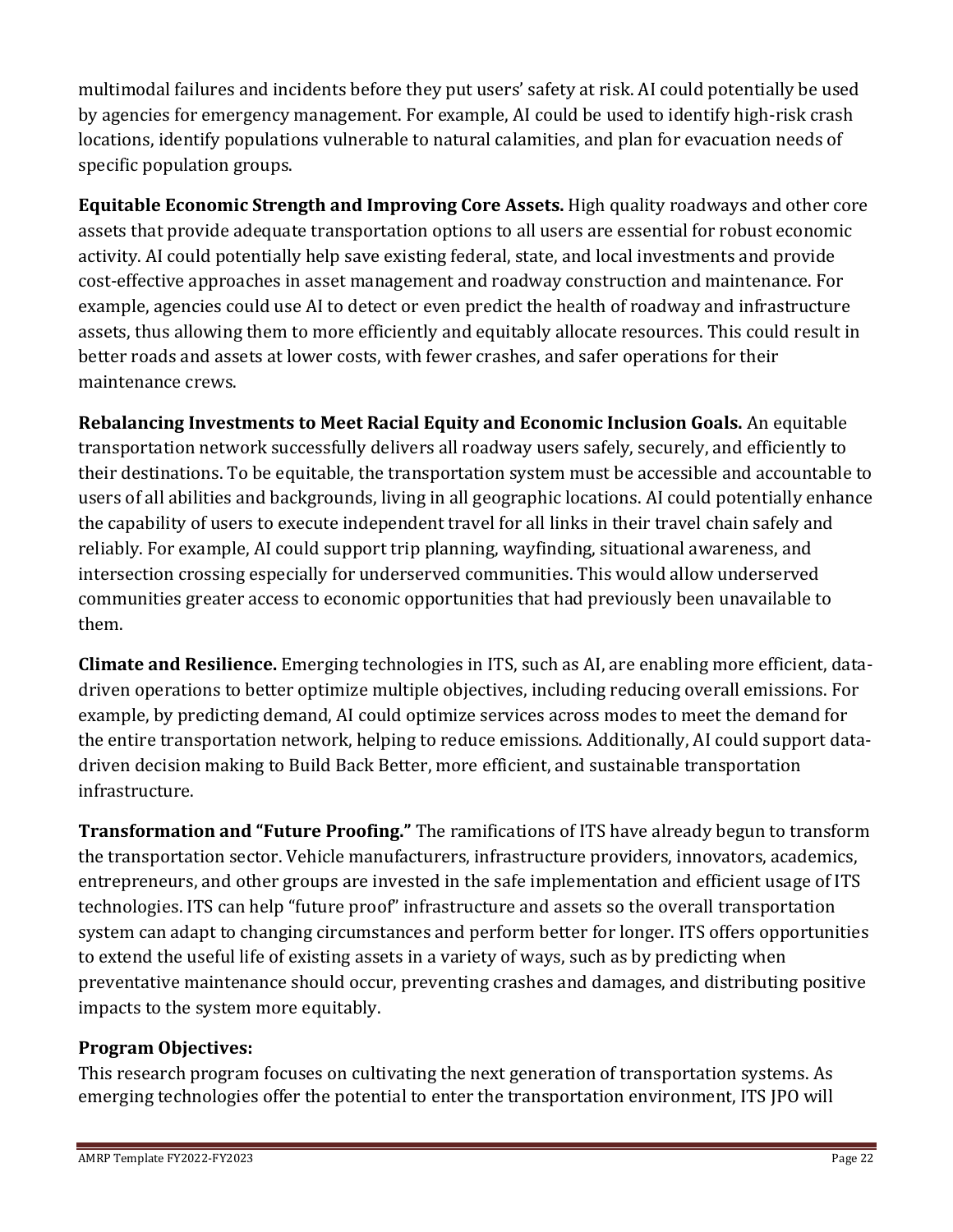evaluate their fit in meeting transportation needs and work with agency modes to extend resulting benefits from these technologies across the transportation system.

Given the magnitude of impacts that transitioning to the next generation communications can have on transportation, the ITS JPO proposes the establishment of a focused research initiative. There are four proposed research objectives that will concern the USDOT moving into the future:

- **A.** *Institutional adoption of next generation communications technologies:*
	- Promote adoption with State and local agencies by gathering needs, analyzing impacts, and coordinating transition planning.
	- Analyze the additional skills/knowledge needed by transportation workers to manage each next generation of communications technologies, equipment, and systems.
	- Work with transportation private sector equipment manufacturers and application developers to facilitate transition of safety-critical elements and interoperability.
- **B.** *Safety and security framework development:*
	- Develop and maintain a set of transportation communications threshold requirements associated with safety against which any new technology can be assessed and tested including cost and lifecycle expenses.
	- Test new communications technologies for their suitability for the transportation environment, including testing for interference challenges or other harms to existing operations.
- **C.** *Public sector representation:*
	- Conduct necessary research and analysis in partnership with operating administrations and stakeholders to gather public sector needs and requirements.
	- Create transportation safety use cases to facilitate the incorporation of transportation safety requirements into each next generation of communications technologies.
	- Participate in and leverage existing relationships with US-based globally relevant SDOs (e.g., SAE, IEEE) along with international (e.g., ISO, ITU, 3GPP) SDOs to ensure that the transportation needs are represented in each next generation communications systems.
- **D.** *Environment and Climate Change:*
	- a. Leverage past and current ITS and environmental research into new, innovative research and analysis opportunities in partnership with operating administrations and stakeholders.

## **Anticipated Program Activities:**

The Emerging and Enabling Technologies Program area is focused on the following planned activities:

- **Identify** research needs and opportunities by exploring federal, state, local, private, and academic research on technologies
- **Research** and test communications technologies to support transportation connectivity, enabling cooperative ITS and connected and automated transportation
- **Investigate** future spectrum use models that support transportation safety and system efficiency
- **Develop** new institutional models to help accelerate adoption of technology innovations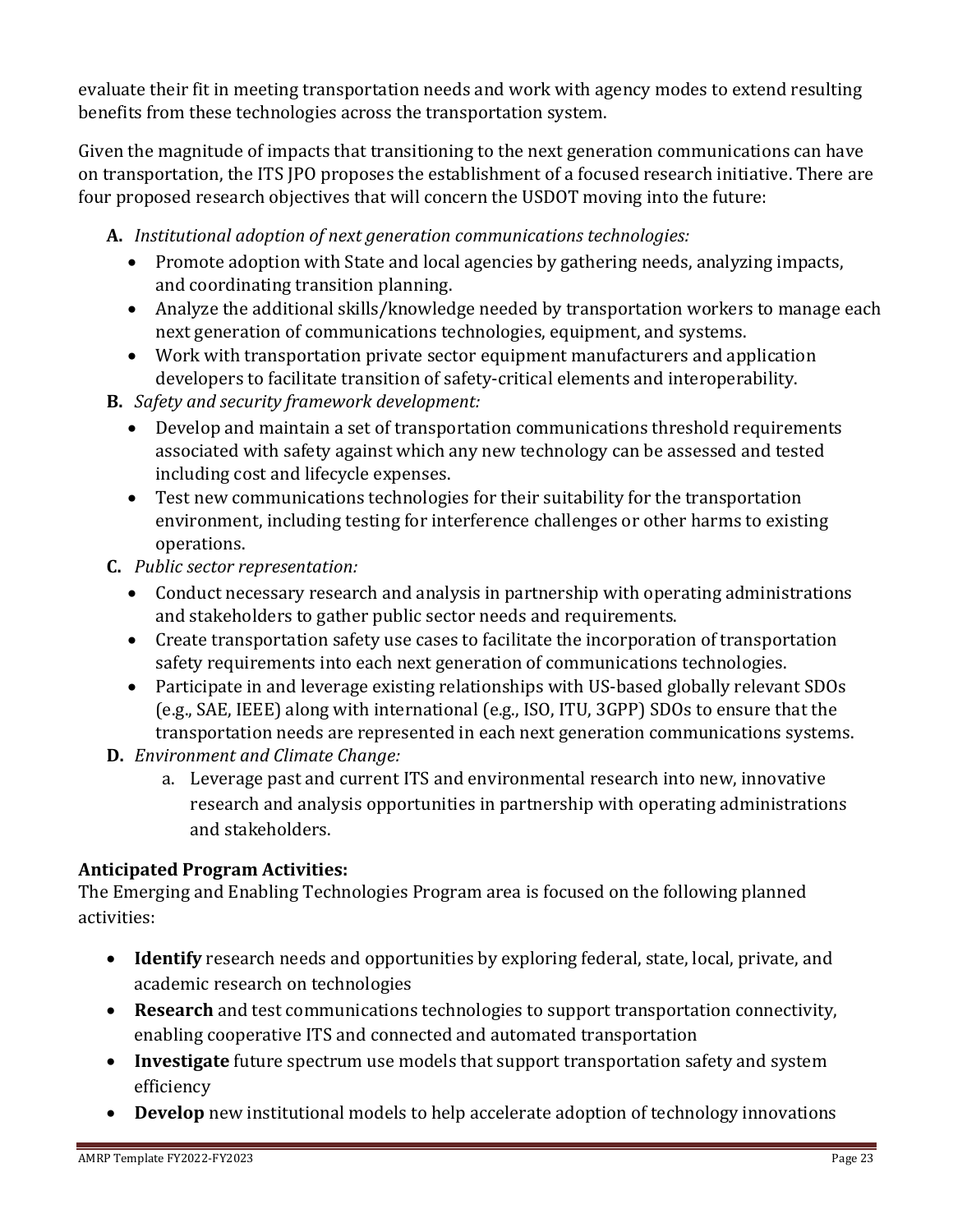• **Transfer** technologies from exploratory research to development and deployment when appropriate

The ITS JPO and its modal partners have been leaders, collaborating on fundamental problems in safety, mobility, productivity, efficiency, equity, and climate change by leveraging emerging technologies, such as Artificial Intelligence (AI) and next generation communications technologies.

*Artificial Intelligence:* In support of the White House American Artificial Intelligence (AI) Initiative the ITS JPO has been supporting a coordinated Federal Government strategy and participating in the National Science and Technology Council (NSTC) on Machine Learning and Artificial Intelligence (MLAI) sub-committee. Since our world is being increasingly shaped and optimized by the transformative power of AI, the U.S. government elevated AI as one of its key priority science and technology areas.

In ITS, AI can be used to augment actions of field, handheld and remote sensing devices, connected and autonomous vehicles, Traffic Management Centers operators, transit and freight operators, decision-makers, and travelers. For example, AI can be used to identify objects and images, recognize speech and audio, process large amounts of data to recognize patterns, learn from experience, and adapt to new environments to predict traffic phenomena, provide situational awareness, assist drivers with maneuvering, recognize unsafe driving conditions in real-time, identify or isolate malfunctioning or misbehaving system entities, improve cyber-security, operate infrastructure devices and vehicles, monitor pavement and support decision-making. AI can be embedded in any system entity (vehicle, mobile device, roadside infrastructure, or management center) or be distributed among many entities in the system.

The ITS JPO sees significant potential in AI for the future of transportation and ITS. Therefore, the ITS JPO initiated the AI for ITS Program within the Emerging and Enabling Technologies Program area. The AI for ITS Program's vision is to advance next generation transportation systems and services by leveraging trustworthy, ethical AI (including ML) for safer, more efficient, and accessible movement of people and goods. The AI for ITS Program identifies, develops, implements, evaluates, and coordinates technology and policy research to advance the contextualization and integration of AI (including ML) into all aspects of the transportation system. The AI for ITS Program's goal is to cost effectively build and deploy AI for ITS capabilities in real-world modal use.

In support of the program vision, mission, and goal, the AI for ITS Program has sought to understand the landscape of AI for ITS over the past two years. This effort included developing three reports to: (1) define broad categories of AI for ITS and summarize existing and potential applications of AI for each category, (2) illustrate real-world transportation scenarios for possible deployment of AI-enabled ITS applications to address specific ITS needs, and (3) outline an initial five-year roadmap for the AI for ITS Program. On May 12, 2021, the USDOT held a webinar providing an overview of the AI for ITS Program to share program information and anticipated next steps. These anticipated program activities include: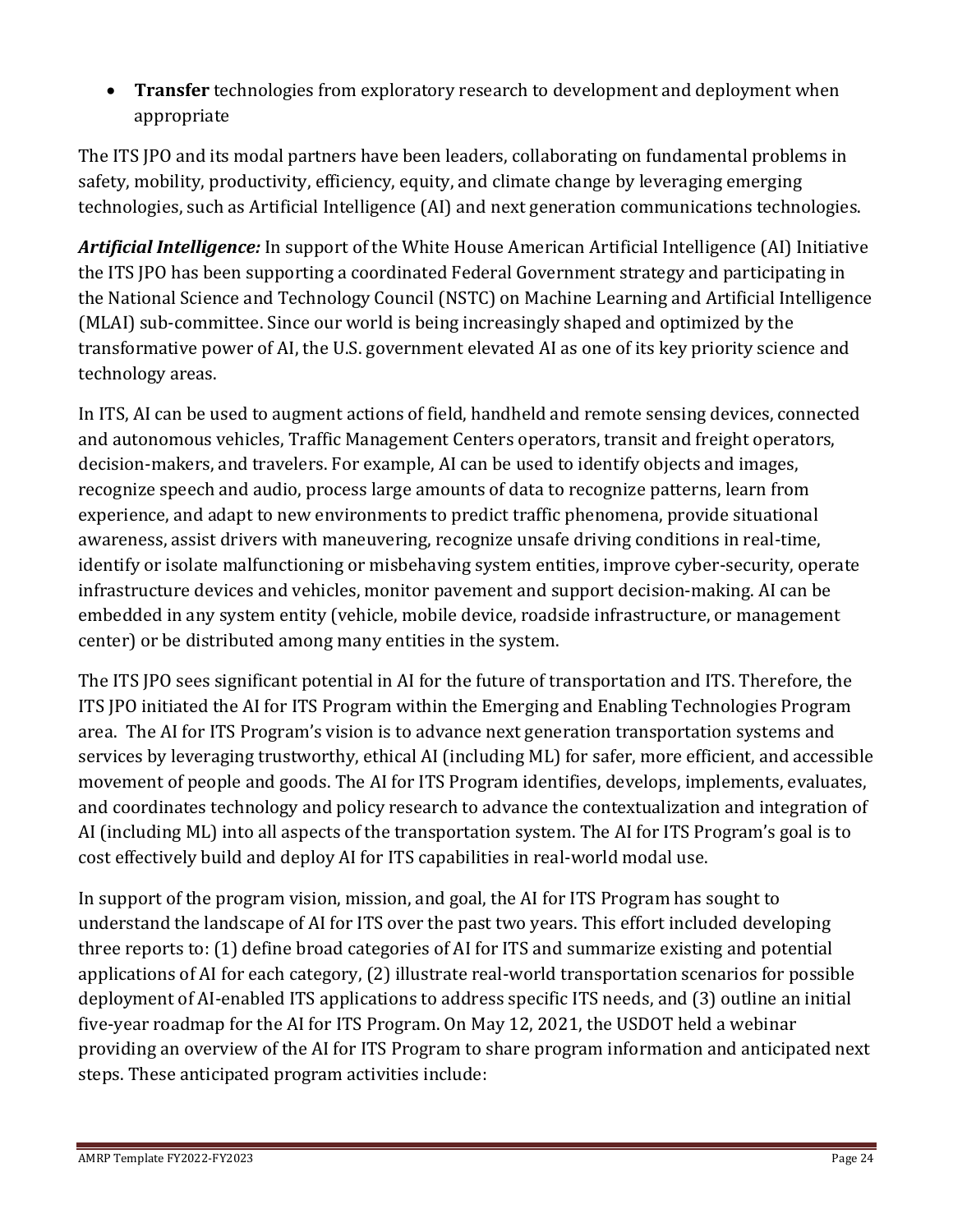- **Issuing a Sources Sought Notice (SSN)** in the Summer of 2021 with the purpose of conducting market research to shape potential Federal investment in the development, testing, pilot deployments, and evaluation of applications leveraging AI to address transportation needs, specifically in ITS. These include improving the transportation system and users' safety, mobility, accessibility, productivity, efficiency, and environmental impacts of the transportation system and users. Information gathered from the SSN and other multimodal stakeholder engagement activities will help to inform anticipated procurement activities.
- **Awarding deployments of mature AI-enabled ITS applications** to demonstrate the potential of AI in the short term. Influenced by the SSN responses, the program will target ready-to-deploy applications to demonstrate the near-term potential of AI. The goal is to pilot transferable, mature solutions that can be replicated and speed broader deployment across the nation. These deployments will be initiated in FY22.
- **Launching the AI for ITS Innovation Challenge Initiative** to foster innovation and build emerging AI for ITS capabilities for the longer term. For promising but less mature applications, the program intends to launch an innovation challenge initiative that targets strategic areas of high-value AI applications. This initiative will create the R&D foundation on which future, long-term deployments may be built. This innovation challenge initiative is also planned for an initial launch in FY22.

In developing our research initiatives, we are looking at technology neutral approaches to support fair market competition, understand the liability implications, consider privacy, bias, ethics, equity, data and infrastructure readiness, and impacts on the workforce.

*Connectivity/ Spectrum***:** USDOT monitors and assesses wireless technologies and available devices to determine their capabilities to support a wide range of transportation system communications requirements regarding safety, effectiveness, and other capabilities. These technical research and assessment activities provide data-driven inputs to the USDOT policy decision-makers. Currently, ITS JPO is testing whether the next generation DSRC, LTE-CV2X, dual-mode, or 5G New Radio (NR) technologies can meet the requirements for Vehicle-to-Vehicle (V2V) and Vehicle-to-Infrastructure (V2I) safety-of-life and public safety systems; as well as whether these emerging communications technologies are interoperable with existing technologies which currently support these systems. Based on evolving industry standards, there is a need to assess newly available commercial off-theshelf (COTS) devices as well as prototype devices with any of these technologies if we expect to continue an uninterrupted and seamless advancement toward the greater safety that these technologies might provide. For example, the 5G capabilities are relatively undefined at this time and it is not clear if transportation needs and requirements are being taken into consideration especially the needs of rural communities.

Communication technologies are evolving at an increasingly rapid pace f which has the potential to disrupt transportation operations. As such, there is a need to determine the impact of technological, market, and demographic trends throughout the globe and across industries to seek, evaluate and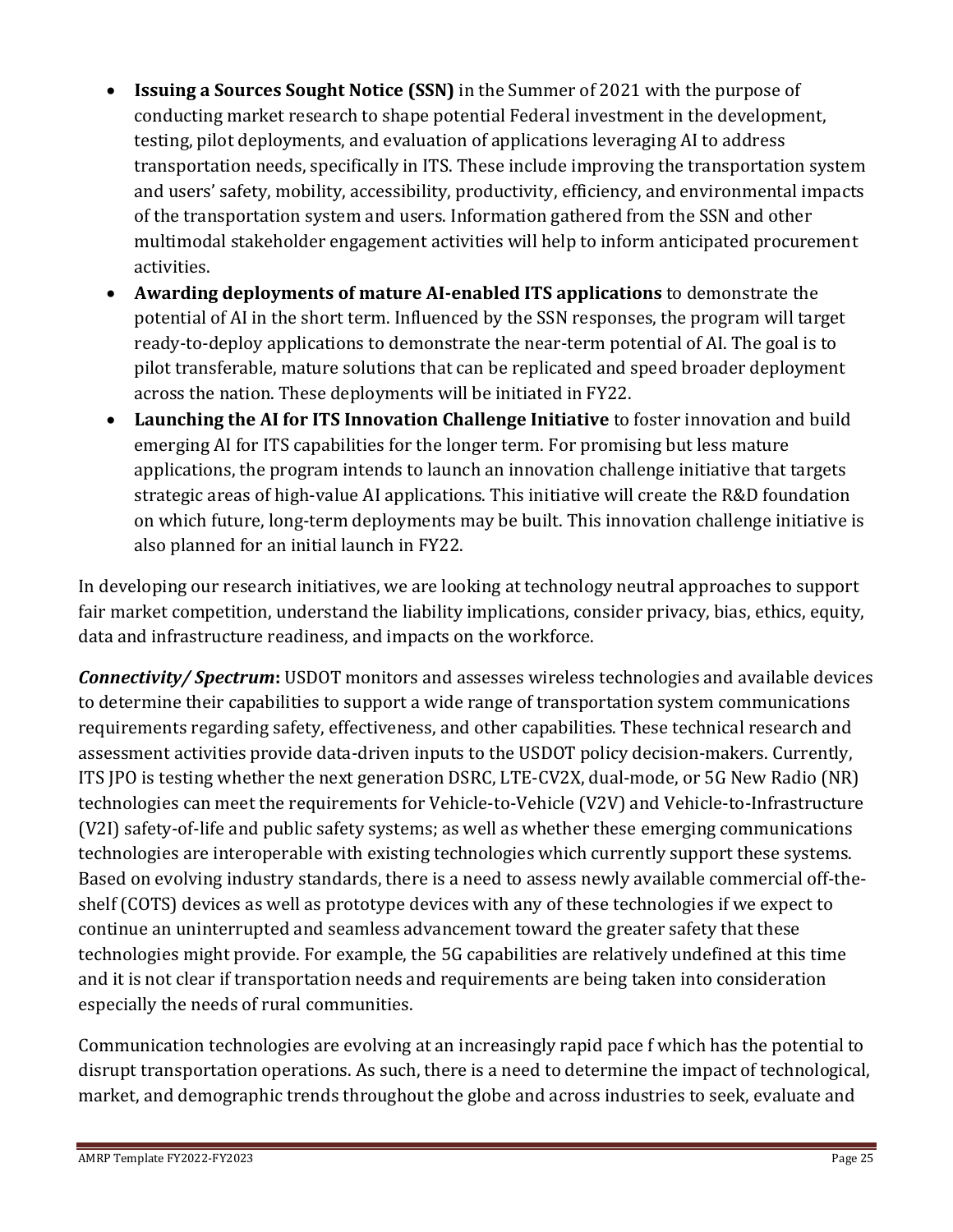sometimes incubate emerging capabilities that demonstrate the potential to transform transportation.

*5th Generation (5G) Wireless Technology:* The deployment of 5G cellular networks is quickly reaching nationwide status with many metropolitan areas achieving full 5G coverage. Within the transportation community, both automotive original equipment manufacturers (OEMs) and infrastructure owner operators (IOOs) are interested in understanding how this technology can be utilized for transportation specific use cases and how it compares to existing technologies such as LTE C-V2X and DSRC. The two main research objectives for FY2022 are to: 1) secure 5G testing service agreements for modeling and simulation, laboratory testing and field testing services and 2) procure 5G devices to start conducting testing with.

In FY2021 this program released a 5G Testing Sources Sought notice that received 27 responses and identified commercial and industry partners that can meet the USDOT's needs for 5G testing. In FY2022 this program will contract with government and industry testing partners for modeling/simulation, laboratory testing and field testing services. These testing services will look at overall performance of 5G technologies, focusing primarily on 5G New Radio Vehicle-to-Everything (NR-V2X), also called 5G Sidelink. This technology is specifically meant to support the transportation community and is analogous to LTE C-V2X and DSRC. Testing will focus on different wireless interference scenarios, performance when in the range of hundreds of vehicles, interoperability between 5G device and demonstration of ITS use cases including both vehicle-tovehicle (V2V) and vehicle-to-infrastructure (V2I) safety applications such as emergency electronic brake light (EEBL) and red light violation warning (RLVW) at both small and large scale.

In FY2020 a request for information (RFI) was released asking the wireless device vendor community for information on product availability of LTE C-V2X and 5G NR-V2X devices. Multiple responses were received for LTE C-V2X devices, however no responses were received for 5G NR-V2X devices. In FY2022, with the maturity of the underlying 5G standards (3GPP Release 16 and 17), 5G devices with the 5G NR-V2X capability are expected to be available to support the previously mentioned 5G testing activities.

*Environment/Climate Change*: In FY22 the Emerging/Enabling Technologies Program plans to support reengagement with its modal partners on research activities in support of Departmental goals related to climate change and the environment. The program intends to leverage past and current research in this area, including the research accomplished in the AERIS (Applications for the Environment: Real-Time Information Synthesis) Research Program, the TOSCo (Traffic Optimization for Signalized Corridors) Phase 1 Project currently underway at Turner Fairbank, and the truck platooning research also underway at Turner Fairbank. The program also plans to develop a roadmap for new environment- and climate-oriented ITS research activities moving forward. Leveraging past and current research into new opportunities for technological innovation in this critical area.

While activities in this area are just ramping up at the end of FY2021, in FY 2022 this research area hopes to undertake the following: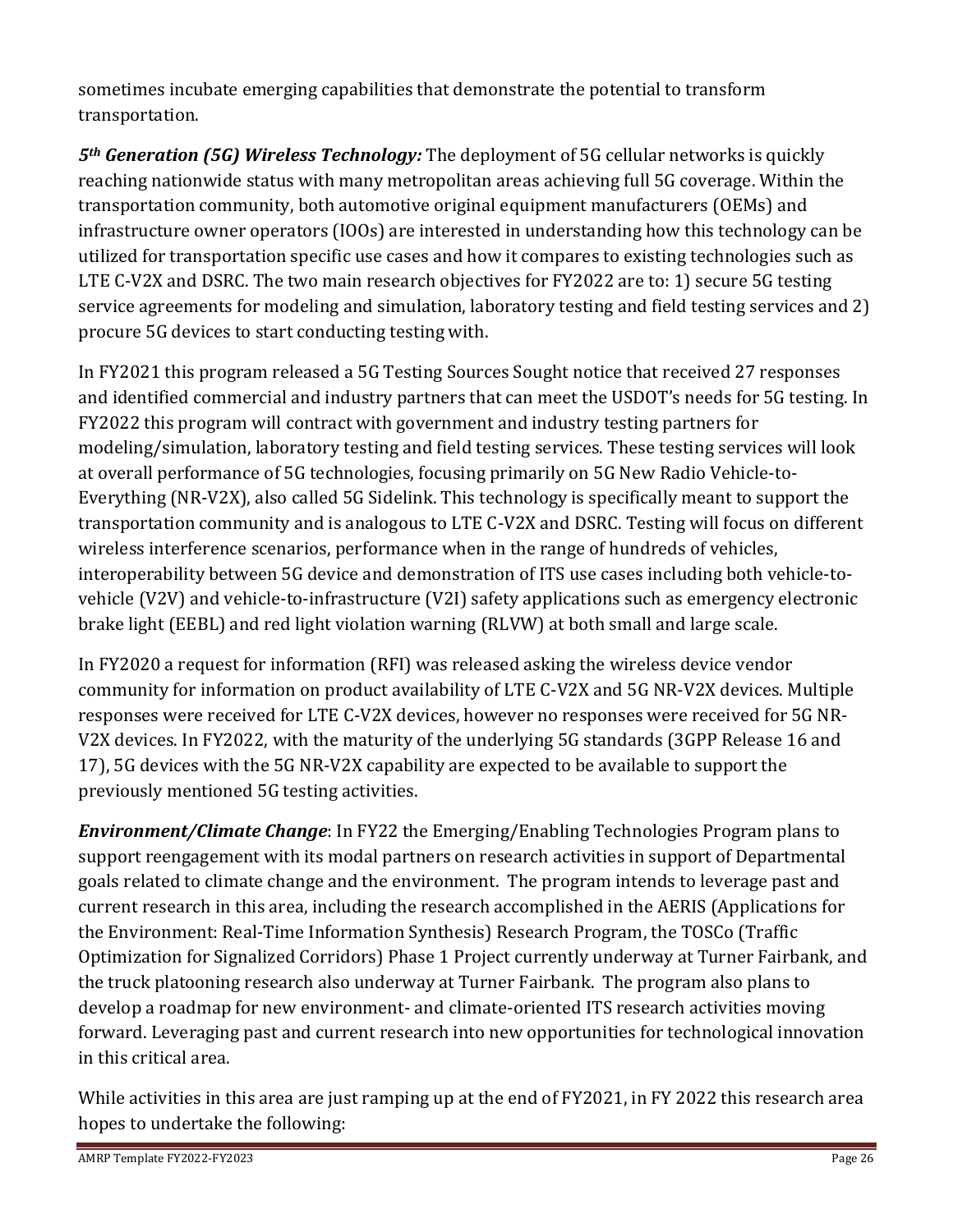- Reinvigorate open dialogue with DOT stakeholders on new ITS and climate change research needs/gaps
- Revisit and reinvigorate next stages of Glidepath research/prototyping/modeling
- Revisit and reinvigorate partnerships (including MOUs) with other federal agencies, particularly the Department of Energy
- Assess current baseline of state of the practice and state of the art in the field of ITS and climate change, particularly regarding vehicle connectivity, automation, and electrification
- Develop new models and modeling techniques for climate change impacts of CV/AV technologies
- Develop performance measures and associated evaluation methodologies for ITS and climate change in CV/AV deployments
- Develop plans for examining and modeling the relationship between vehicle connectivity (especially v2I), vehicle automation, and vehicle electrification
- Revisit MOU between the ITS JPO and the European Commission and reinvigorate ITS and environmental joint activities/research
- Reinvigorate ITS and environmental joint activities/research with Japan MLIT/METI
- Work with international standards community as appropriate to consider environmental goals and requirements in relevant CV/AV standards and architectures

## **Expected Program Outcomes:**

In regards to AI in ITS, the primary program outcome is to cost effectively build and deploy AI for ITS capabilities in real-world modal use. To do so, the program must assess the state of real-world, existing and/or planned AI-enabled applications for ITS needs. There are several real-world applications of AI that are being deployed within particular modes across State and local transportation agencies. The ITS JPO seeks to understand the landscape of how AI in transportation is currently being leveraged, and how potential investment in the future can help address transportation challenges. This objective will be used to assist ITS JPO in prioritizing research and development investment in transportation to support the Department's priorities.

Communication technologies research will analyze and provide input to the evolution of ad hoc environments communications to achieve "swarm intelligence" as LTE-CV2X and 5G capabilities are added to existing cellular, Wi-Fi, satellite, microwave, and DSRC environments; and will assess the impacts to the transportation system including an assessment of mitigations that might accelerate reliable and successful incorporation into operational environments.

The primary outcome for 5G Wireless Communications Technology will be to contract with government and industry test partners and start conducting 5G testing activities. For FY2022 it is anticipated that most activities would focus on modeling and simulation of 5G NR-V2X communications including propagation and interference analysis and simulation of communications for dense/congested traffic scenarios. Initial laboratory testing of 5G devices is also anticipated assuming that USDOT is successful in procuring 5G NR-V2X devices.

With respect to the environment and climate change, the primary outcome is to develop and eventually prototype, test and deploy ITS technologies, systems, and applications – particularly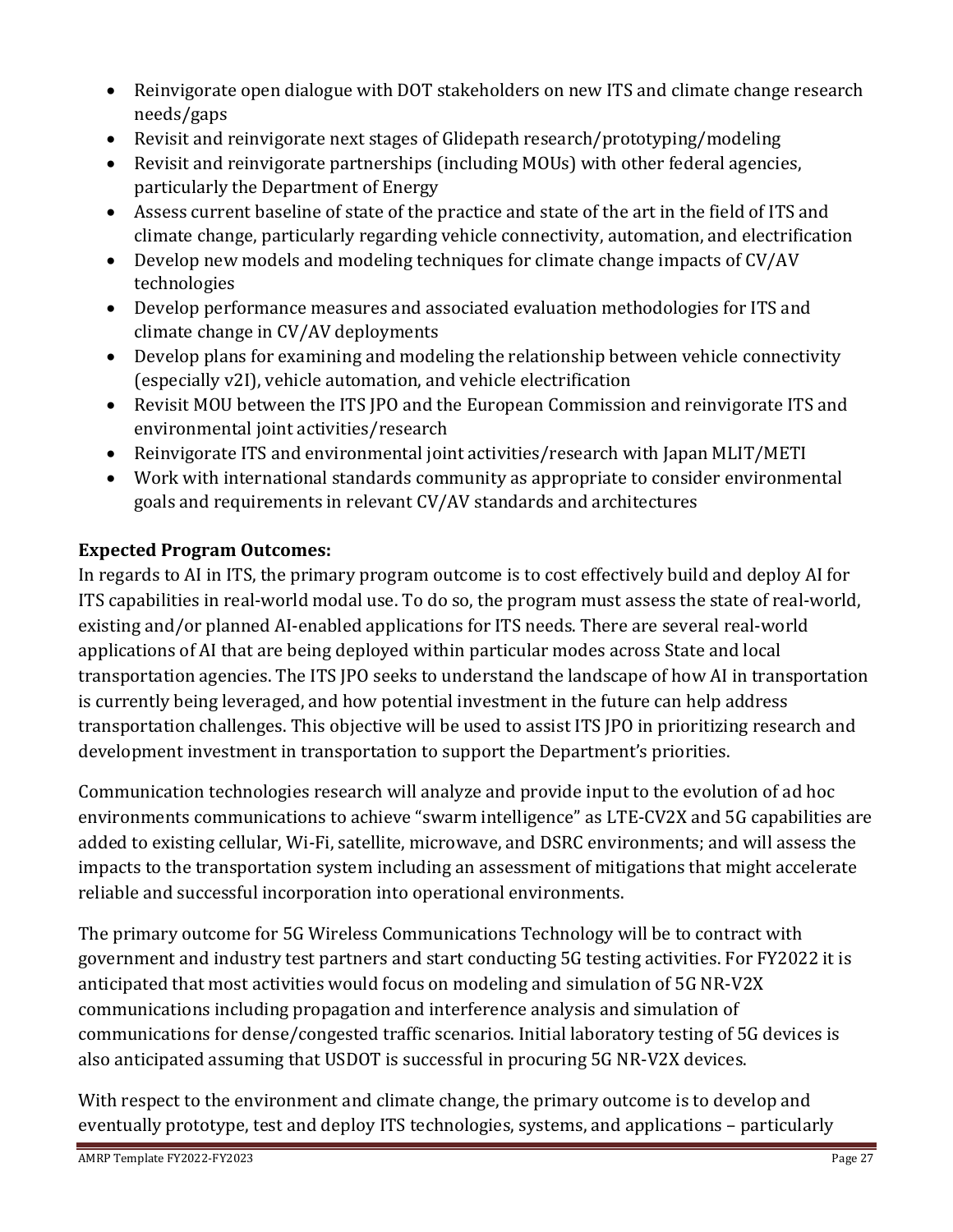focused on vehicle connectivity and automation - to reduce fuel use throughout the surface transportation system

## **Collaboration Partners:**

The private sector, academia, and governments around the world have formulated questions associated with whether new communications technologies can reliably support interoperable, safety-critical applications, provide crash avoidance, and facilitate safe integration of automated vehicles and infrastructure. Chipset and vehicle manufacturers are working on prototypes to prove out the concept while experts are working to design performance-based test procedures that demonstrate the capabilities as well as the gaps that still need to be addressed.

One of the lessons learned from previous deployments is that the transportation environment introduces unique requirements for telecommunications; for instance, users and equipment move at high speeds—over 80 miles per hour, which has effects on the basic safety message signals and transmissions. Because the communications are used for safety, there are additional requirements associated with the high frequency and high reliability of the signals. Another is that any viable communication technology needs to scale to allow hundreds of nearby devices to communicate without causing channel congestion.

We have also learned that the telecommunications industry evolves at a rate that is dramatically different from the deployment of these technologies in State, regional and local transportation system operations. The replacement cycle within the telecommunications industry is typically 18- 24 months whereas the replacement cycle within transportation system operations is typically 10- 15 years. This disparity is impacting how transportation agencies decide to invest in and procure communications and connectivity in both the near term as well as in their longer-term investment planning.

With these requirements in mind, USDOT, modal partners, and stakeholder partners (e.g., National Telecommunications and Informational Administration) have invested in research and analyses including:

- Development of a spectrally efficient and effective band plan for the 5.9 GHz part of the spectrum which the Federal Communications Commission (FCC) is seeking to change and which requires further analysis of those changes.
- Testing of new technologies as they become available to gauge the suitability for high speed, rapidly moving and changing environments that may also be subject to land elevation, urban canyons, and other challenges.
- Assessment of out-of-band and adjacent channel interference from other users of the nearby spectrum to ensure that the transportation safety messages cannot be suppressed with the transmitting device or corrupted in transmission, or that the receiving device cannot hear or receive the messages.
- Analysis of the role of the immediate reporting of timing and location through GPS on devices and assessment of how the communications can continue to operate during any loss of GPS.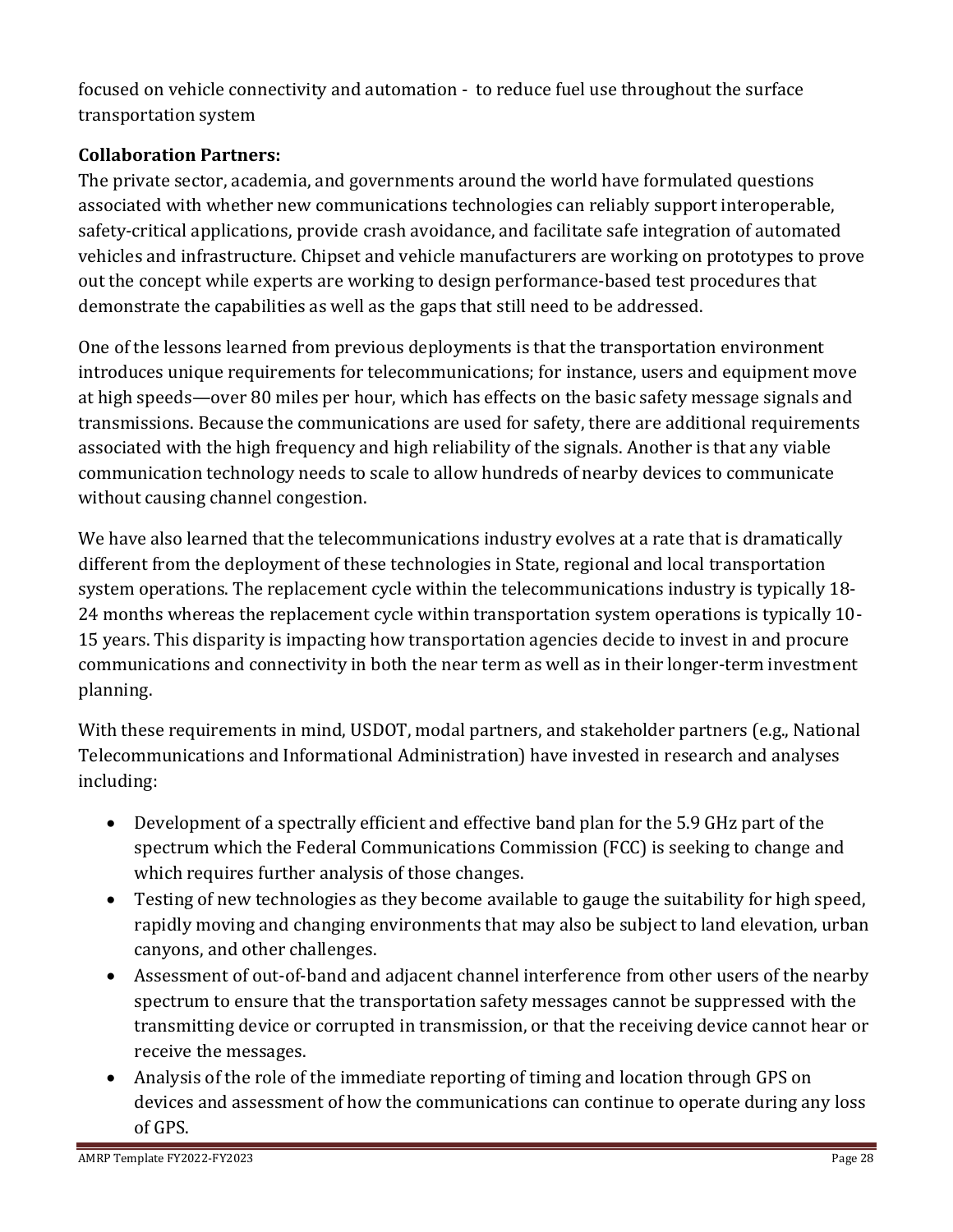With respect to environmental and climate change activities, the ITS JPO expects to engage modal partners across the Department to address this Department-wide priority. The ITS JPO also expects to engage with partners and stakeholders at other Federal agencies, including the Department of Energy. The ITS JPO also hopes to reengage with its international counterparts on topics related to international coordination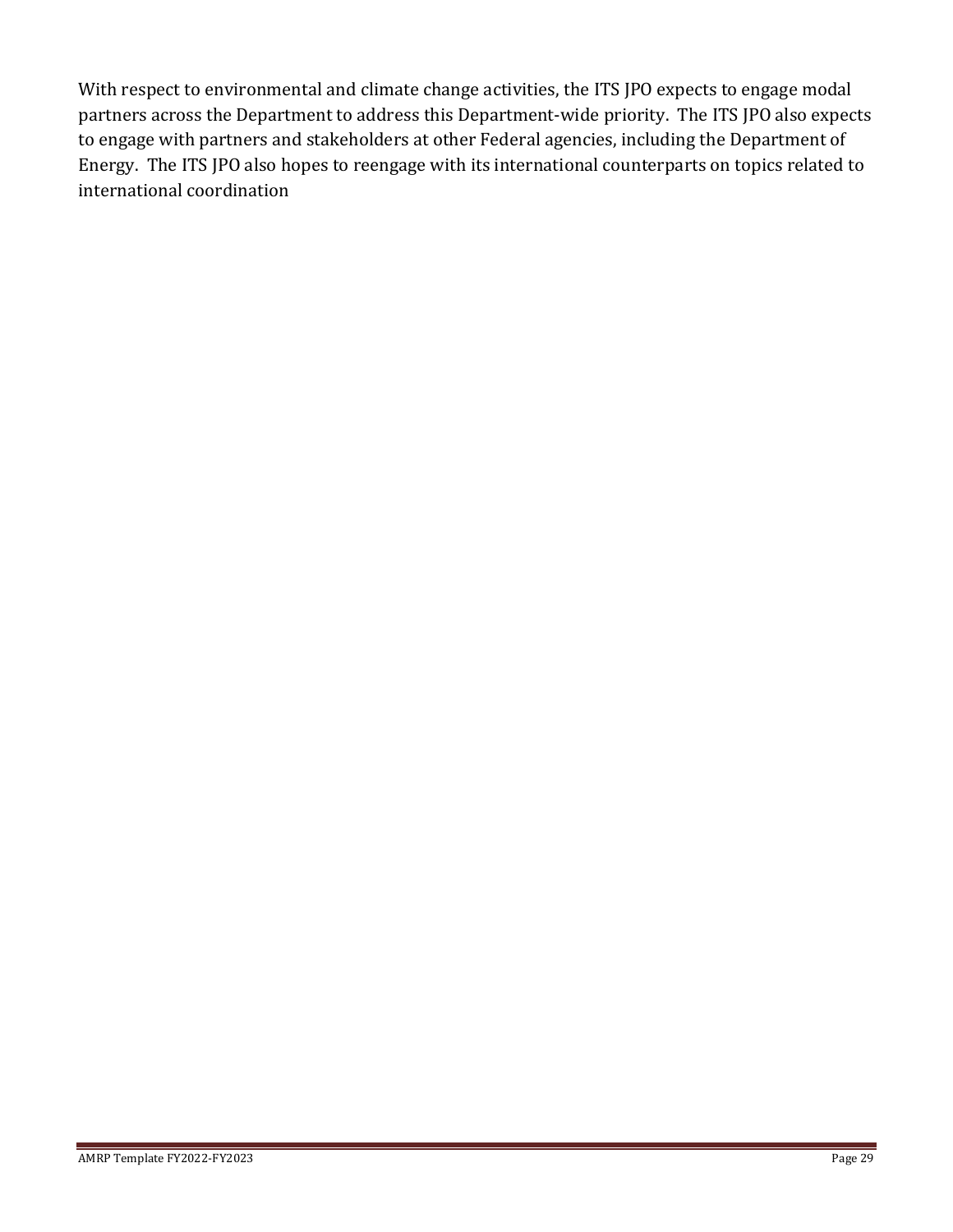## <span id="page-29-0"></span>**Cybersecurity for Intelligent Transportation Systems (ITS) Program (\$5,000,000)**

## **Program Description:**

The USDOT cooperates across a diverse range of stakeholders to address ITS cybersecurity research needs. In addition, the USDOT works to support secure ITS deployments and to develop the necessary cybersecurity culture among deployers that is essential for secure and resilient ITS deployments.

Security and resiliency are a necessary precondition to deploy and maintain interoperable, safe, effective and efficient ITS operations. To facilitate secure, nationwide interoperable ITS, the USDOT ITS Cybersecurity Research Program supports research needed to facilitate adaption and implementation of cybersecurity best practices across diverse ITS infrastructure deployments. USDOT leadership is uniquely positioned to support needed research and coordinated stakeholderdriven development and implementation of best practices. These efforts can then in-turn be adopted by the diverse community of Infrastructure Owner Operators (IOO) including State, Tribal, territorial and local agencies, private and public-private facility operators as well as vehicles and other mobile participants in the transportation system. Individual IOOs often have limited capabilities in this area; USDOT led collaboration can facilitate bringing options to stakeholders to use in their planning and operations of their system as well as any recovery needed from a cyber attack. This is a complex challenge - ITS system architectures are systems of systems that vary greatly across jurisdictions, with diverse current approaches to security and a broad range of equipment in service – some new, some decades old.

Current research continues to translate the National Institute for Technology and Standards (NIST) Cybersecurity Framework into the ITS environment. The tenets of cybersecurity that relate to transportation operations and equipment include: identify, protect, detect, respond, and recover. The NIST Framework provides a process that assists entities in understanding their mission-critical cybersecurity risks within the context of their needs and business practices, and how to best manage risks via combination of approaches to security and resiliency.

Cybersecurity considerations are an essential part of good engineering practice, and thus should be included in any transportation systems deployment. The ITS Cybersecurity Research Program seeks to address ITS cybersecurity needs, supporting the development and deployment of secure, wellengineered ITS systems that maximize the public benefits of ITS.

### **Program Objectives:**

The overall objectives for the USDOT's ITS Cybersecurity Research Program are to support the widespread implementation of cybersecurity best practices, and to provide the capabilities for deployers to assure that ITS deployments remain secure. This security is a necessary precondition for their efficient, effective and safe operation. ITS systems need to be both resistant to cyberattacks and resilient, allowing for a quick recovery from cyber-attacks that are not prevented. Complex Information and Communications Technology (ICT) systems, of which ITS is one example,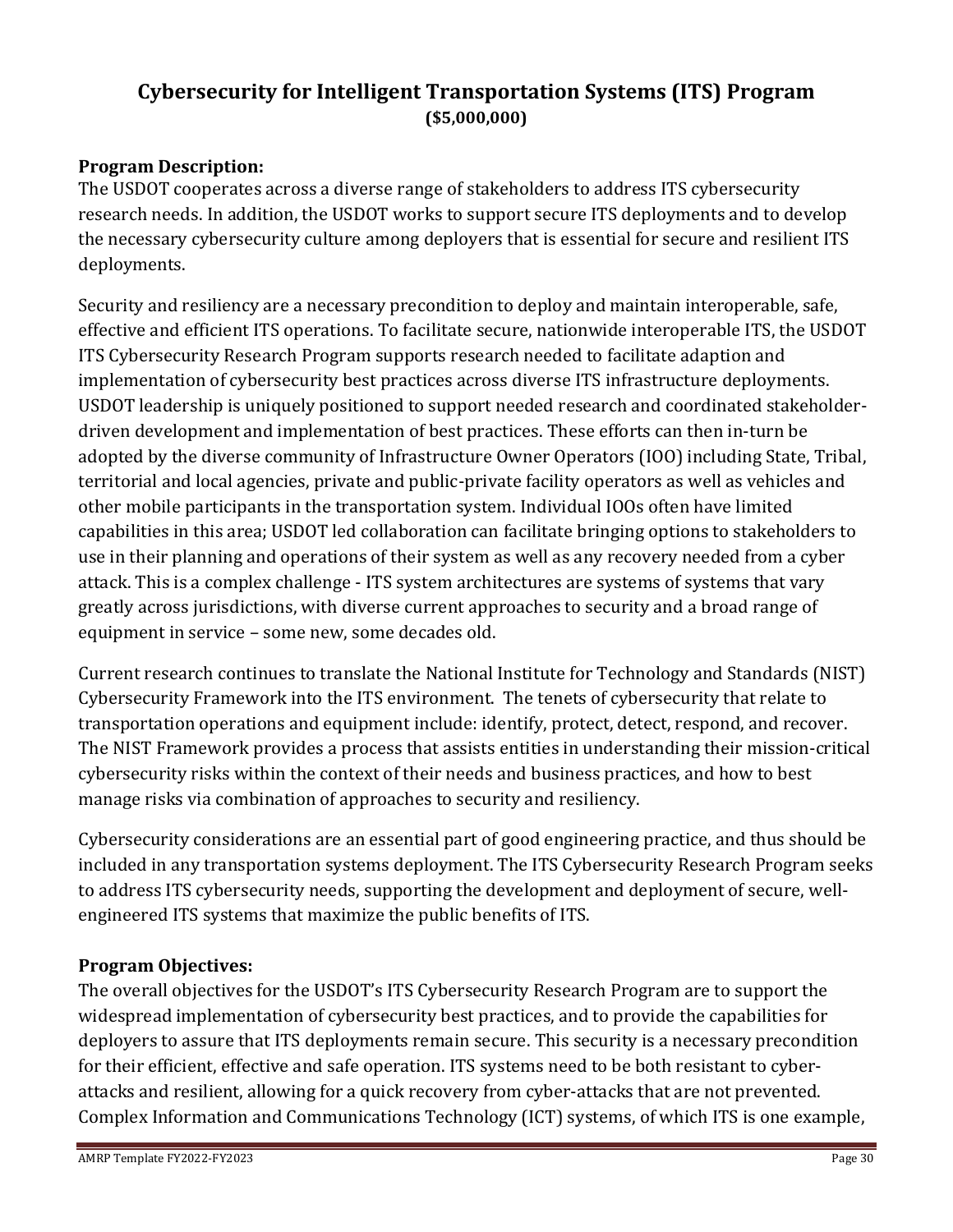require extensive and adaptive technical and institutional solutions to remain both appropriately secure and sufficiently resilient to recover from attacks and other disruptions.

The National Institute of Standards and Technology (NIST) has developed and maintained a Cybersecurity Framework (CSF) along with other guidance documentation on securing ICT systems. Many Standards Development Organizations (SDO) have developed standards products that support secure ICT systems; the USDOT's ITS Standards Program adopts when appropriate, adapts based on transportation requirements, and develops new security standards as needed. ITS supporting infrastructure, including connected and automated physical systems where failures can have severe consequences, require a greater level of care to both maximize public benefit and to minimize the risk of harm.

The long-term goal of this research is to establish a multimodal intelligent-transportation system that is both resistant to cyber-attacks and resilient to those cyber-attacks that occur. ITS JPO will undertake and support cross-modal research to identify and create an improved awareness of good cybersecurity practices, and translate these practices to the ITS environment to develop a cyberresilient ITS system.

## **Anticipated Program Activities:**

The Cybersecurity for ITS Research Program works to adapt and leverage ICT best practices to benefit the unique requirements of ITS, identify and fill-in gaps; and support implementation of best practices across ITS deployments:

*Adaption Cybersecurity Best Practices and the NIST Cybersecurity Framework (CSF) to ITS:* ITS infrastructure, connectivity and automation services represent a complex system of systems which must remain secure in order to provide the safety and mobility benefits promised by rapidlyevolving ITS technologies. Recently completed efforts include translating the NIST CSF into a candidate Connected Vehicle cybersecurity profile to support V2X communications and systems. An effort to apply the CSF to the much more complex and diverse ITS infrastructure environment began in FY20 and will continue through FY22. These ITS environments vary greatly across jurisdictions, with differing approaches to cybersecurity in general, along with diverse uses of wired, fiber and communications technologies; and with equipment ranging from new to some decades old that was never intended to be connected via any network, much less to the public internet. Analyses will be conducted to identify an optimal path forward to develop sufficiently detailed best practices information that is also sufficiently flexible to accommodate the diverse needs of implementers.

*Identification and Addressing of Gaps via Analysis and Testing: Research is being conducted to* identify and fill cybersecurity gaps that are unique to ITS and thus not easily addressed by available ICT solutions without further adaptions. Gaps are identified via analyses of system architectures and other means identified in the CSF as well as via penetration testing of deployed systems in cooperation with IOOs. System-wide needs, such as the ability for multiple security certificate issuers – Security Credential Management Systems (SCMS) – to coordinate secure movement across National and jurisdictional borders, are being documented with analysis being performed to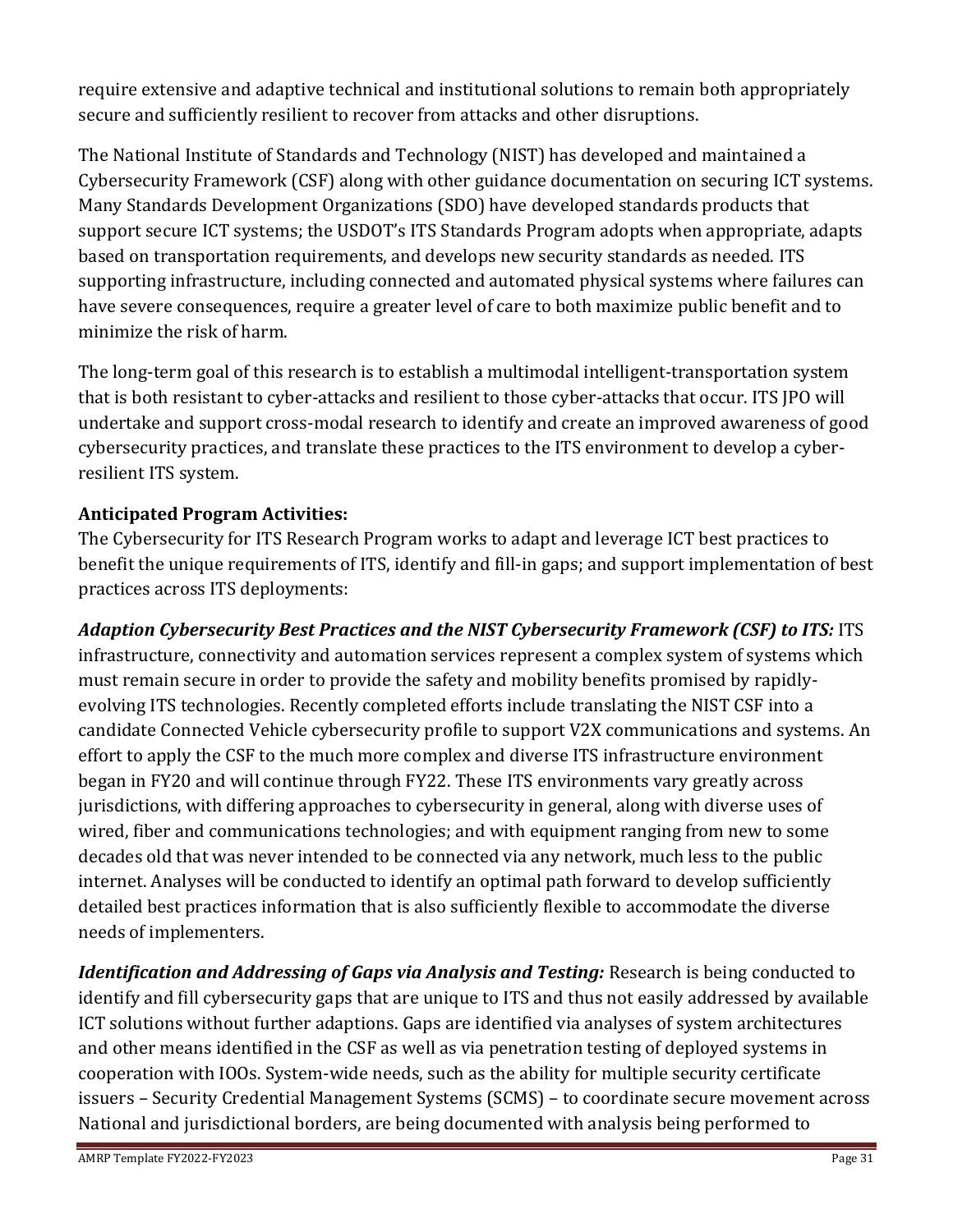identify efficient, effective candidates for large-scale, interoperable, secure deployments of rapidly advancing ITS infrastructure, connectivity and automation technologies.

*5G Cybersecurity Analysis:* Research is being conducted to analyze the emerging specifications for 5G NR (fifth generation new radio cellular wireless) and assessed against the unique needs for a transportation environment to identify gaps. This project is assembling the data and information associated with 5G specifications, the worldwide working groups (such as those in 3G Partnership Project (3GPP) or International Telecommunication Union (ITU)), and emerging transportation use cases to identify security and gaps from a transportation perspective. This research will assess issues that may occur if key features, such as use of GNSS/GPS, are hacked or unavailable. The project also supports expert participation in the specifications and standards development organization working groups as well as coordinated collaboration with other US Government (USG) agencies with overlapping interest in 5G communications security. Last, the project work will perform precursor research on the integration of transportation 5G-based services with smart city/smart community systems to identify new types of threats and vulnerabilities; and to research and test new mitigation solutions once prototype devices are available. This project will utilize the ITS architecture reference, ITS standards, and ITS tool sets to provide a holistic analysis to identify where 5G may support transportation information flows, field devices, vehicle fleets, back-hauls, back-office systems, and other component elements of a transportation environment.

*Cybersecurity for Transportation System Users:* This research will identify critical concerns for privacy and security of individual transportation system users, particularly vulnerable road users (VRU) (e.g., pedestrians, cyclists, people with disabilities) in connected/automated vehicle environments and integrated mobility systems. In an integrated mobility system, the personally identifiable information (PII)/sensitive data gathered takes the form of payment information, saved addresses or phone numbers, disability status, or any other data that may be required for a user to engage mobility services. Individually some of these elements may not need special protections, but when they are all co-located and correlated within an application or database these efforts may require stricter protections. This project will identify best practices related to sensitive data, reviewing legal and regulatory requirements and restrictions, and clarifying previous Federal guidance. VRUs are more likely to use assistive mobility devices that would be connected to the transportation network. However, the use of an assistive mobility device such as a cane, wheelchair, or stroller, should not jeopardize a traveler's safety or privacy. This project is intended to develop a framework where the privacy and cybersecurity considerations of personal-to-everything (P2X) devices for pedestrians and cyclists, including those with mobility aids, are created to begin the integration of those devices into existing security mechanisms such as the SCMS.

*Cybersecurity for the Advanced Transportation Controller Standards Family:* The Institute of Transportation Engineers (ITE) Advanced Transportation Controller (ATC) family of standards includes interoperable requirements for ATCs, the ATC Application Programming Interface (API) and the ATC (formerly ITS) Cabinet. These standards provide key interfaces between the transportation infrastructure and connected vehicles as ATCs provide the signal, phase and timing information that can be used for vehicle-to-infrastructure (V2I) safety applications such as Red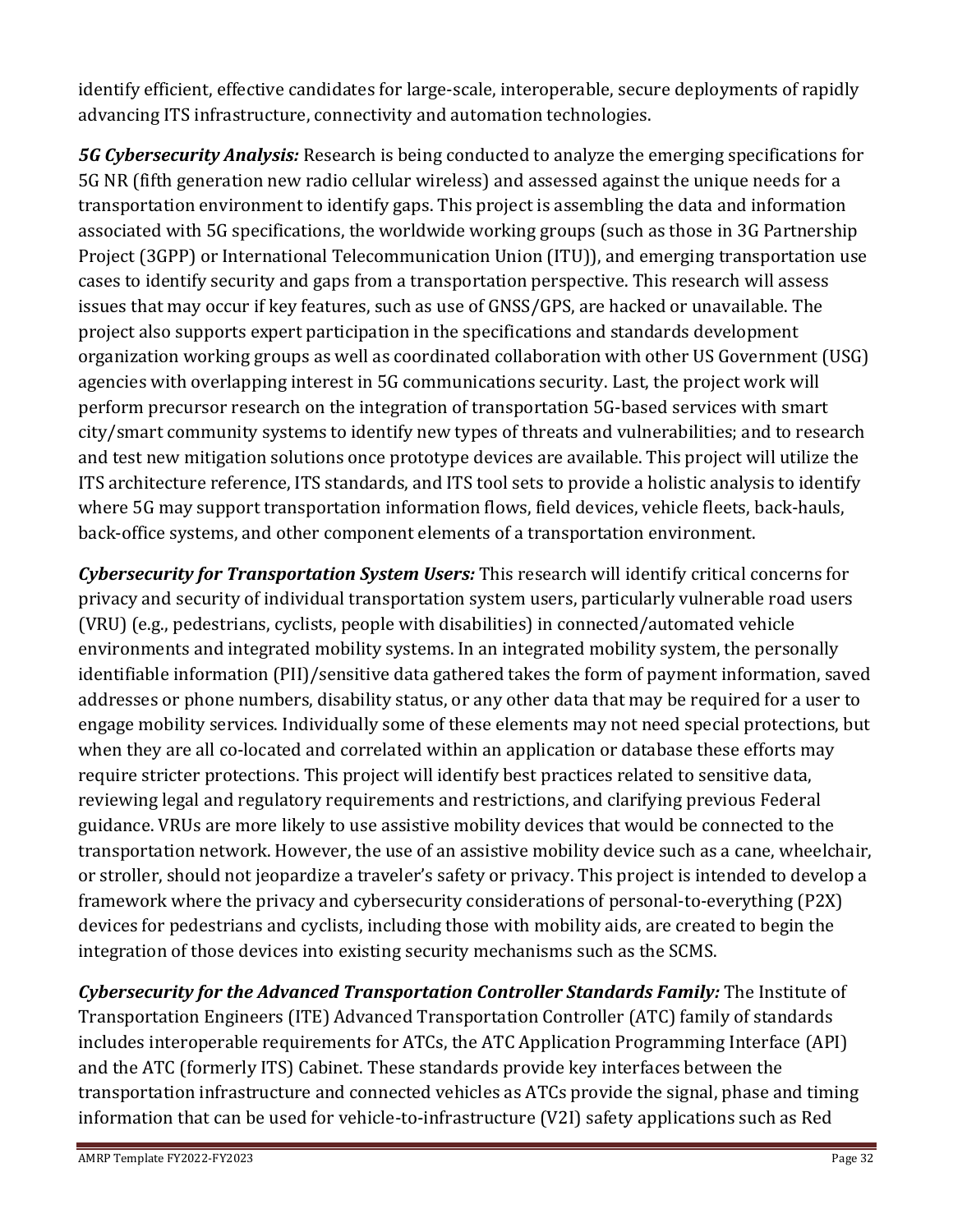Light Violation Warning. These standards provide physical dimensions, environmental/electrical requirements, as well as the ports and protocols supported by these devices, however the security requirements associated with these devices have not been fully addressed to date. As these devices are critical interfaces to Connected Vehicle communications as well as attack surfaces for the ITS infrastructure, standardized security requirements and guidance is necessary to ensure future secure ITS infrastructure systems. This effort will develop new security requirements for all of the standards in the ATC family via a holistic security approach that covers all of the critical attack surfaces.

*National Transportation Communications for ITS Protocol (NTCIP) Security Updates:* This effort will execute the NTCIP security update roadmap completed in FY2021 under the Infrastructure System Security Assessment (ISSA) effort. The NTCIP standards developed by ITE, American Association of State Highway and Transportation Officials (AASHTO) and National Electronics Manufacturers Association (NEMA) started development in the 1990s when the industry standard network management protocol (Simple Network Management Protocol Version 1 (SNMPv1)) did not support robust cybersecurity mechanisms. To meet the cybersecurity challenges of today, the industry has recognized the need to move to SNMPv3 which provides modern cybersecurity mechanisms. This program will update the NTCIP standards, starting with the most used and critical standards, in accordance with the guidance developed during the ISSA effort.

*Cybersecurity Best Practices for the Transportation Sector:* This research will document best practices for information sharing across the ITS transportation-ecosystem and with other sectors with a focus on infrastructure systems, as well as identify organizational preparedness training needs for transportation professionals. This includes identifying training content and technology transfer to strengthen the cybersecurity skills and practices of relevant ITS stakeholders.

Working with FHWA and other infrastructure stakeholders, the program facilitates development of prototype cyber-incident management protocols and best practices with the goal of eventually developing a Transportation Cyber Assessment Tool for IOO use. The tool will assist transportation professionals in assessing their organizational cyber risk and providing ways to mitigate risk in line with the NIST Cybersecurity Framework.

The best practices also include procurement guidance. Due to the current capabilities of transportation sector organizations, many transportation organizations will need to procure transportation equipment that meets cybersecurity requirements and/or they will need cybersecurity technical assistance or services. The procurement guidance will provide information on the provisions to include in the procurement requests and subsequent contracts to support obtaining the appropriate cyber functionality or services.

*Cybersecurity Awareness and Cybersecurity Culture:* Making available tools and best practices to support secure and resilient ITS deployments is necessary, but not sufficient, to meet national needs. The Program will work to develop broad understanding of new and emerging cybersecurity concepts and analyze their effectiveness as best practices or tools applicable to ITS cybersecurity noting that IOO ITS deployments are sufficiently complex and diverse – keeping in mind also the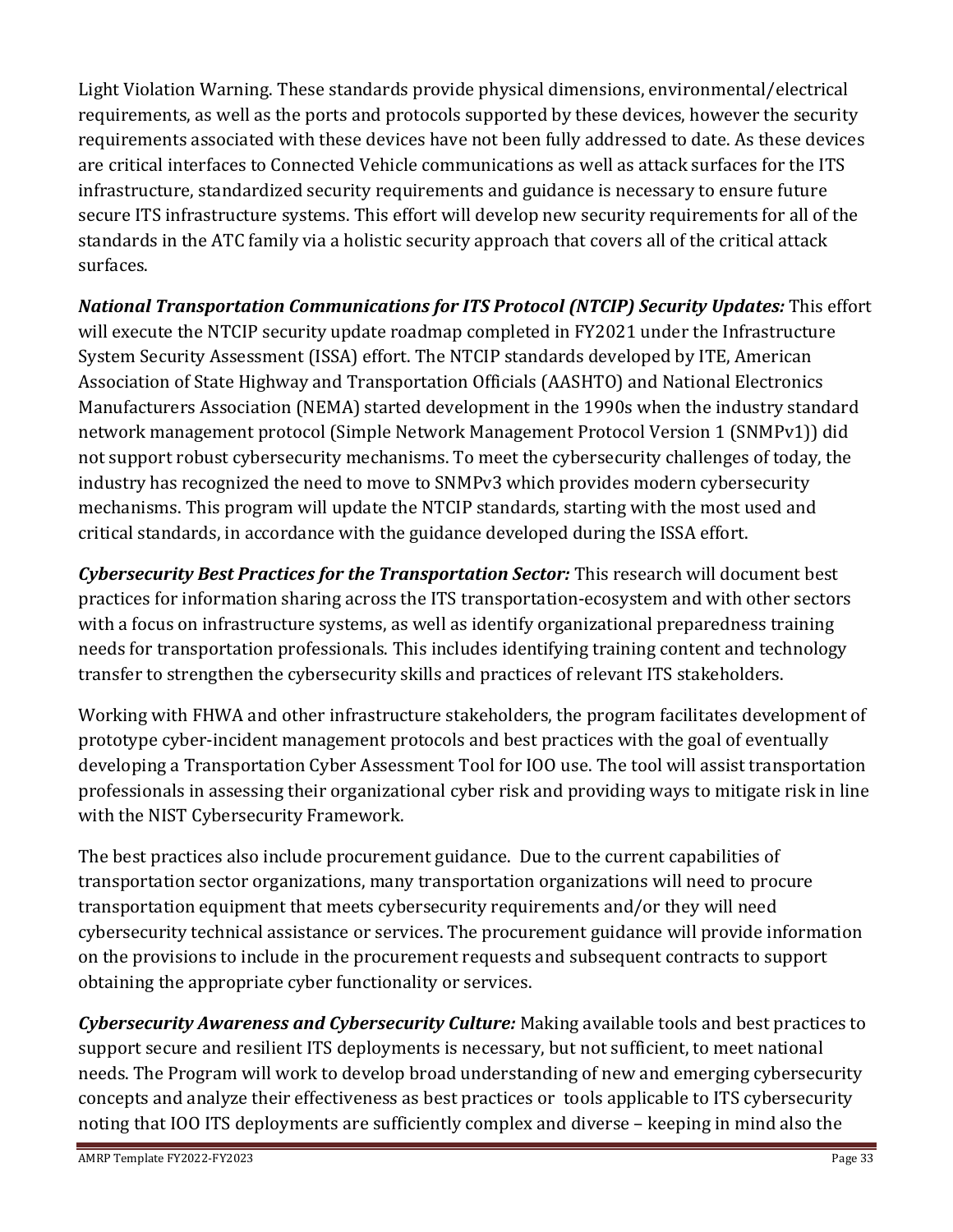rapidly evolving threat landscape - such that it would not be possible to effectively "prescribe" a nationally-applicable solution. Rather, developing the capacity of deployers to implement and maintain secure deployments is essential; for these to remain effective, a cybersecurity culture needs to be established that integrates security consideration rather than treating these as an 'addon.'

### **Expected Program Outcomes:**

The desired outcome of the USDOT ITS Cybersecurity Research Program is to support the efforts of the broad stakeholder community in their implementation of, secure nationally interoperable ITS systems that ensure broad access to the safety and mobility benefits of ITS while remaining resilient to quickly address threats and attacks, minimizing any disruptions to services and system performance. Specific program outcomes that support the required stakeholder actions include developing and making available best practices information to support IOO and other stakeholders' actions to appropriately secure their ITS systems along with the Professional Capacity Building and deployment support needed to help them achieve and maintain secure deployments.

#### **Collaboration Partners:**

By definition, cybersecurity is a cross-cutting challenge, effectively requiring collaboration across all stakeholders in ITS.

Within USDOT collaboration extends to modal partners with ITS interests as well as security, policy, research and international programs organizations in the Office of the Secretary of Transportation (OST). Intergovernmental Federal cooperation includes the Department of Homeland Security (including CISA), the National Telecommunications and Information Administration (NTIA) and NIST via direct relationships and well as participation in cybersecurity coordination activities of the National Security Council.

IOO cooperation includes collaboration via associations such as AASHTO as well as with individual State/ local ITS deployers. Extensive cooperation is conducted with the ITS Architecture and Standards Program, and their broad stakeholder groups of researchers, deployers, industry and academia to assure that standards products meet security needs and the reference architecture appropriately encompasses cybersecurity. International cooperation opportunities are leveraged when beneficial to US interests.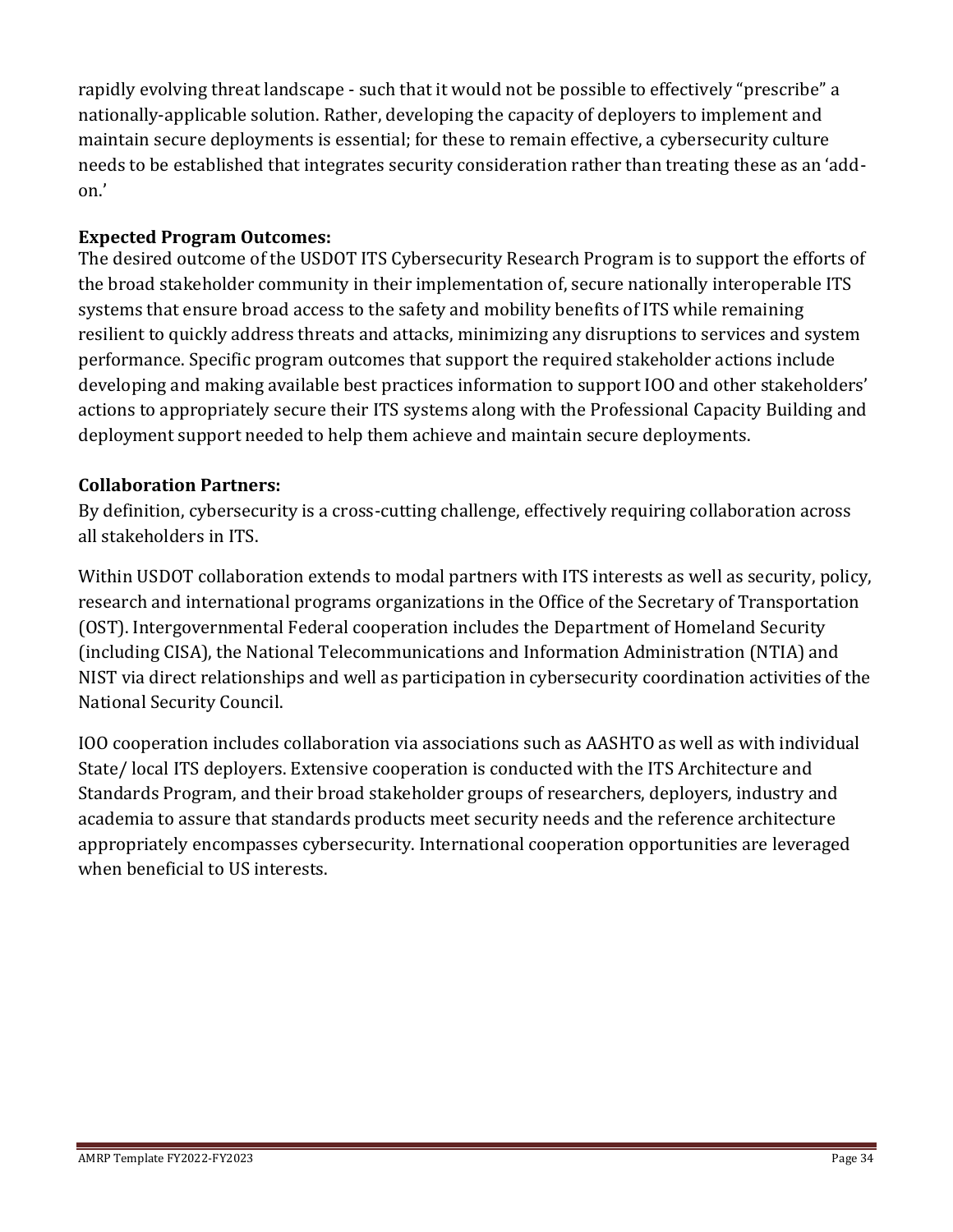## **Accelerating ITS Deployment (\$21,300,000)**

## <span id="page-34-0"></span>**Program Description:**

As new Intelligent Transportation Systems (ITS) technologies and systems evolve into marketready products, the primary goal of the Accelerating Deployment Program is to provide research, analytics, and services that support adoption and deployment of ITS technologies. Other goals of the Accelerating ITS Deployment Program are: (1) to speed up the transformation of ITS research and prototypes into market-ready technologies that are commercially viable and adopted by the transportation community, and (2) to provide the tools needed for interoperable deployment of ITS technologies and systems across the nation.

The Accelerating Deployment Program provides communication and education support to facilitate awareness, understanding, acceptance, adoption, and deployment of ITS technologies across stakeholder groups and ensures effective partnerships are fostered and developed at various levels – executive, program, and project. The Program provides knowledge transfer, and supports technical assistance, training, outreach, program evaluation, and other stakeholder engagement. The Program supports advancing ITS research, to initial adoption, and subsequently on to wider scale deployment in coordination with other stakeholders at the federal, state, regional and local levels.

The Accelerating ITS Deployment Program includes work in four key areas:

- Professional Capacity Building
- Deployment Evaluation
- Communication and Outreach
- Interoperability (formally known as "Architecture and Standards")

*Professional Capacity Building*: As Automated Vehicles (AV) and Vehicle Connectivity (VC) Technologies progress, the workforce will need new knowledge, skills, and abilities to drive implementation. The ITS Professional Capacity Building (PCB) Program will continue developing courses and offering opportunities to advance the ITS workforce. The PCB Program will share ITS knowledge and lessons learned from AV/VC deployments to internal and external stakeholders. This Program supports transportation worker's outreach through a variety of different kinds of webinars, online trainings, workshops, and peer events. These activities are offered both in-person and virtually. The ITS PCB Program supports knowledge and technology transfer in key areas within the USDOT as well as with the National Operations Center of Excellence (NOCoE), Institute of Transportation Engineers (ITE), ITS America (ITSA), National Association of Development Organizations (NADO) and a host of other stakeholders. The ITS PCB Program also offers the Early Deployer Technical Assistance Cohorts. These cohorts enable communities of practice among active early deployers who opt-in to work iteratively and collaboratively with each other and the U.S. Department of Transportation to make their projects successful while incrementally producing detailed documentation and shared software and data that the broader ITS community can use to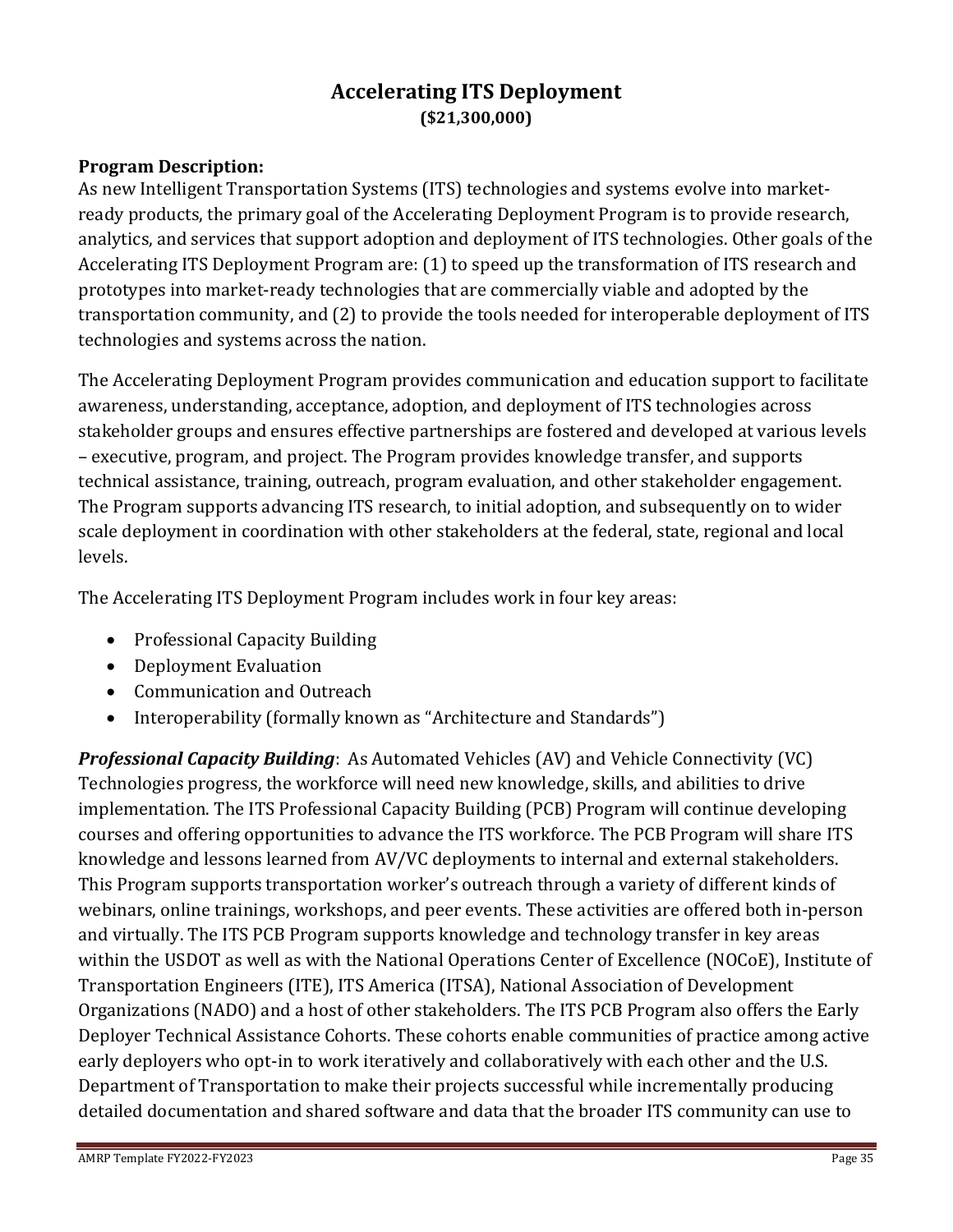deploy their own state-of-the-practice, interoperable solutions. The Advanced Transportation and Congestion Management Technologies Deployment (ATCMTD) Grant Recipients currently meets on a monthly basis. A Rural ITS Cohort group will commence regularly scheduled meetings in August 2021. In addition, the ITS PCB's Academic Initiatives has a number of working groups underway, or soon to be stood up that focus on: (1) ITS training in community colleges; (2) educator-employer pathway connections; and (3) specialized ITS trainings at historically black colleges (HBCUs), tribal schools, secondary STEM programs (middle schools and high schools), and educational institutions serving rural and small metro areas.

*Deployment Evaluation*: Provides information to decision makers of all types, both inside and outside of the Department, to help plan, procure, and assess effectiveness of ITS investments (both current and future investments) and supports future deployment by tracking the extent of ITS deployment, disseminating data on benefits, costs, best practices/lessons learned related to deployed ITS, and analyzing data related to deployment trends, adoption trends, and effectiveness of ITS JPO and government interventions. This area is responsible for conducting the ITS Deployment Tracking Survey, acquiring data for ITS benefits/costs databases, and undertaking analytics to support evidence-based deployment and market development.

*Communications and Outreach*: Updates and maintains the ITS JPO website and develops communications channels, including social media, email messaging, meeting planning, website development, trade shows, publications and speaking engagements. It also provides communications support for any ITS JPO-funded research project. This includes presentations, articles, and fact sheets about connected vehicle, automated vehicle and all other ITS activities. These materials are used to educate the public and provide stakeholders with the tools they need to promote deployment of ITS technology. The program also provides communications and outreach support for the CARMA program, the Safety Band campaign and automated vehicle policy initiatives sponsored by the OST. A goal of the program is to ensure that the technical research conducted by ITS JPO is easily accessible and understood by stakeholders and the general public through the development of easy-to-understand content that is in plain English.

*Interoperability Program Area:* Provides a reference system architecture framework along with voluntary technical standards, tools and deployment support to guide safe, secure, efficient interoperable deployment of infrastructure, connected and automated ITS technologies. The ITS reference architecture [\(www.arc-it.net\)](http://www.arc-it.net/) provides IOOs and deployers access to options for deploying more than 130 ITS public-benefit services and applications. The ITS reference architecture is accompanied by software tools for developing and customizing regional and project architectures to meet local needs while also ensuring necessary nationwide interoperability. The reference architecture identifies interfaces for standardization and recommends suitable ICT and ITS standards – identifying and enabling multiple suitable technology choices whenever viable. The standards portion of the program supports the development of needed ITS-specific standards as well as evaluation; and when beneficial, customization of ICT standards to most effectively meet ITS deployment needs. The program also conducts extensive technical and implementation support along with systems engineering and architecture implementation workshops to State and local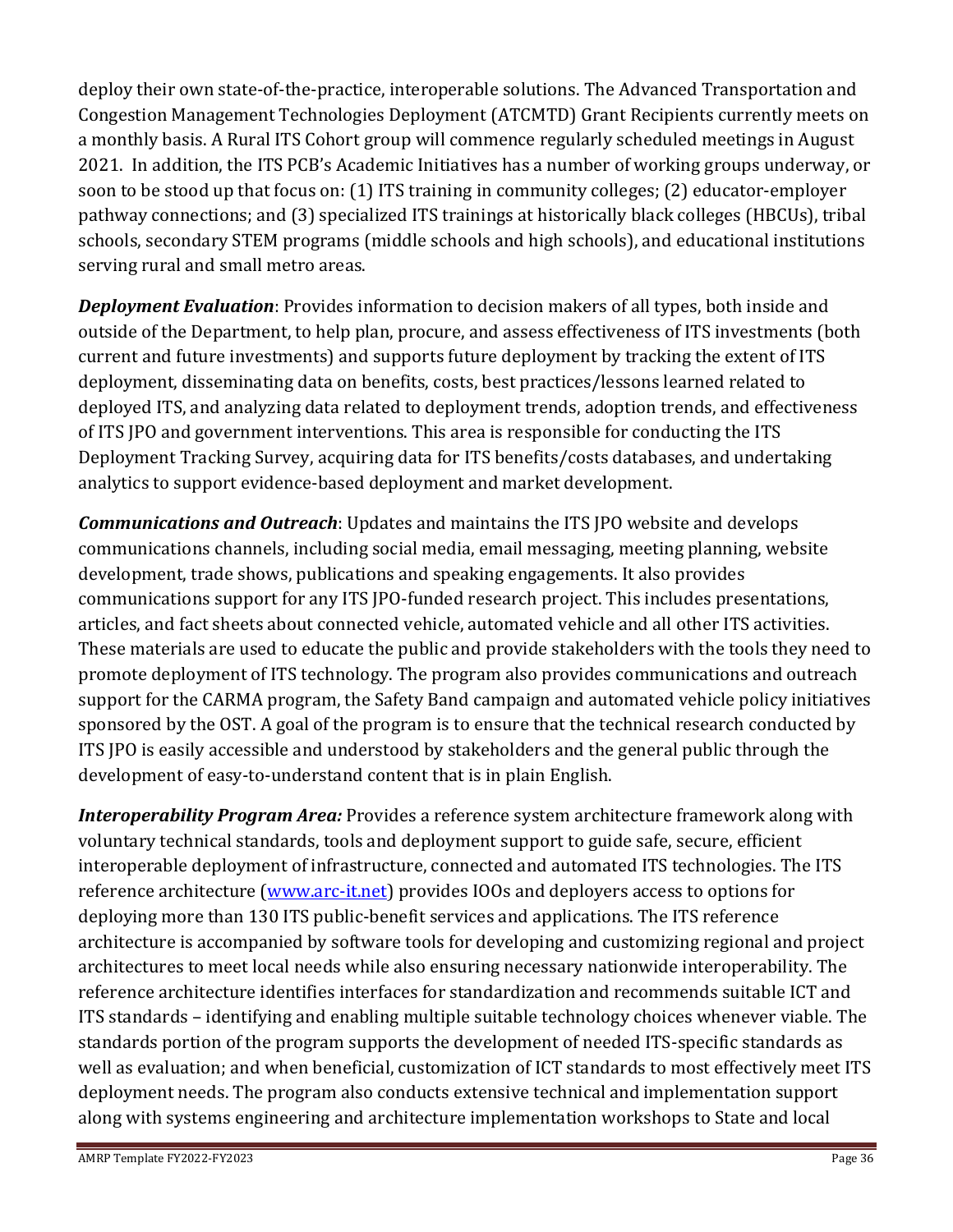customers nationwide. The Program also funds foundational research that advances ITS reference architecture and standards, cyber security options, and human factors guidelines that support safe, secure, and interoperable large-scale deployments of ITS; and support regulatory decision-making. Furthermore, the Interoperability Program provides support to deployment test beds and pilot deployments.

Each of these four "key areas" are considered individual Programs themselves under the Accelerating Deployment Program

## **Program Objectives:**

The objectives of the Accelerating ITS Deployment Program are to provide the research, analytics, products, tools and services to enable rapid, interoperable deployment of ITS infrastructure, connectivity and automation technologies to maximize public benefits. The intent is to define and improve evidence-based decision making, collaboration, harmonization, standardization, and communication mechanisms and targets to encourage public and private investment in ITS; to develop comprehensive training and analytic tools that allow deployers to understand the financial and operational benefits and costs of new technologies and systems; and to establish the tools that deployers can use to help make more informed investment and planning decisions regarding ITS deployment.

## **Anticipated Program Activities:**

## *Professional Capacity Building Activities FY* **2022:**

The ITS JPO's Professional Capacity Building (PCB) Program is the primary mechanism for educating the current and future transportation workforce about ITS. One of the ITS JPO's PCB teams' primary objectives is to promote technology transfer and education to accelerate deployment of ITS research and technologies. The ITS PCB Program will continue coordinating with Federal program offices, educational organizations, and professional associations and continue reaching out to build the community. In FY2022, the ITS PCB Program will continue delivering multimodal ITS learning opportunities through:

- 1. Webinars (e.g. Talking Technology and Transportation (T3) Webinars approximately 18 per year)
- 2. Workshops (e.g. ITS State Chapter Workshops 10 to 14 per year)
- 3. Online Training Modules (e.g. 91 ITS Standards modules)
- 4. Technical Assistance (e.g. Connected Vehicle Deployment Technical Assistance (CVDTA) Cohorts Program, CVDTA Equipment Loan Program, ITS Help Line, ITS PCB Peer Program)
- 5. Classroom / Courses (e.g. National Highway Institute's ITS courses)
- 6. Educational Materials (e.g. ITS Knowledge Resources Databases, 16 ITS ePrimer online modules)
- 7. Academic Support (e.g. ITS University and Community College Workshops and Academic Communities of Practice projects, Academic Speakers' Bureau, ITS case studies, ITS project and career profiles, student research webinars)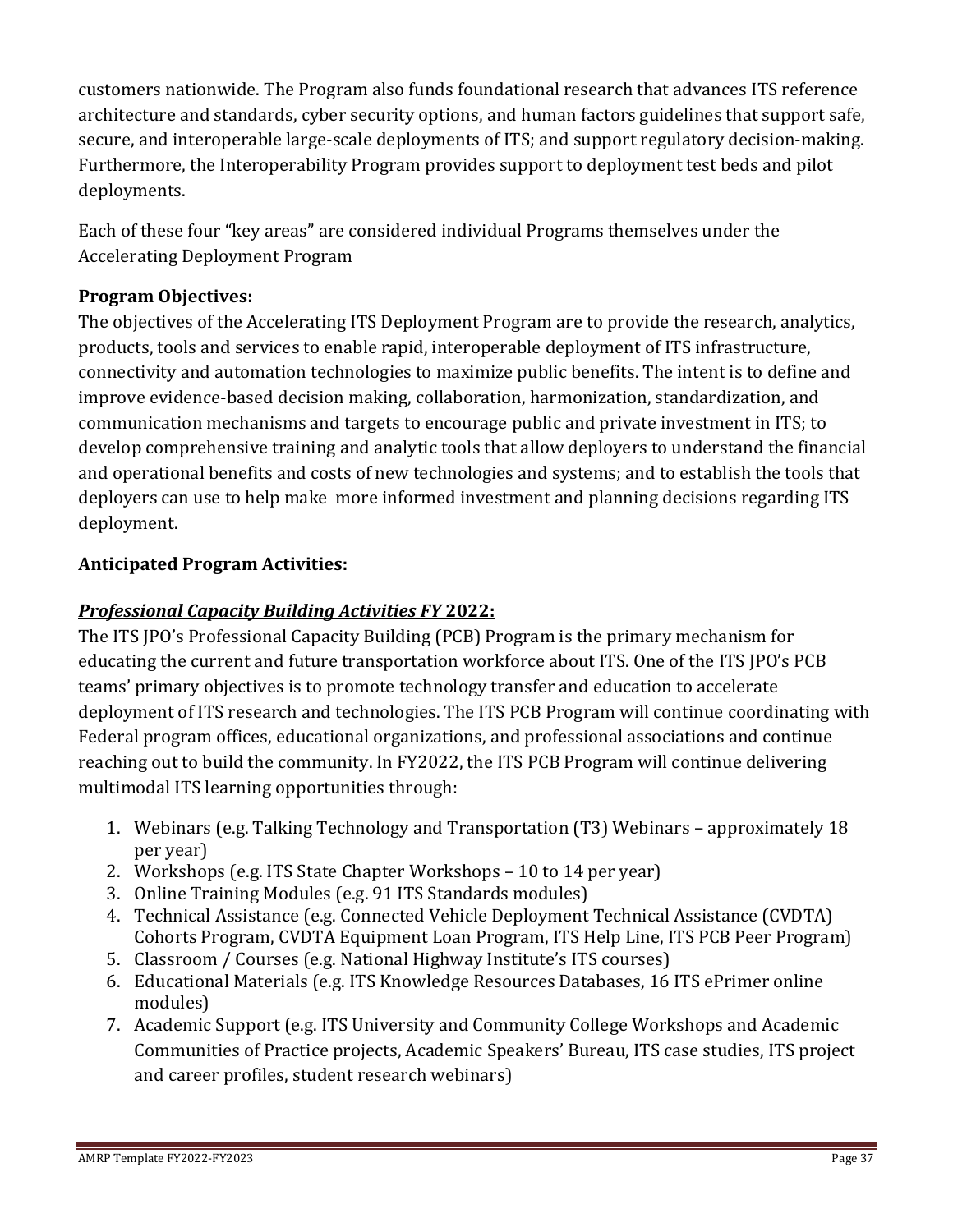In FY22, the ITS PCB Program will expand the online, on-demand training offerings for both the internal and external transportation workforce. Expanding the offerings available will reach a broader audience. Working with the National Highway Institute (NHI), academic community, and other training partners, activities will include converting in-person ITS workshop materials and existing courses to online opportunities in a variety of formats (i.e. microlearning). Expanding the online presence of the ITS PCB Program will increase learning opportunities for the current and future transportation workforce including student, rural, and tribal audiences.

The ITS PCB Program seeks to provide training and educational products that do not conflict with and should enhance Department priorities. Safety is always a topic intertwined with most or all PCB products. Climate and resilience are also topics incorporated in many ITS PCB teaching and educational products. Ensuring that all products (or events) are free and the majority are accessible through the ITS PCB website supports the equity priority. The ITS PCB's Academic Initiatives likewise target educational institutions that serve underserved populations or areas. Finally, the nature of ITS encompasses transformational technologies, networks, or applications. The ability to intertwine knowledge sharing products on the new transportation technologies with efforts to make the material available to a wide audience work to cover all Department priorities.

## *ITS Deployment Evaluation Activities FY 2022:*

**Benefits/Costs Databases:** The Deployment Evaluation Program continues to continuously improve the operation and content of the benefits/costs/lessons learned databases and how their data are presented to the public. This would include obtaining data from new sources and addressing benefit and cost data gaps, especially in the areas of the environment and equity. The Program will also continue to create compelling data visualization products and development of planning tools to support our stakeholders in their efforts to make evidence-based decisions about their ITS investments. The Program is also conducting its activities in very close coordination with the ITS PCB Program to leverage partnerships and ensure continued value of these data resources.

**ITS Deployment Tracking Surveys**: The Program completed its most recent ITS Deployment Tracking Survey in 2021 and will work to analyze the results of the data, and communicate those results to the public. The Program is also planning the next major ITS Deployment Tracking Survey and actively seeking stakeholder input into new questions and topics. Further, the Program will continue its analytics work using longitudinal ITS deployment data to explore market trends and identify technologies that might be lagging, reaching maturity, or just emerging as deploymentready for early-adopters.

**Analytics:** The Deployment Evaluation Program is continuing its long-term strategic effort to clearly articulate for our stakeholders the success stories of ITS deployment. The extensive longitudinal data in the benefits, costs, and deployment tracking databases offer the ITS JPO an extraordinary opportunity to undertake creative analyses of those data in order to show quantitatively the benefits of proven ITS technologies and guide the ITS JPO on how best to accelerate ITS deployment of newer technologies.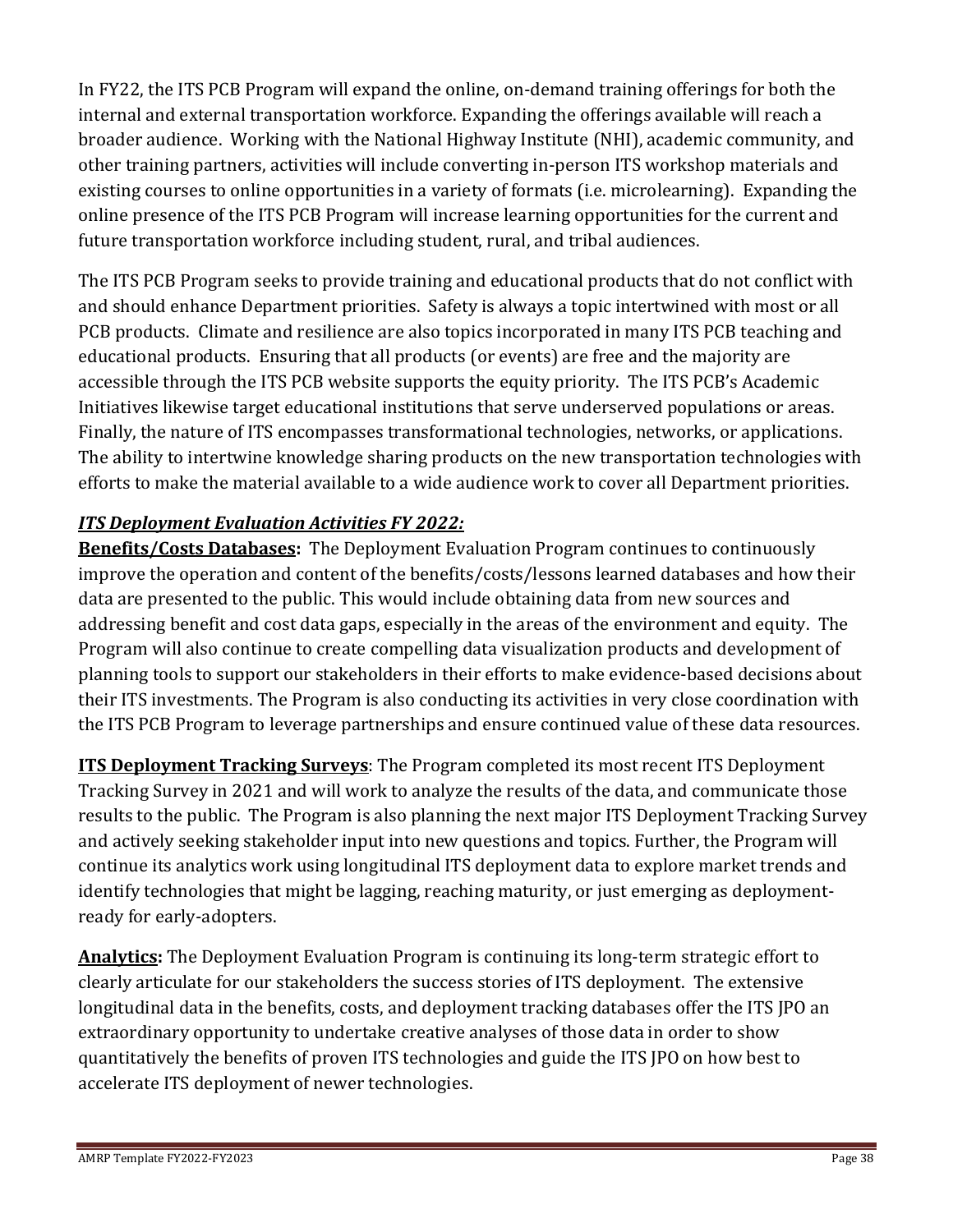The Program will also continue to work more extensively with ITS JPO's modal partners to advance true innovation in management of the performance of deployed ITS projects across the nation, especially with early ITS adopters. The extensive and growing pipeline of these projects have the potential to be a major driver of the US economy in the future, and cover all areas of the country from urban areas to rural environments. Therefore, in 20222022, the ITS JPO will continue to support accelerating ITS deployment through building evidence-based decision making capacity in the ITS JPO and with our modal partners, and by supporting early-stage ITS deployments.

This presents an opportunity for the ITS Deployment Evaluation Program to address the following critical issues in the coming years:

- Supporting the development of robust, clearly articulated methods to compare deployment information and results across ITS deployment projects to enable more effective comparison, for example, of the results of a deployment in City X and City Y (as a hypothetical example) even if they are essentially deploying the same types of technologies to address similar problems. It is likely that they are looking at different KPIs, or even if there are similar KPIs, each might be using different data or methodologies to address them. This makes it exceedingly difficult to compare deployment and evaluation results with accuracy.
- Supporting the development of robust, clearly articulated methods to compare and contrast performance metrics/measures, evaluation methodologies, or the relative success of similar (yet subtly different) uses of technologies and applications. For example, if two sites are both deploying a similar application but use different methods of deploying it, those different methods make it difficult to parse differences in performance results.
- Supporting the development of robust, clearly articulated set of integrated best practices that the Department can currently offer connected vehicle or automated vehicle deployers and future deployers that would make these types of complex deployments less risky, more efficient, and less costly, and improving the ability of these projects to maximize performance and improve benefit/cost ratios.

A more integrated, and leveraged, approach to the evaluation lifecycle of deployment projects will provide value to the Department (and the stakeholder community) by supporting an integrated way to facilitate the meaningful analysis and development of common performance measures as part of a common core set of data, methods, approaches, and best practices developed by and facilitated by the ITS JPO and its modal and Departmental partners. This core set could include:

- Core set of performance metrics that deployers can focus on, in addition to more localized measures, that will enable comparison and dashboarding;
- Core best practices on methodologies for evaluation, based at the micro-level for example, best practices for data identification and collection related to specific performance measures and hypotheses;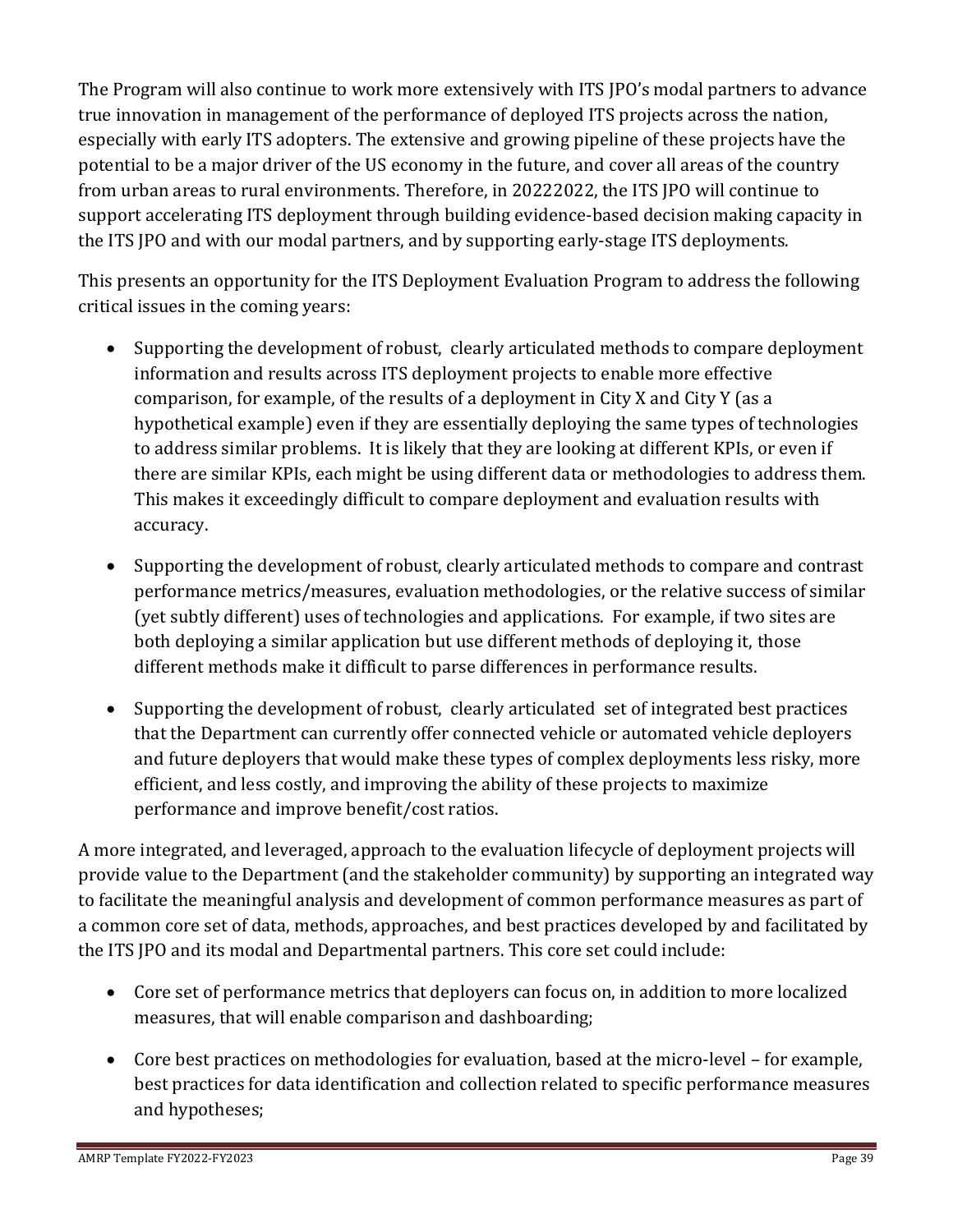- Core standards and performance specifications for a variety of technologies typically used in deployments; and
- Core Key Performance Indicators (KPIs).

## *Communication and Outreach Activities FY 2022:*

ITS IPO 30<sup>th</sup> Anniversary: Planned activities in the areas of communications and outreach include a return to in-person meetings and events, release of an ITS JPO 30th Anniversary video and the kick off of a new transportation technology educational program aimed at today's college students.

College Guest Speaker program: The objective of this program is to increase awareness among college student to help them better understand opportunities in the ITS field. The task will require that the contractor identify colleges and universities where USDOT staff and/or contractors can serve as guest speakers. This task differs from the PCB program in that it does not involve training, workshops and other events designed in improving the workforce skills development. It also does not involve developing lesson plans and other materials for teachers.

Event Planning: This task will be used provide program support for major events where USDOT will have a major presence. This includes SXSW, CES and the ITS World Congress. By participating in these events, USDOT is able to connect with non-traditional stakeholders that are outside of the ITS community. This additional outreach will help USDOT to develop new partnership relationships with technology firms and advocacy groups.

New ITS JPO Video: This is a new video that will be on the homepage of the ITS JPO website. It will explain what ITS Technology is and how it impacts the daily lives of the average American. It will also focus on the six areas of the current ITS Strategic Plan.

## *Interoperability Program Area Activities FY 2022:*

In FY22, the Interoperability Program Area will continue to evolve the content of the ITS reference system architecture to more fully accommodate automation, additional connectivity services and advancing new ICT technologies such as 5G which are becoming available in the marketplace. Cooperating internationally, further work will be undertaken to specify access controls for ITS environments in support of cybersecurity; and to develop voluntary technical standards and candidate system architectures to support the secure communication of road signage and regulatory information to automated and connected vehicles. Interface standards to support V2X and cooperative automation are underway and will be continued. Standards for improved connectivity services, including those needed for Roadside Units (RSU) as well as the interoperable broadcast of traffic signal phase and timing (SPaT) information are expected to be evolved to address validation of initial guidance along with initial analyses to support improving security of legacy ITS infrastructure equipment installations. Additionally, standards updates to address changes in wireless spectrum policy are expected. Program efforts will continue to be informed by extensive collaboration with stakeholder groups and Standards Development Organizations (SDO)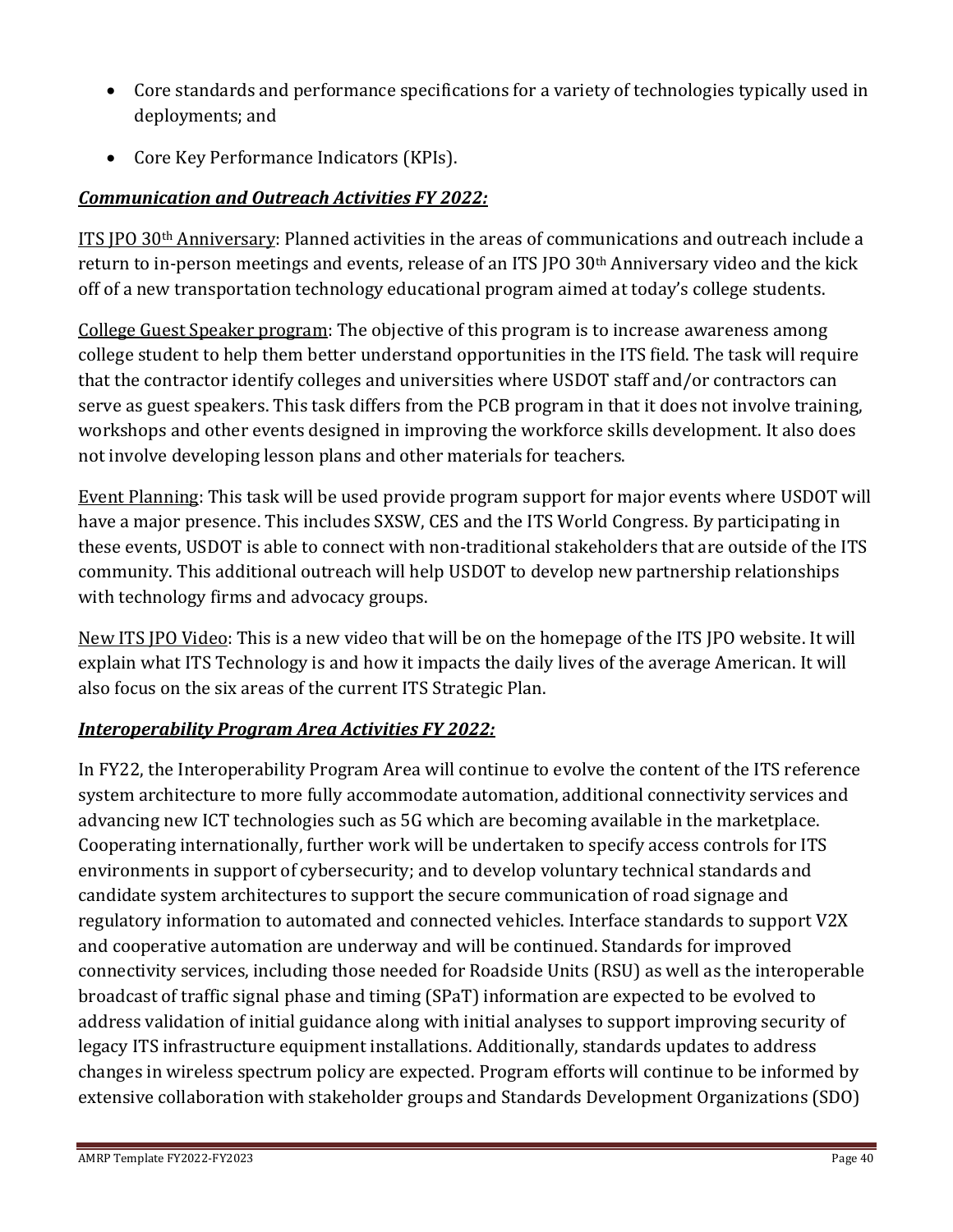to assure that products that are developed meet stakeholder needs in broadly acceptable way to facilitate voluntary deployments.

## **Expected Program Outcomes:**

The Accelerating Deployment Program supports a variety of efforts related to evidence-based decision making and focuses on questions of investment choices, value, and awareness of technologies and their application in the real world. The Accelerating Deployment program cuts across all aspects the ITS JPO's research agenda, and supports all the programs in the ITS JPO.

*Professional Capacity Building Program:* PCB has identified FY22 outcomes aimed at increasing the scope and reach of the Program. The addition of new courses, as well as the conversion of existing courses, workshops and training materials to an online delivery format will make the training resources available to the larger transportation workforce community. Longtime popular on-demand resources such as the standards training modules and the ePrimer continue to be updated with the assistance of ITE. Updating on-demand training resources afford users the flexibility to access the training at a time convenient for them.

The ITS PCB Academic Team has a robust catalog of training resources. Over the last five years, these have been developed in close coordination with university, college and community college professors and instructors as well as transportation agency hiring officials who regularly participate in the ITS PCB Academic Workshops. Leveraging ITS PCB Community College Working Groups and Workshops and partnering with the Turner-Fairbank Highway Research (TFHRC) ensure that materials, resources and prototypes (i.e. the CAV in a Box) developed will be of value to professors and instructors at a variety of levels educational levels. Both the ITS PCB Community College Discussion Forum and the CAV in a Box project are a direct result of the work done in previous years. Through the Academic Team, the program will continue to collaborate with this larger group to best identify the most useful resources for professors and students.

*Deployment Evaluation*: Cost/benefit data are cornerstones of any research effort in ITS, whether it be via modeling or prototyping/testing and deployment. Outcomes of this program include the resources, tools and analysis to support data- driven and evidence based research and deployment investment. Making the data available to anyone across the globe, transparently, is another key outcome. Finally, the Deployment Tracking data provide snapshots of how ITS deployment is occurring in the US and allows analysis relating to market development, economic impact, performance assessment, feasibility assessment, and impact assessment. Mobility improvements associated with the deployment of technology are also assessed via evaluation.

The Deployment Evaluation Program's efforts to support ongoing Department-wide activities that will accommodate innovation in evidence-based decision-making is another positive outcome that can result in:

• A renewed focus on integrated, leveraged project-lifecycle approaches to accelerating and improving stakeholder investment in ITS technologies, applications, and services via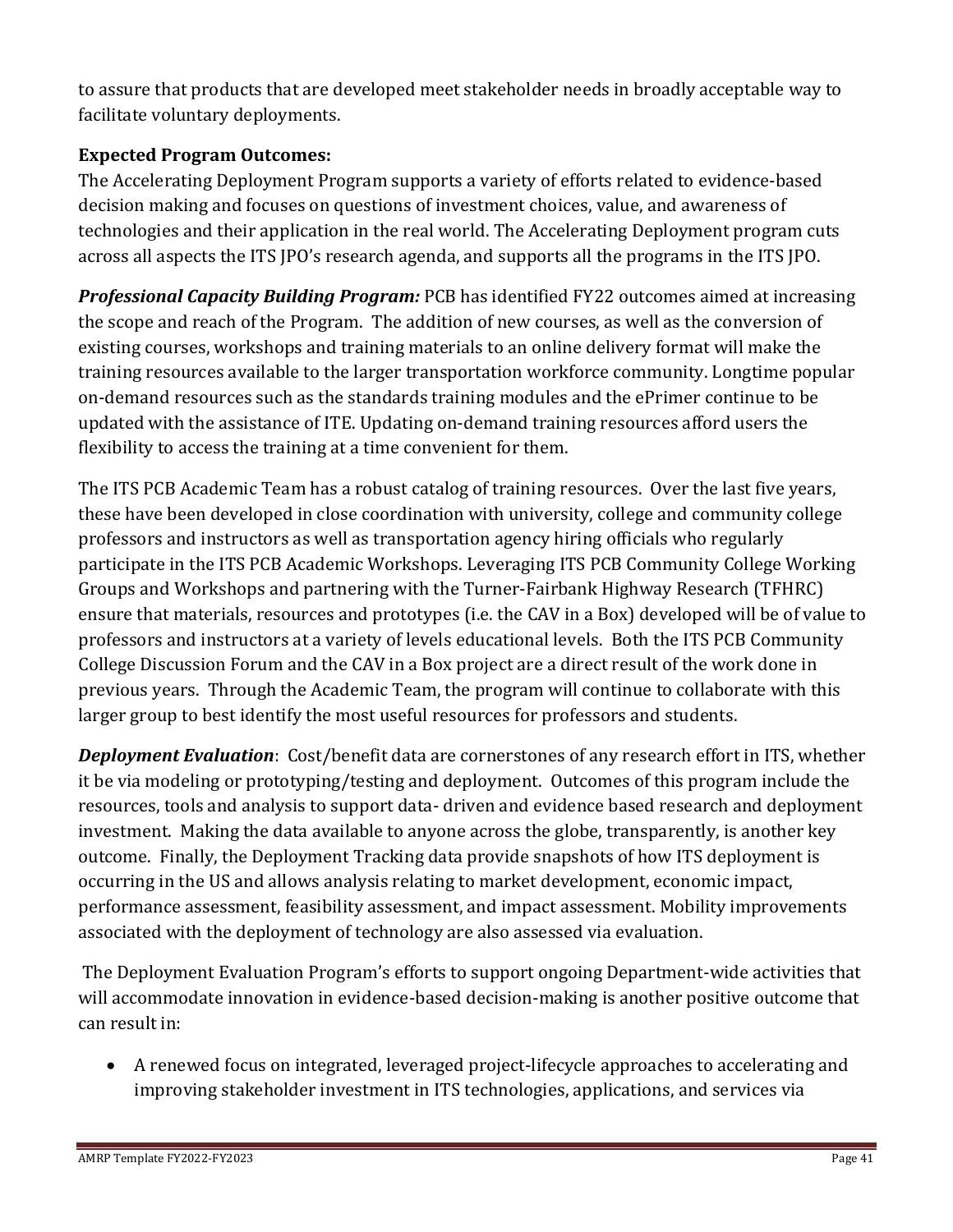evidence-based decision making, information acquisition/management, evaluation, and tech transfer.

• Assistance for stakeholders that will help them to make better quantitative and qualitative decisions regarding investing in and deploying ITS - from pre-deployment/investment planning through to performance measure setting, data collection and management, evaluation, and transfer of results and best practices.

*Communications and Outreach Program* has a number of outcomes in FY22 that are designed to increase the profile of the ITS JPO. Outcomes include:

- 1. Creation of a new ITS video that will explain what ITS technology, provide examples of how the technology is used in the everyday life of Americans and how ITS improves safety and mobility.
- 2. Establishing USDOT's booth presence at the Consumer Electronics Show 2022 and SXSW 2022.
- 3. Development of the new College Guest Speaker program.

*Interoperability Program:* Expected outcomes of Interoperability Program efforts include the continued availability of an evolving reference system architecture and software toolsets, updated to accommodate additional automation-related services, enhanced cybersecurity along with other user-identified needs along with deployment support to developers of regional and project architectures. Additional standards products will support secure evolution of legacy ITS equipment, standardized ITS connectivity equipment including roadside units as well as interoperable Signal Phase and Timing (SPaT) broadcast services along with additional cooperative automation standards content. The existing family of ITS standards will be further updated to meet evolving needs, the architecture reference will be updated to reflect appropriate uses of evolving 5G and other ICT standards.

## **Collaboration Partners:**

Each of the elements of the Accelerating Deployment Program area are crosscutting and, as such, have at their core the objective of reaching out to all types of stakeholders, and across all modes.

To ensure that these identified audiences are given necessary knowledge sharing and technology sharing support, the Program works in partnership with professional associations, universities, state, regional and local public agencies, and the training programs of USDOT operating administrations to engage the broad technical and organizational expertise needed to develop and deliver ITS learning. Specific partners include:

- Federal Highway Administration (FHWA)
	- o [Office of Infrastructure](https://www.fhwa.dot.gov/infrastructure/)
	- o Office of Innovative Program Delivery Center for Transportation Workforce Development
	- o [Office of Operations](http://ops.fhwa.dot.gov/int_its_deployment/index.htm)
	- o [Office of Planning, Environment, and Realty](https://www.fhwa.dot.gov/hep/)
	- o [Office of Research, Development, and Technology](https://www.fhwa.dot.gov/research/tfhrc/offices/) (RD&T)
	- o [Office of Safety](https://safety.fhwa.dot.gov/)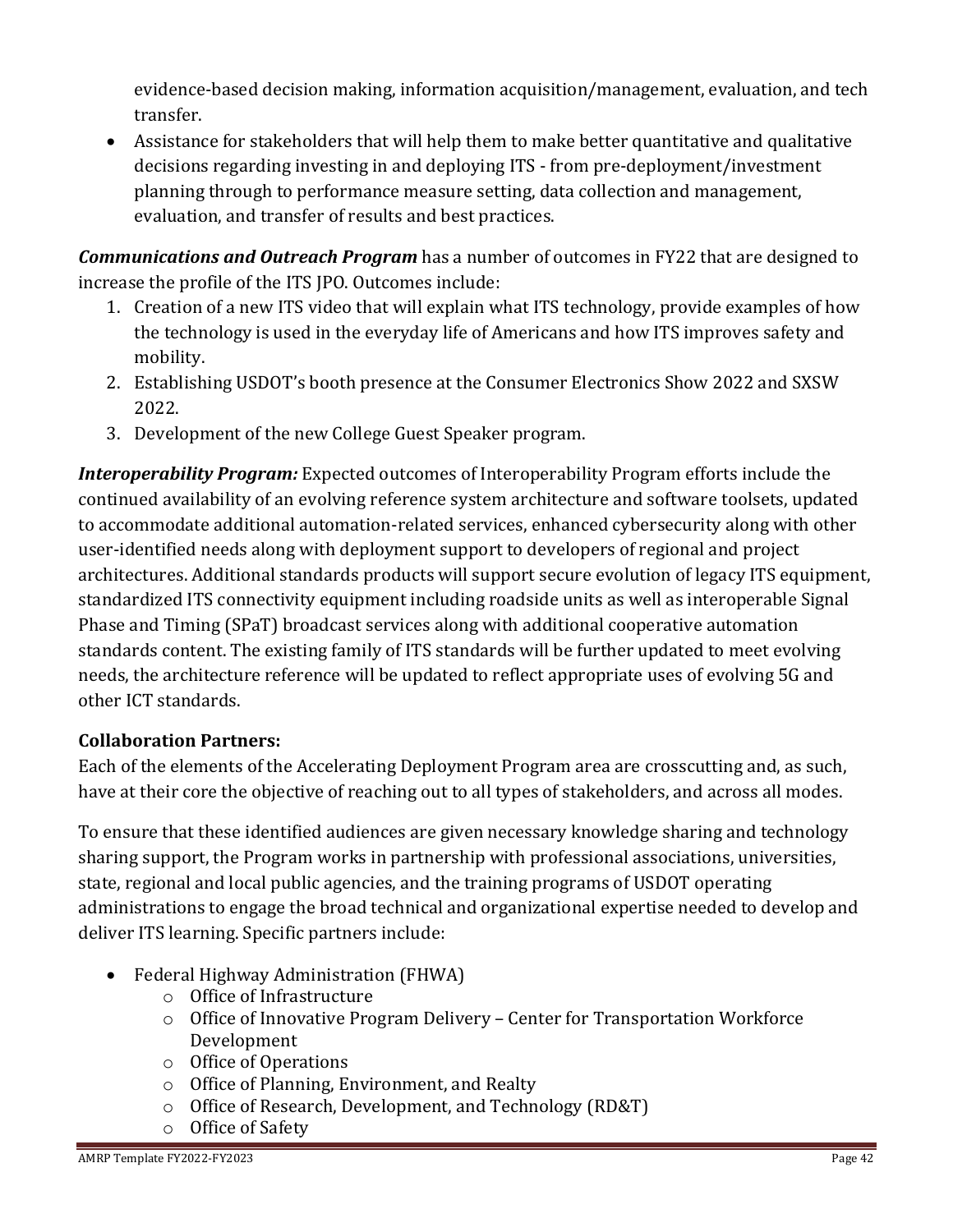- o [Office of Safety Research and Development](https://www.fhwa.dot.gov/research/tfhrc/offices/safety/) (R&D)
- o [National Highway Institute](https://www.nhi.fhwa.dot.gov/home.aspx)
- o [Resource Center](https://www.fhwa.dot.gov/resourcecenter/)
- [Federal Transit Administration](https://www.transit.dot.gov/) (FTA)
- [Maritime Administration](https://www.marad.dot.gov/) (MARAD)
- American Planning Association (APA)
- [American Public Transportation Association](https://www.pcb.its.dot.gov/PageRedirect.aspx?RedirectedURL=http://www.apta.com/Pages/default.aspx) (APTA)
- [Institute of Transportation Engineers](https://www.pcb.its.dot.gov/PageRedirect.aspx?RedirectedURL=http://www.ite.org/) (ITE)
- [International Municipal Signal Association](https://www.pcb.its.dot.gov/PageRedirect.aspx?RedirectedURL=http://www.imsasafety.org/IMSA/Default.aspx) (IMSA)
- [ITS America](https://www.pcb.its.dot.gov/PageRedirect.aspx?RedirectedURL=http://www.itsa.org/knowledgecenter) (ITSA)
- National Association of Development Organizations (NADO)
- [National Network for the Transportation Workforce](https://www.pcb.its.dot.gov/PageRedirect.aspx?RedirectedURL=http://nntw.org/) (NNTW)
- [National Operations Center of Excellence](https://www.pcb.its.dot.gov/PageRedirect.aspx?RedirectedURL=http://www.transportationops.org/) (NOCoE)
- [National Transit Institute](https://www.pcb.its.dot.gov/PageRedirect.aspx?RedirectedURL=http://www.ntionline.com/courses/list.php?program_id=3) (NTI)
- International Partners (Canada Mexico, European Commission (EC) and Transport Certification Australia (TCA))

Each of these Federal program offices, educational organizations, or professional associations act as a sounding board from which the ITS PCB Program receives information on educational and training needs and also as a distribution channel through which the ITS PCB Program disseminates various ITS educational materials or training courses developed. The ITS PCB Program will continue to enhance coordination efforts with all USDOT modal partners. In FY22, the, The ITS PCB Program will develop a new *ITS PCB Strategic Plan* based on the current *ITS JPO Strategic Plan.* The Program will continue its mission to prepare transportation industry professionals (both current and future) for an ITS and connected automated transportation system. Creating, maintaining, and expanding effective partnerships will remain a critical component of the Program's strategy.

Within USDOT collaboration extends to modal partners with ITS interests as well as security, policy, research and international programs organizations in the Office of the Secretary of Transportation (OST). Intergovernmental Federal cooperation includes the Department of Homeland Security and NIST via direct relationships and well as participation in standards coordination activities of the National Security Council.

Stakeholder cooperation includes activities via associations such as AASHTO as well as with individual State/ local ITS deployers. Extensive cooperation is conducted with the Interoperability Program and their broad stakeholder groups of researchers, deployers, industry and academia to assure that standards products meet security needs and the reference architecture appropriately encompasses cybersecurity. International cooperation opportunities are leveraged when beneficial to US interests via intergovernmental cooperation as well as cooperation via SDOs.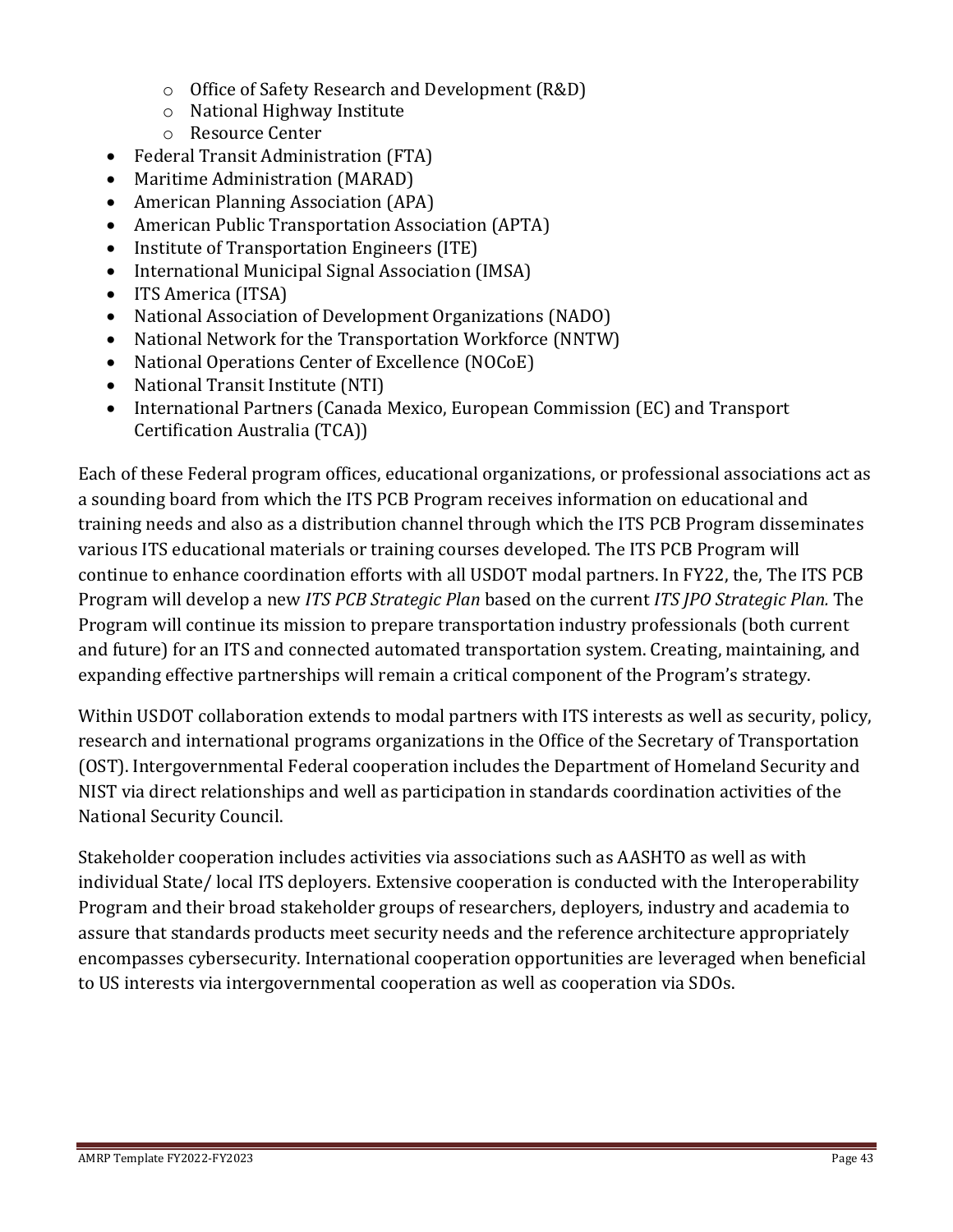## **Data Access and Exchanges Program (\$4,000,000)**

### <span id="page-43-0"></span>**Program Description:**

This research area focuses on enabling access to core transportation data across the ITS ecosystem, including data and source code generated through the DOT's ITS research investments, to accelerate deployment of new ITS technologies, cut the time from research to insight and policymaking, and drive secondary research results. This, in turn, increases return on federal investment in research and demonstration projects and accelerates multi-modal, data-driven, trusted evaluations of potential safety, mobility, and other benefits to inform future policy and investment decisions. While enabling broader ITS research and deployment activities, these investments drive implementation of various Federal and USDOT directives on increasing access to data, source code, and federally funded research results.

### **Program Objectives:**

Consistent with the ITS JPO Strategic Plan, this research area will continue to help identify, prioritize, monitor, and – where necessary – address multi-modal data exchanges across traditional organizational boundaries.

### **Anticipated Program Activities:**

*Research Data Access* **–** ITS JPO remains committed to providing near-real-time access to data and source code generated through its investments, including the various projects described throughout this and past AMRPs. In FY2022, the ITS JPO will continue to refine its data and source code policies, drive implementation among JPO-funded projects in various modes, advise program managers on project-specific data requirements and best practices, evangelize the availability of JPO-funded data and source code, and generate best practices for the broader research and deployment communities. Through these activities, the Research Data Access program will help the Center for Highly Autonomous Systems Safety Center of Excellence, policy and research analysts and evaluators, and other users transform ITS project data into insights for decision-makers. The ITS JPO will also contribute to the broader USDOT research, policy, and technology communities through the Data Access Task Force and other multi-modal forums. The Research Data Access program will pay for ITS JPO-funded projects' use of the Department-wide shared services described below, including use by modal partners managing ITS JPO-funded projects, and work with the shared service providers to define and deliver ITS JPO-specific requirements that meet the needs of the ever-evolving ITS research portfolio.

Between FY2018 and FY2021, the ITS JPO incubated a consultative Research Data Access implementation support team and multiple technical platforms to enhance access to data and source code produced through multi-modal ITS research investments. In FY2021, the ITS JPO handed off mature capabilities to the appropriate long-term owners within the Office of the Secretary and Federal Highway Administration who will operationalize these capabilities as Department-wide shared services. Once these handoffs are complete, ITS JPO will continue to be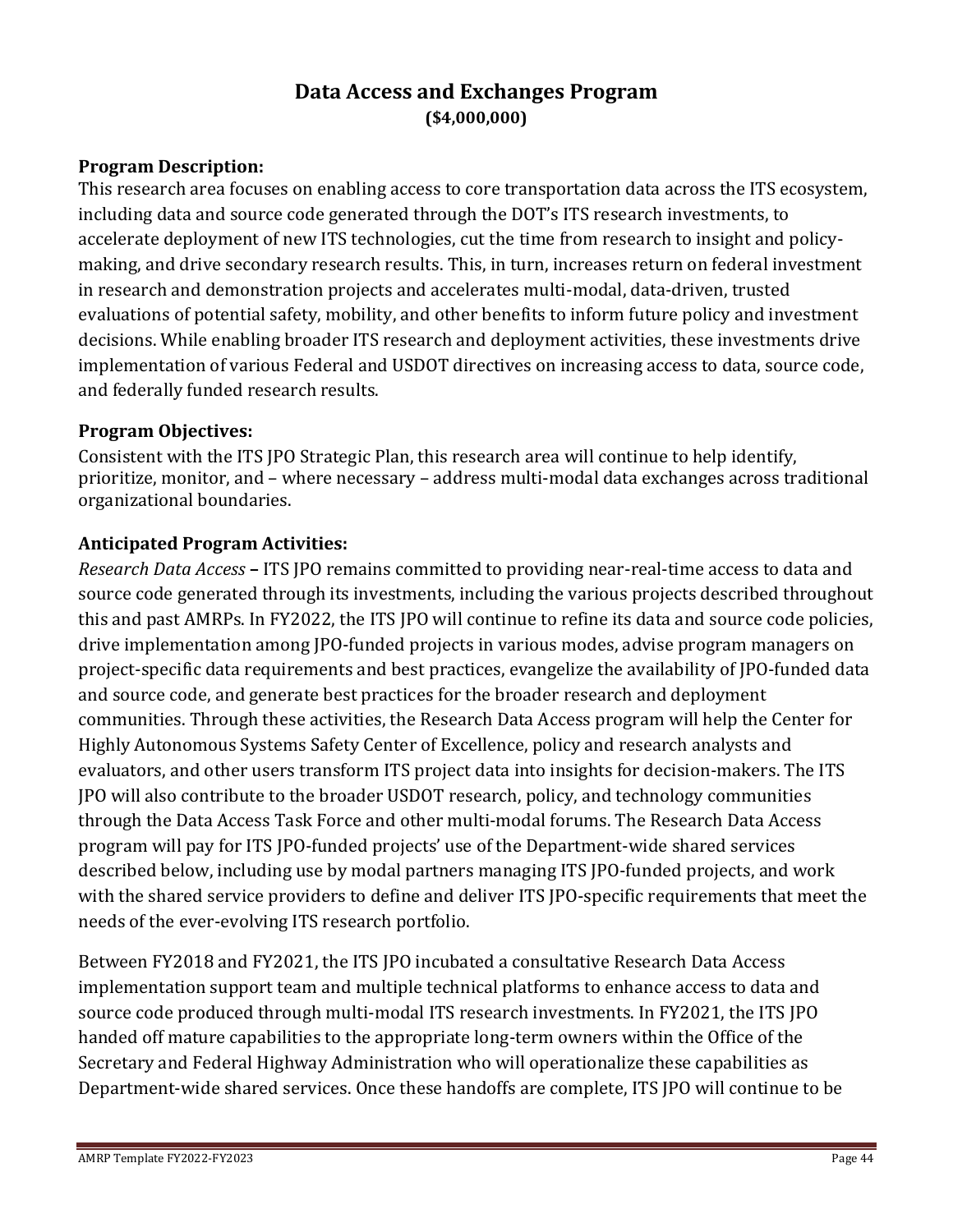involved in funding, using, and helping advance these services via its Research Data Access program (see above). The shared services that ITS JPO anticipates will be operationalized in FY2022:

- Public Access Implementation Support Team. To enhance access to results from the Department's research investments, including data, source code, and reports, this team provides consultative support to USDOT program managers and project delivery teams at key parts of the program design, procurement, execution, and close-out processes. In FY2021, the National Transportation Library (NTL) – the implementation arm of the Department's Public Access Plan – will start providing templates and trainings tailored to the needs of high value, high risk projects such as those funded by the ITS JPO.
- DOT Secure Data Commons (SDC). The SDC enables collaborative research and analysis involving moderate sensitivity level datasets, and is the default system for ITS JPO-funded project data containing personally identifiable or confidential business information as well as shared resources like the Department's Waze data archive. The Office of the Chief Information Officer will take over as SDC manager in FY2021.
- ITS DataHub. ITS DataHub provides a single access point for USDOT's ITS research data via integration with the Department's open data portal (data.transportation.gov), repository and open science access portal (rosap.ntl.bts.gov), and Secure Data Commons, and augments these shared services to support more advanced ITS research requirements. The Office of the Chief Information Officer will take over as ITS DataHub manager in FY2021.
- ITS CodeHub. ITS CodeHub provides a single access point for USDOT's ITS source code and helps projects manage source code repositories and enable code collaboration and re-use. The Office of the Chief Information Officer took over as ITS CodeHub manager in FY2021 to support broader implementation of the Department's source code policies.
- Field Operational Test Data Architecture (FOTDA). The FOTDA enables the efficient movement of data from field operational tests to an environment where it can be analyzed for status and quality assurance, transformed as needed, and transferred to a research analysis environment such as the SDC. The Federal Highway Administration, which stood up this service for CARMA and Spectrum testing via ITS JPO funding in FY2020, will operationalize this shared service to support broader USDOT research in FY2022.

*Data Exchanges* **–** ITS JPO continues to help the OST offices and modes identify, prioritize, monitor, and – where necessary – address multi-modal data exchanges across traditional organizational boundaries to accelerate safe and efficient deployment of new technologies in the transportation system. Through this work, ITS JPO also support the development and implementation of Department-wide policies and best practices for establishing data trusts and other critical data exchange enablers. Between FY2018 and FY2020, the ITS JPO's multi-modal *Data for Automated Vehicle Integration* (DAVI) program (transportation.gov/av/data) drove shared understanding of data exchange priorities for AV integration and incubated the multi-modal Work Zone Data Exchange (WZDx) project as an exemplar for addressing data exchanges collaboratively with data producers and users. In FY2021, the Federal Highway Administration took over WZDx deployment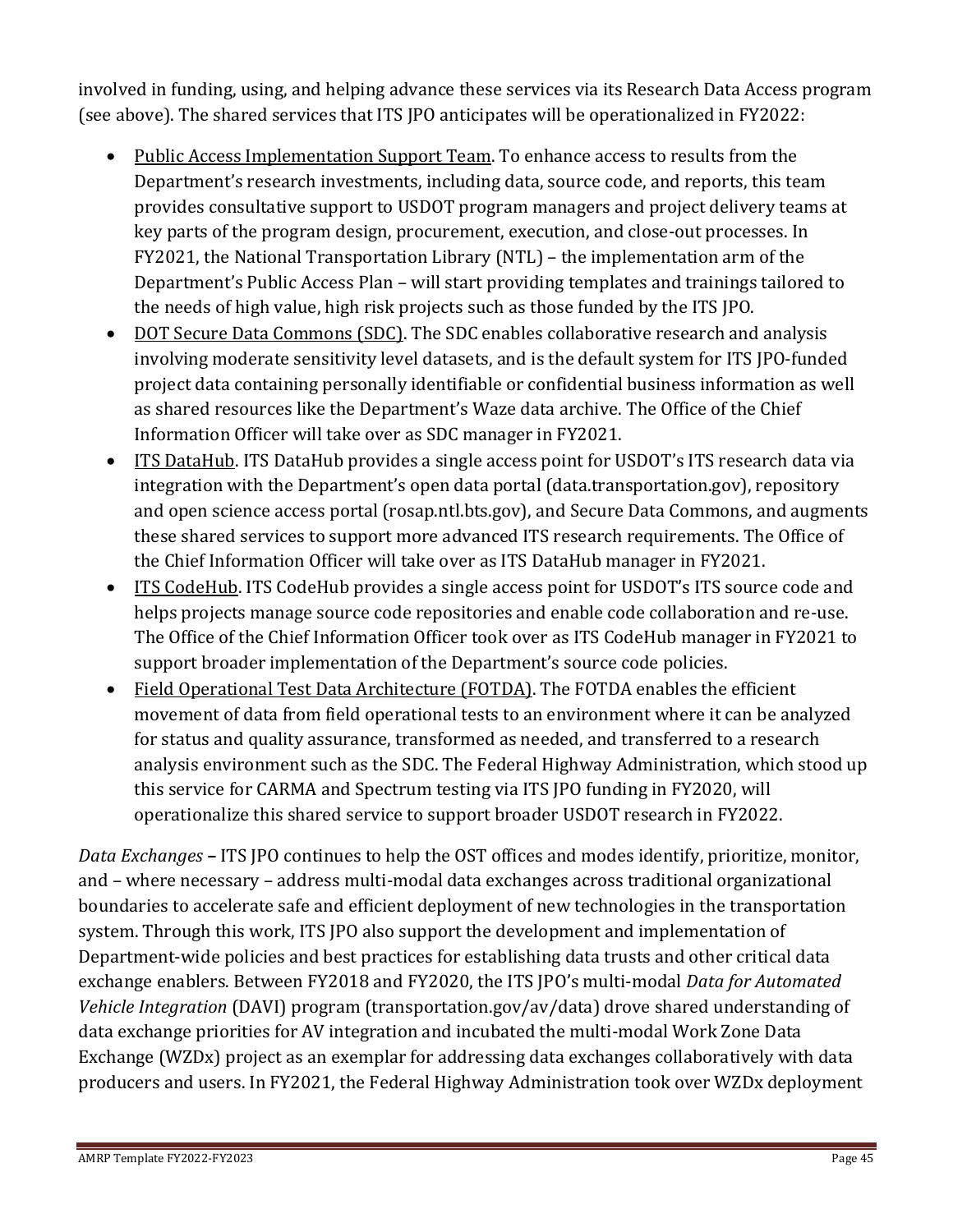while ITS JPO continues to maintain transportation.gov/av/data, extends the DAVI model to other emerging USDOT priorities, and triages other potential data exchange needs.

## **Expected Program Outcomes:**

ITS JPO expects these investments will result in faster access to higher quality data and source code from the Department's ITS research portfolio. This will increase the quality and timeliness of project evaluations and other analyses which support decision-making within the Department and in the deployment community, and enable external researchers to perform their own analyses, driving additional knowledge-building and economic activity. It will also enable greater re-use of source code generated through the Department's ITS research portfolio, which will reduce costs while improving interoperability and accelerating deployment. These investments will also increase access to data in the deployment community by lowering barriers to voluntary data exchanges.

The Data Access and Exchanges Program supports USDOT research areas. The development of data systems to support data-driven technologies and decision making in real time is one of the overarching themes of USDOT RD&T efforts. Advances in data processing are enabling governments, and private companies alike, to improve transportation services and better target investments. Expected outcomes include positive impacts on innovation, accountability, and safety.

## **Collaboration Partners:**

The Data Access and Exchanges program depends on active engagement with partners inside and outside the Department who help iteratively prioritize the work to be done and serve as beta users for products and services. This approach, and a commitment to agile- and open-source-by-default, helps the ITS JPO ensure that technical and policy tools meet the needs of real users – whether they are federal program managers, external project delivery teams, policy or research analysts, or deployers in the public and private sectors. Engaging users and institutional partners from the earliest stages of projects also accelerates the product development lifecycle, and technical transfer at the end of projects. For example, ITS JPO has enabled multiple software projects to be handed off to users in the deployment community for long-term maintenance, sparked the collaborative development of new open data exchange specifications between public sector roadway operators and private sector automotive mapping companies, and incubated multiple shared services to be handed off to long-term owners elsewhere in the Department. Specific technical transfer partners include, but are not limited to, the ITS JPO's Professional Capacity Building Program, OCIO, NTL, FHWA Turner Fairbank Highway Research Center and Every Day Counts Program, and external groups such as the Work Zone Data Working Group and various Standards Development Organizations.

As the ITS JPO's implementation arm for federal and USDOT data, and source code policies, the Data Access and Exchanges program also collaborates closely with technology leaders in the Office of the Secretary (policy, research, CIO, general counsel), modes (FHWA, FTA, FMCSA, NHTSA, FAA, and others), and inter-agency groups run through the General Services Administration and White House Office of Science and Technology Policy. These collaborative relationships help the ITS JPO to understand and build upon more general technology policies, and provide practical feedback and exemplars to these partners. In addition, the private technology sector and some leading-edge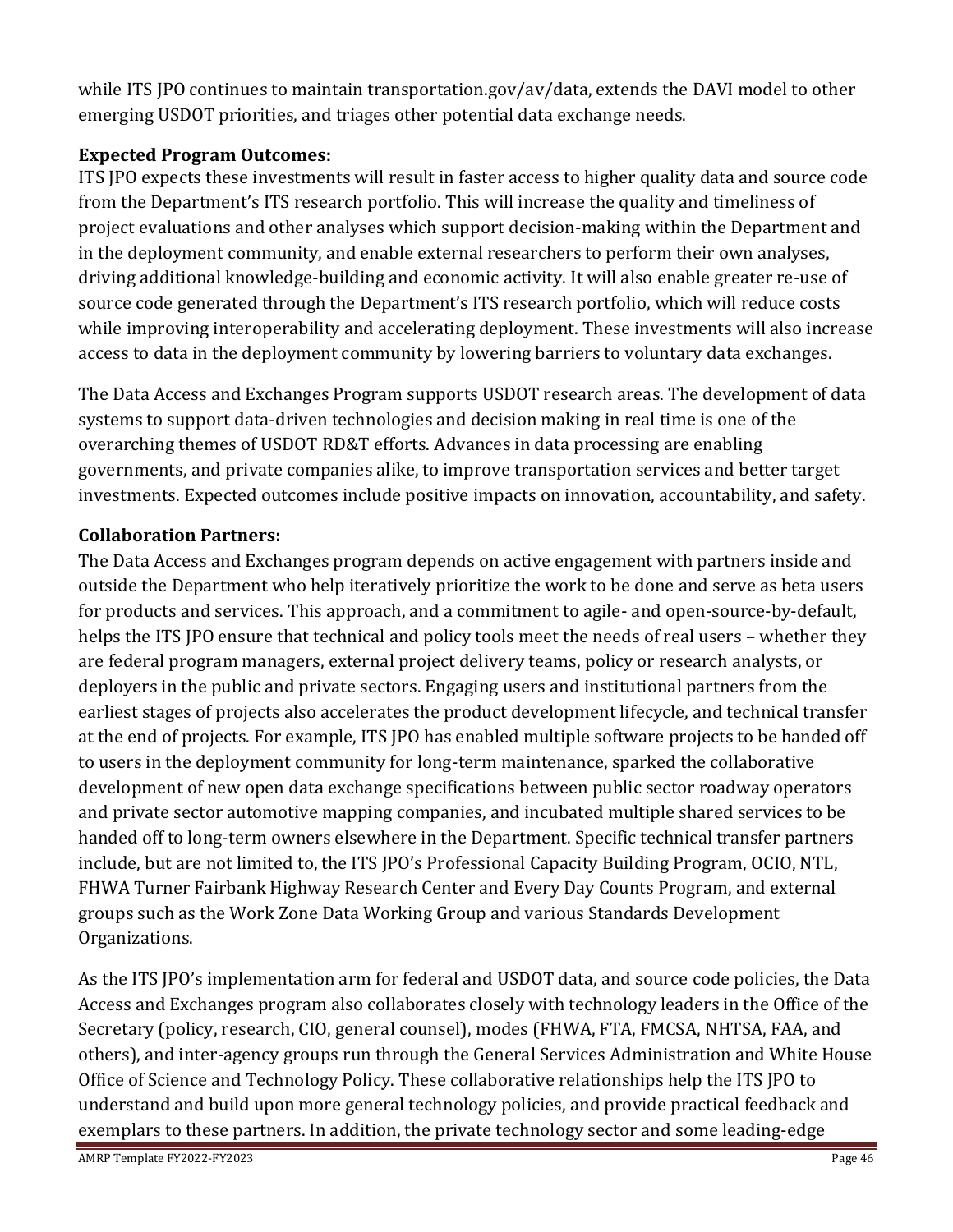public agencies, federal innovation centers, and academic programs have well-tested approaches to managing modern technology projects, including data and source code management. The ITS JPO will continue to engage these partners to bring proven innovations into the transportation enterprise and enable the government workforce to procure and manage projects that use these practices. The ITS JPO will also continue to monitor the emergence of data exchanges and adoption of technical data standards in the public and private sectors to avoid duplication of existing, successful efforts.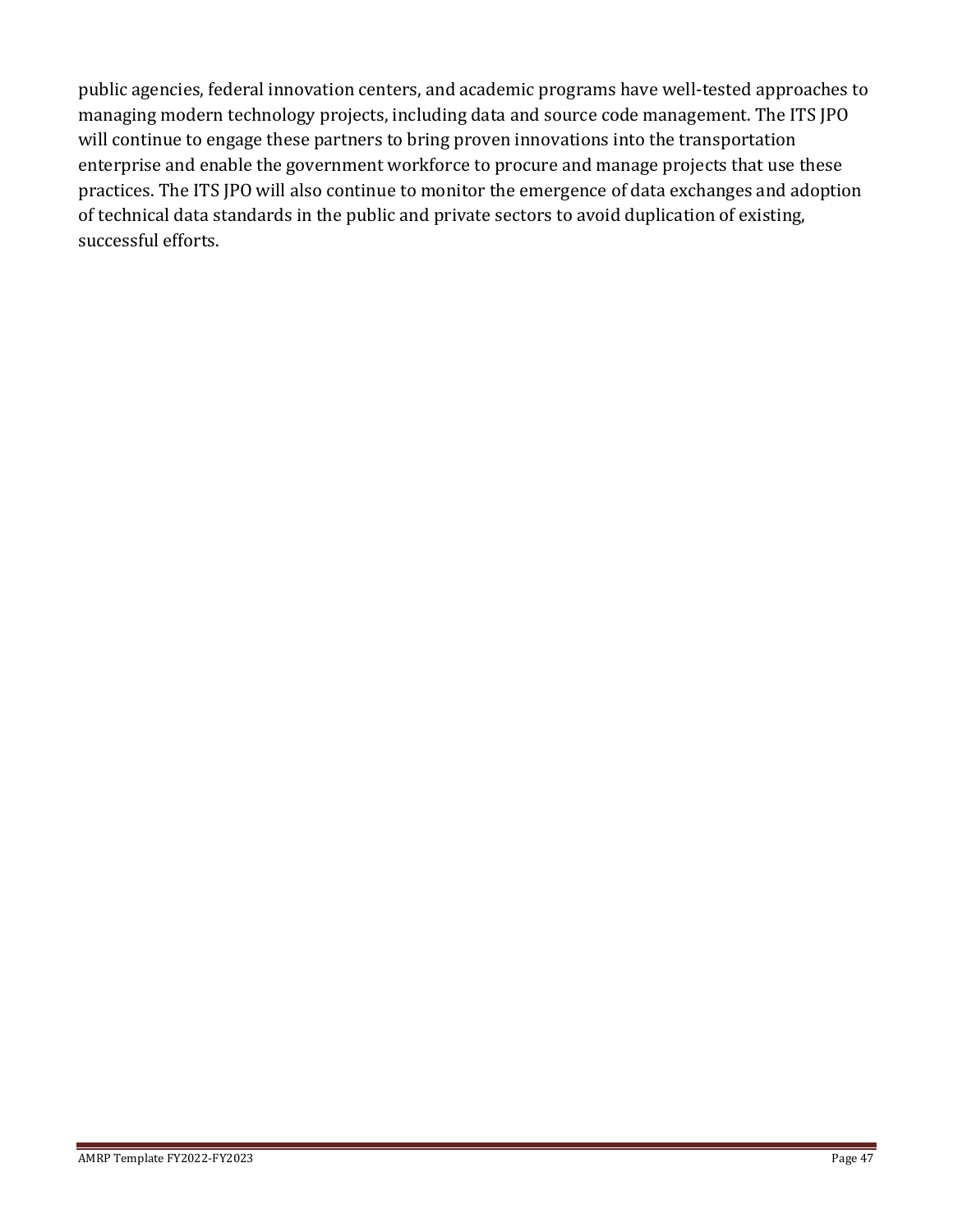# <span id="page-47-0"></span>**Advanced Transportation and Congestion Management Technologies Deployment (ATCMTD) (\$21,000,000)**

### **Program Description:**

The ATCMTD is statutorily required in the FAST Act Section 6004, 23 U.S.C. 503(c)(4). The ATCMTD grants are managed by FHWA and the ITS JPO contributes a mandated percentage of funding through FHWA to annually satisfy the requirement.

The USDOT provides a total of \$60,000,000 for ATCMTD, with \$39,000,000 coming from FHWA and \$21,000,000 from the ITS JPO.

The language provided here duplicates the language provided in the FHWA AMRP for consistency.

The Advanced Transportation and Congestion Management Technologies Deployment Initiative (ATCMTD) Program is intended to provide funding for eligible entities to develop model deployment sites for large scale implementation and operation of a diverse set of technologies in various geographic regions. As the program is aimed at the rapid deployment of advanced technologies, limited expenditures for infrastructure construction is anticipated in grant application. The stated purpose is to reduce costs and increase return on investments; deliver environmental benefits through increased mobility; enhance transportation system operations; improve safety; improve collection and dissemination of real-time information; monitor transportation assets; deliver economic benefits; and accelerate deployment of connected and autonomous vehicle technologies. Successful proposals will contain quantifiable system performance objectives, use innovative technologies and strategies, and a plan for long term operation and maintenance of the deployed technologies. The U.S. Department of Transportation (DOT) encourages partnering among the private sector, public agencies, research institutions, technology leaders, and other transportation stakeholders.

#### **Program Objectives:**

The DOT's vision for the ATCMTD initiative is the deployment of advanced technologies and related strategies to address issues and challenges in safety, mobility, sustainability, economic vitality, and air quality that are confronted by transportation systems owners and operators. The advanced technologies are integrated into the routine functions of the location or jurisdiction, and play a critical role in helping agencies and the public address their challenges. Management systems within transportation and across other sectors (e.g., human services, energy, and logistics) share information and data to communicate among agencies and with the public. These management systems provide benefits by maximizing efficiencies based on the intelligent management of assets and the sharing of information using integrated technology solutions. USDOT shares the advanced technology solutions and the lessons learned from their deployment with other locations, scaled in scope and size, to increase successful deployments and provide widespread benefits to the public and agencies.

### **Anticipated Program Activities:**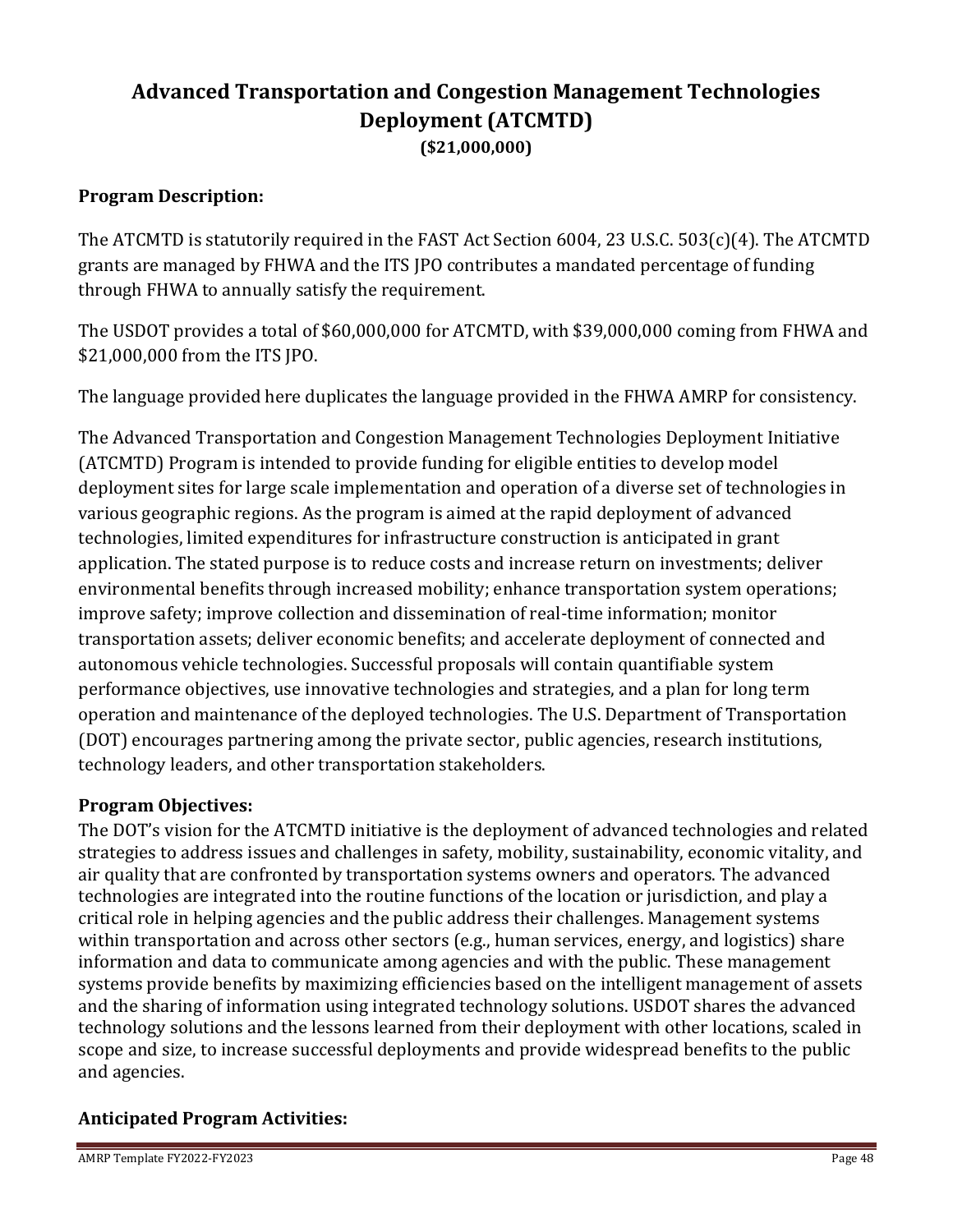In FY21, the ATCMTD program requested proposals for new grant awards, complete the awards under the previous solicitation, and manage the existing grant awards. Additionally, the program will publish first ATCMTD annual report as mandated by the FAST Act.

#### Key FY22 ATCTMTD Program Activities.

| <b>Activity</b>                                                          | <b>Period of</b><br>Performance |
|--------------------------------------------------------------------------|---------------------------------|
| Selection of FY20 grant awards and timely implementation of<br>projects. | 2021                            |
| Continue award of FY19 grants and manage FY16-18 projects.               | On-Going                        |
| Publish first ATCMTD annual report as mandated by the FAST Act.          | On-Going                        |

### **Expected Program Outcomes:**

The ATCMTD Initiative will develop model deployment sites for large scale installation and operation of advanced transportation technologies to improve safety, efficiency, system performance, and infrastructure return on investment. Each ATCMTD project will consist of model technology deployments to help demonstrate how emerging transportation technologies, data, and their applications can be effectively deployed and integrated with existing systems to provide access to essential services and other destinations. This also includes efforts to increase connectivity to employment, education, services and other opportunities; support workforce development; or contribute to increased mobility, particularly for persons with visible and hidden disabilities and elderly individuals.

## **Collaboration Partners:**

ATCMTD is not a research program, rather it is a discretionary grant program established in the FAST Act, however, public and stakeholder input is considered in the development of the annual Notice of Funding Opportunity (NOFO).

To be selected for an ATCMTD award, an applicant must be an eligible applicant. Eligible applicants are State or local governments, transit agencies, metropolitan planning organizations (MPO) representing a population of over 200,000, or other political subdivisions of a State or local government (such as publicly owned toll or port authorities), or a multijurisdictional group or consortia of research institutions or academic institutions. Partnership with the private sector or public agencies, including multimodal and multijurisdictional entities, research institutions, organizations representing transportation and technology leaders, or other transportation stakeholders, is encouraged.

Typically, a consortium is a meaningful arrangement with all members involved in planning the overall direction of the group's activities and participating in most aspects of the group; the consortium is a long-term relationship intended to last the full life of the grant. Any application submitted by a sole research or academic institution and that is not part of a consortium will not be considered for selection.

DOT encourages partnerships with the private sector or public agencies, including multimodal and multijurisdictional entities, research institutions, organizations representing transportation and technology leaders, or other transportation stakeholders.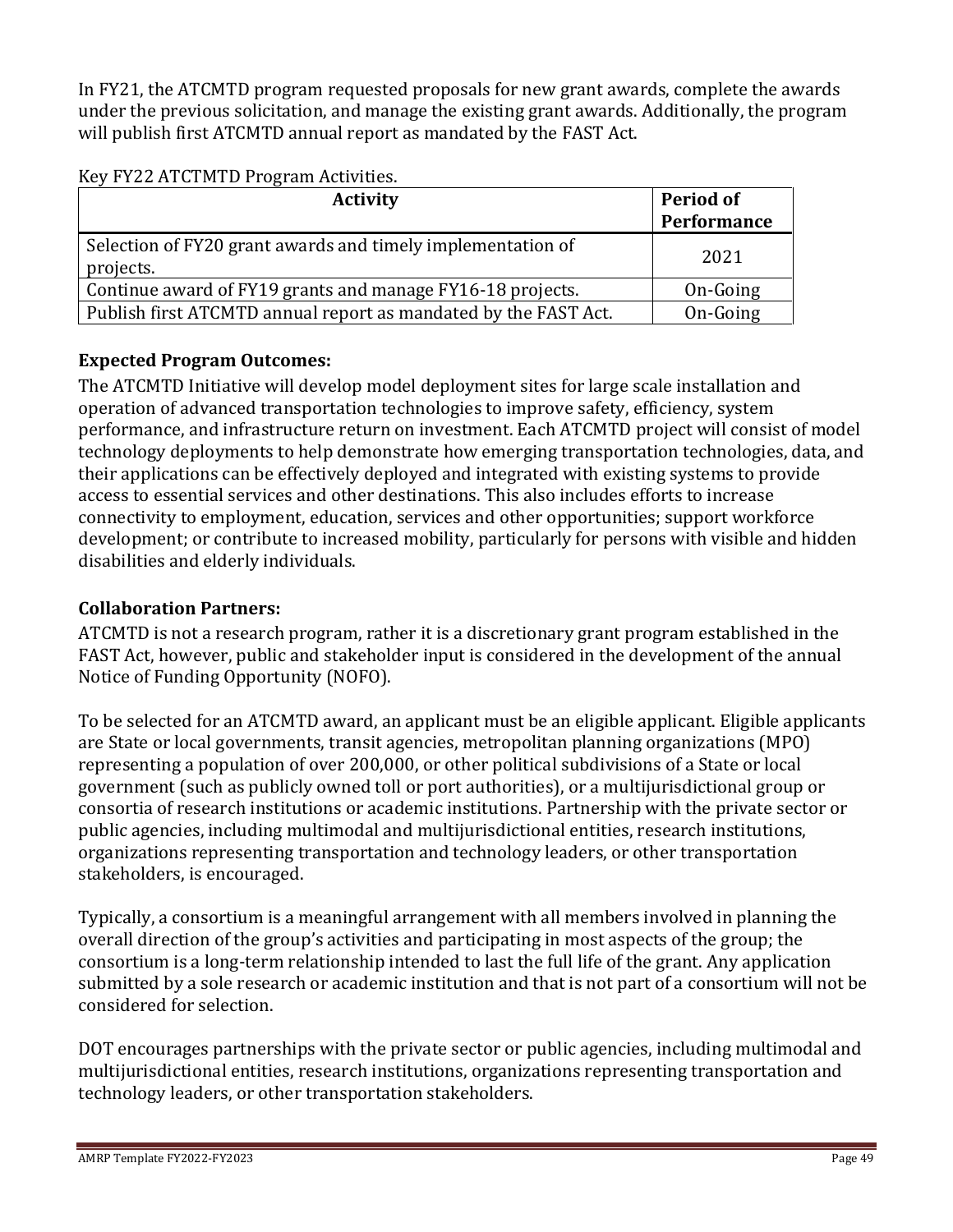Numerous ATCMTD awardees include non-governmental partners that traditionally have provided non-Federal matching funds in the form of technical services, hardware, and software.

Program partners (both government and non-government), benefits derived from partnerships, and partner contributions are summarized in in the table below.

<span id="page-49-0"></span>

| <b>Partner Organization</b>                                                                                                                                                                                                                                                                  | on Needs<br>Perspective<br>User | Perspective<br>Industry | Setting<br>Goal<br>$\overline{\phantom{0}}$<br>Standard | <b>Field Trials</b> | Deployment | Collaboration<br>Research | <b>Specialized Expertise</b><br>Capabilities | ă<br>Donation of Materia<br>Services | Funding | Stakeholder Advice | <b>Education and Awareness</b> |
|----------------------------------------------------------------------------------------------------------------------------------------------------------------------------------------------------------------------------------------------------------------------------------------------|---------------------------------|-------------------------|---------------------------------------------------------|---------------------|------------|---------------------------|----------------------------------------------|--------------------------------------|---------|--------------------|--------------------------------|
| ATCMTD partners are the<br>individual grant recipients<br>(benefits of partnerships are<br>identified in FAST Act Section<br>6004 and 23 U.S.C. $503(c)(4)$ ).<br>Benefits of partnership and<br>partner contributions are<br>detailed in FAST Act-mandated<br>Secretary's report, May 2020. |                                 |                         |                                                         |                     | X          |                           |                                              |                                      | X       |                    |                                |

Benefits of Partnership and Partner Contributions to FHWA ATCMTD Program.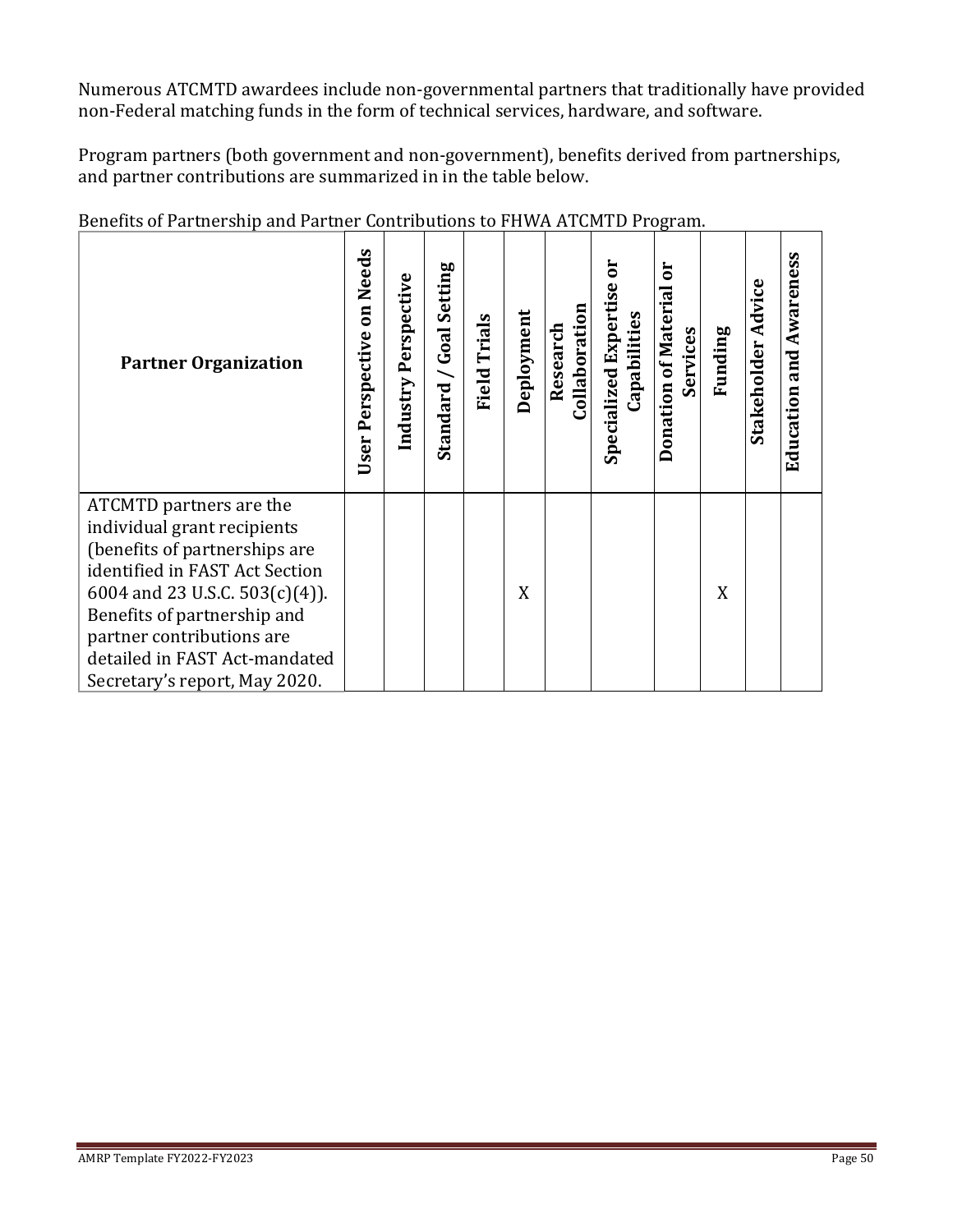## **Small Business Innovation Research (SBIR) (\$2,200,000)**

#### **Program Description**

The SBIR program is a highly competitive, awards-based program that encourages domestic small businesses to engage in research and development addressing high priority research areas within USDOT. The SBIR program favors research that has the potential for commercialization through products and applications sold to the private sector transportation industry, State DOTs, USDOT, or other federal agencies.

The program is administered by the Volpe Transportation Center. The SBIR Program Office publishes one or two solicitations each fiscal year for proposals on specific research topics of interest to USDOT operating administrations, including the FHWA.

#### **Program Objectives:**

To encourage small businesses to engage in research and development (R&D) that has the potential for commercialization and meets federal R&D objectives. The SBIR program is uniquely positioned to support both the interests of FHWA as well as the small business. In this respect, the SBIR programs aims to provide essential funding to small businesses with aim toward commercialization of products that align with FHWA and Departmental Strategic goals. Given that the SBIR program is available to all FHWA RD&T programs, all USDOT Strategic goals are supported as a result.

The SBIR program offers unique services to the small businesses to aid in their technical and commercial development. Specifically, the SBIR program offers a Commercialization Assistance Program to provide consulting services to the SBIR participants to help conduct market research, commercialization plans, and other services. In addition, in FY22 the FHWA SBIR program will continue with a Technology Readiness Level (TRL) assessment program to help the Small Businesses conduct an independent assessment of the technological status of the innovations developed through the SBIR program.

#### **Anticipated Program Activities:**

In FY22, the Small Business Innovation Research program will participate in the annual solicitation of topics and support current Phase I, II, and IIB projects. Additionally, the FHWA SBIR program will continue with the Technology Readiness Level (TRL) Assessments at the end of Phase II.

| <b>Activity</b>                              | Period of<br>Performance |
|----------------------------------------------|--------------------------|
| Technology Readiness Level (TRL) Assessments | 2021                     |
| <b>Annual Solicitation of Topics</b>         | 2021                     |

#### Key FY22 FHWA SBIR Program Activities

### **Expected Program Outcomes:**

FHWA aims to advance technologies and make problem-solving innovations available to the end user. FHWA will accomplish this by identifying the most promising new innovations, advancing Phase I and Phase II projects that have a clear path to commercialization, and focusing on market-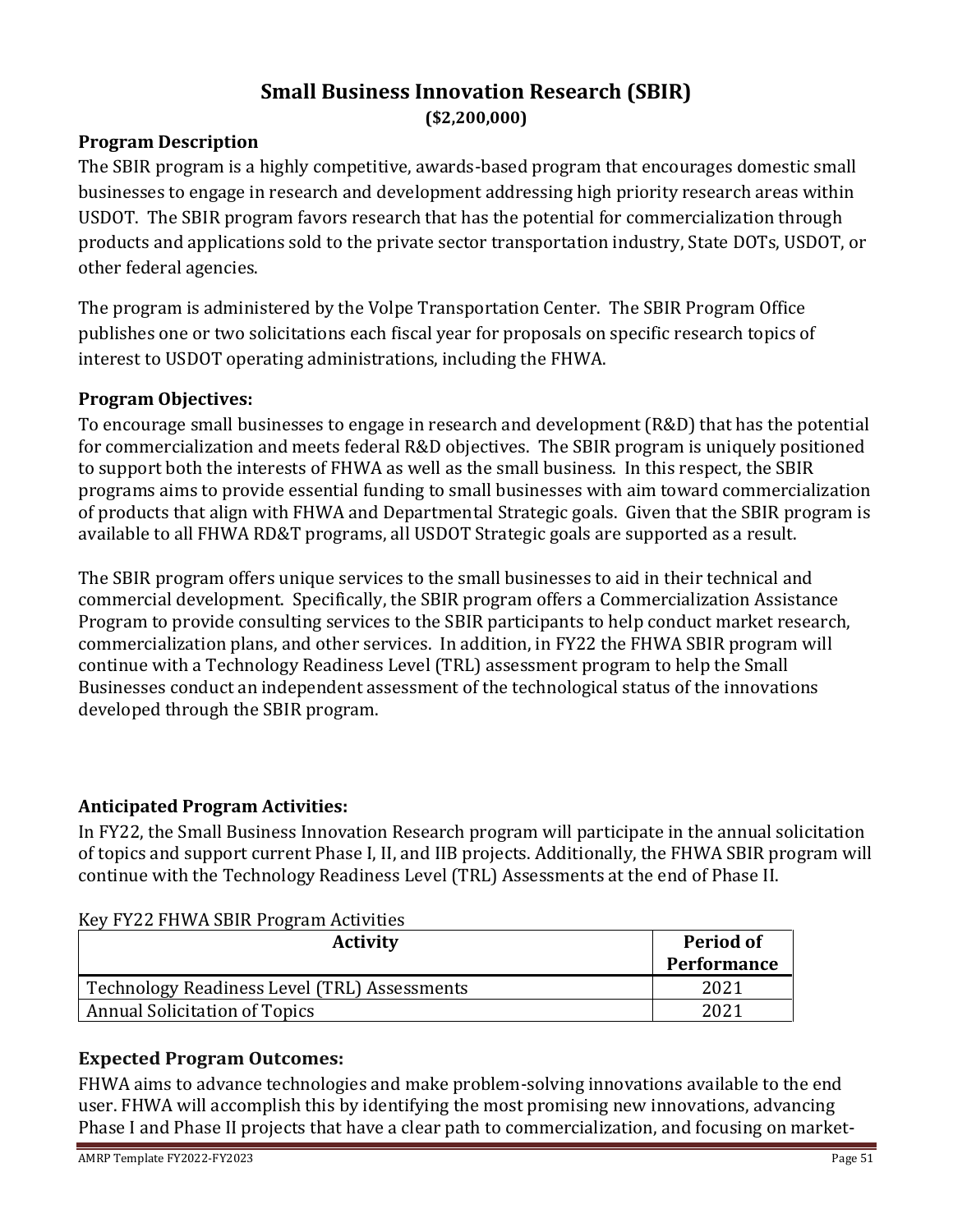driven needs. This creates a win-win-win opportunity for the Federal Government, the small business, and the traveling public. The Federal Government advances their strategic goals by investing in promising innovations; the small businesses benefit from the ability to pursue a good idea through Federal seed-funding and, if successful, the sale of their innovative products and solutions; and the public benefits from new innovations in the marketplace that enhance the travel experience.

## **Collaboration Partners:**

The FHWA SBIR program is coordinated internally within USDOT and methods and practices are shared with other modes through the Volpe center, which administers the SBIR programs for USDOT.

| <b>Partner Organization</b> | Needs<br>$\overline{\mathbf{a}}$<br>Perspective<br>User | Perspective<br>Industry | Setting<br>Goal<br>Standard | Trials<br>Field | Deployment | $\overline{a}$<br>Collaborati<br>Research | ā<br>Expertise<br>Capabilities<br>Specialized | ā<br>of Materia<br>ices<br>⋗<br><b>Ser</b><br>Donation | Funding | Advice<br>Stakeholder | Awareness<br>and<br>Education |
|-----------------------------|---------------------------------------------------------|-------------------------|-----------------------------|-----------------|------------|-------------------------------------------|-----------------------------------------------|--------------------------------------------------------|---------|-----------------------|-------------------------------|
| <b>USDOT</b>                |                                                         |                         |                             | X               | X          | X                                         |                                               |                                                        |         |                       |                               |

Benefits of Partnership and Partner Contributions to FHWA SBIR Program.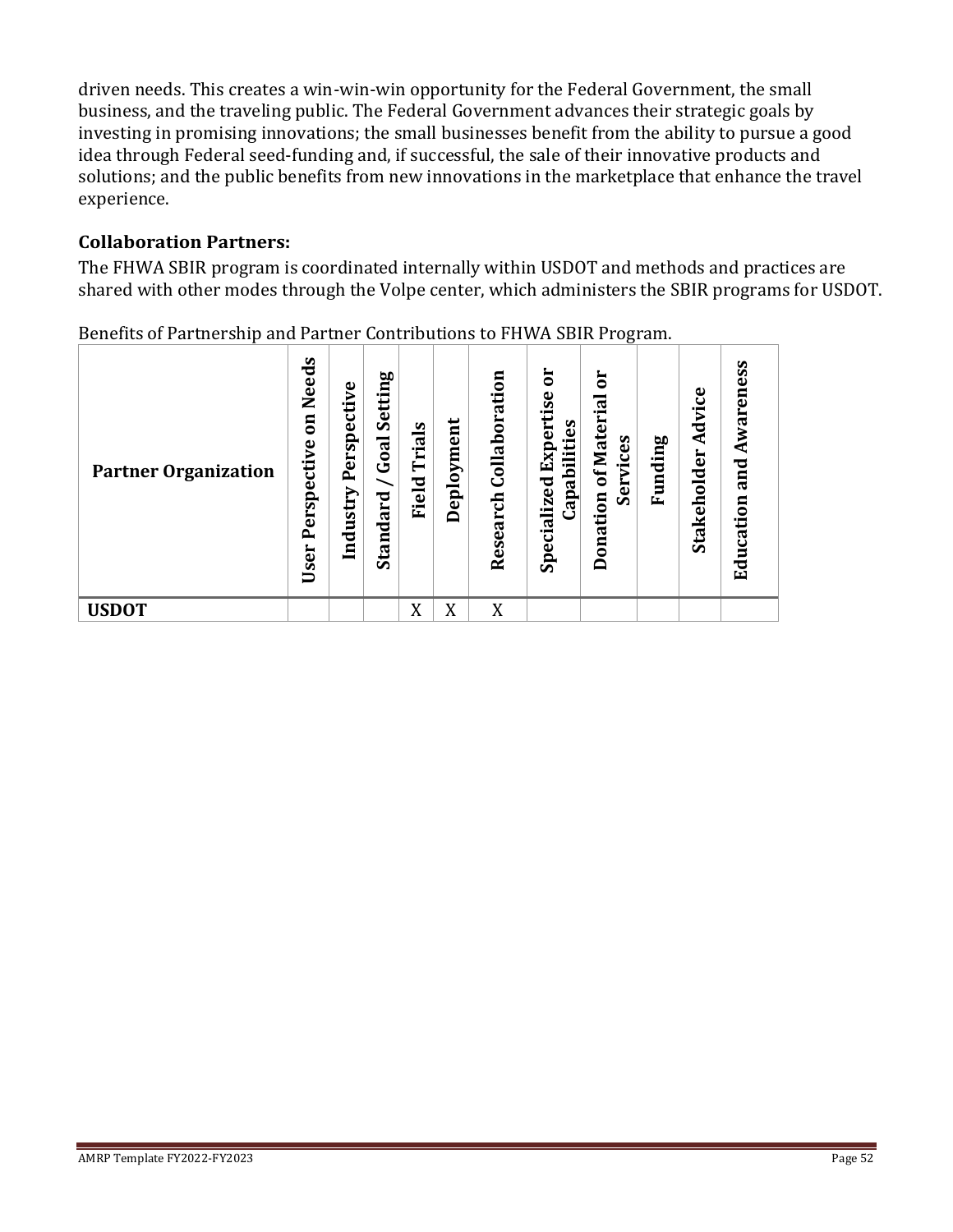# <span id="page-52-1"></span><span id="page-52-0"></span>**Chapter 2 – FY 2023 RD&T Programs Complete Trip- ITS4US Deployment Program**

## **Program Description/Activities/ Objectives:**

The Complete Trip - ITS4US Deployment Program is a multimodal effort led by the Intelligent Transportation Systems Joint Program Office (ITS JPO) with support from the Office of the Secretary of Transportation (OST), Federal Transit Administration (FTA), and Federal Highway Administration (FHWA). The Program makes \$40 million available to enable communities to showcase innovative business partnerships, technologies, and practices that promote independent mobility for all travelers. The Program leverages innovative technologies and facilitates public private partnerships to allow for a traveler-centric approach that improves mobility options for all travelers, including travelers with disabilities, travelers from rural areas, and lower income travelers.

Building from the USDOT's previous and ongoing foundational research work in concert with emerging technologies, practices and other critical inputs gathered from all sources, the Complete Trip - ITS4US Deployment Program is designed to bring publicly and privately sponsored research together to create large-scale, replicable deployments that generate increased multimodal mobility options for all travelers regardless of location, income, or disability.

In order to address transportation needs of all travelers, and specifically travelers of transportation underserved communities, the entire trip from conception and planning to execution and from origin to destination must be considered. The USDOT has defined the Complete Trip Concept to capture the idea that a trip can be composed of several parts or segments and any individual traveler must be able to execute every part of their trip from origin to destination regardless of location, income, or disability. A complete trip can be made up on any combination of trip segments such as: trip planning, outdoor navigation, intersection crossing, boarding and using vehicles, transferring between vehicles, modes and payment services, using stops and stations, indoor and outdoor transitions, indoor navigation and completing travel to destination. The different segments the trip may have unique challenges that can be addressed to support a successful complete trip. If the infrastructure is not available or in a state of good repair or if one segment of the trip is inaccessible, unreliable or inefficient, then access to subsequent segments is broken, and the trip cannot be completed. This Program will have local partners develop and deploy integrated mobility solutions to achieve complete trips for all travelers.

### **Program Objectives:**

The Complete Trip - ITS4US Deployment Program aims to solve the mobility challenges of all travelers, regardless of location, income, or disability, in accessing jobs, education, healthcare, and other activities. The objective of this program is to develop multiple large-scale, replicable, realworld deployments of integrated innovative technologies to address the challenges of planning and executing complete trips.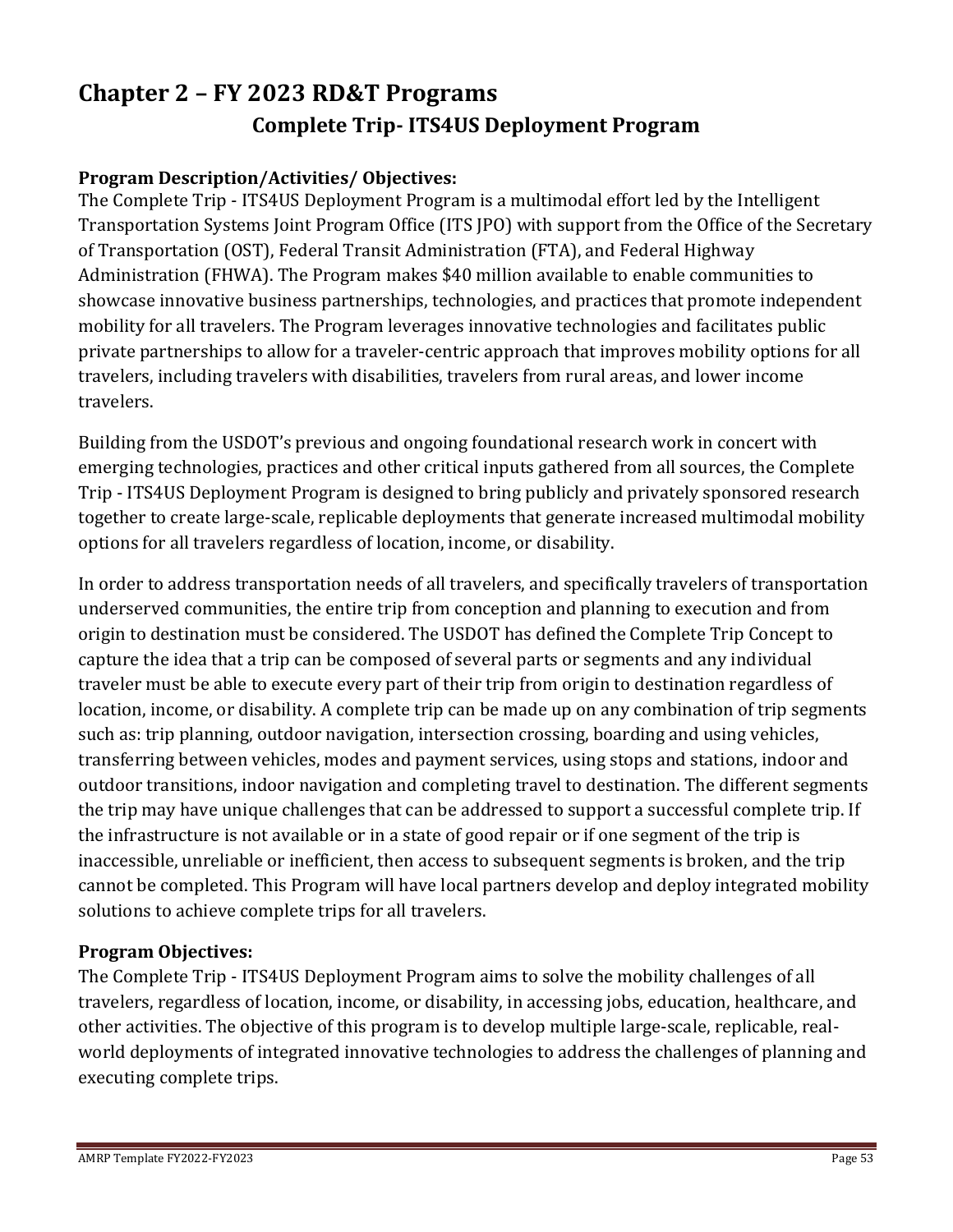- **Vision:** Innovative and integrated complete trip deployments to support seamless travel for all users across all modes, regardless of location, income, or disability.
- **Mission:** Facilitate the integration and deployment of emerging technologies, along with innovative and replicable, traveler-centric partnerships, business models and practices to foster reliable, spontaneous, independent, safe, affordable, accessible, and efficient mobility options for all travelers.

### **Anticipated Program Activities:**

In FY23, the program will continue with Phase 2: Design and Testing. Successful Phase 1 teams will be eligible to move to Phase 2 and Phase 3 after completing their complete trip deployment plans. Phase 2 will be the designing, building, and testing phase and it is expected to take up 24 months. Phase 2 also includes the planning for evaluation of the deployment.

In FY23, the program will continue stakeholder engagement and outreach activities and begin the independent evaluation activity as the deployment teams being concept development.

Technical services activities in FY23 will include assisting USDOT in managing and integrating the portfolio of deployment projects ensuring that the projects produce actionable results while remaining on schedule and on budget. This includes, but not limited to, performing technical program management functions, including roadmap development, meeting coordination and note taking, quick-response scanning and on issues and challenges, assistance in stakeholder coordination and collaboration, developing technical templates and trainings, validation and verification of other project deliverables, white paper development, drafting responses to data calls, and procurement life-cycle support. This technical services support is needed to assist in oversight and management due to the complex technical nature of this program. If the program is going to be successful, additional technical services support is vital part of ensuring that occurs. Technical services support is envisioned to last the duration of the Complete Trip-ITS4US Deployment Program.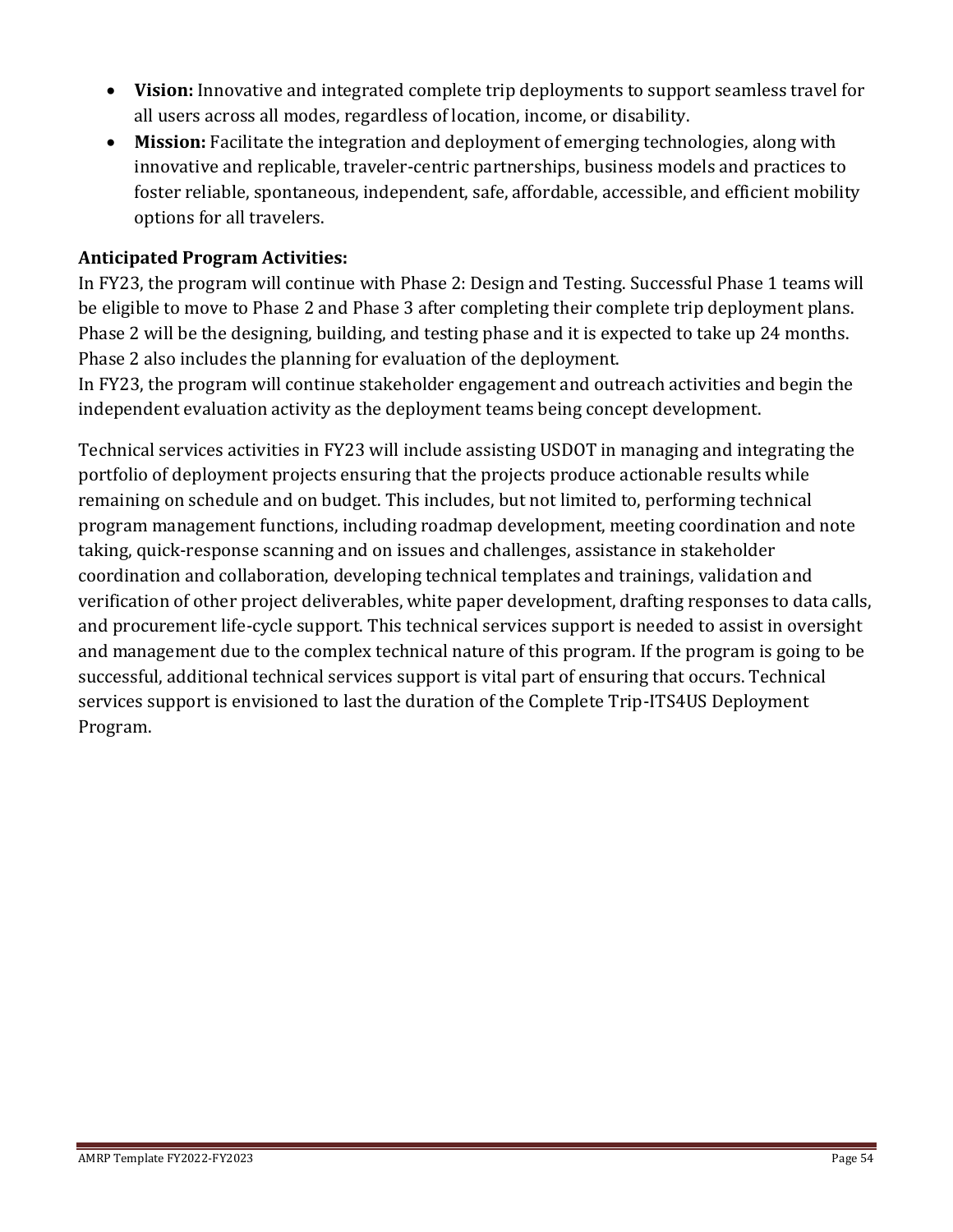## **Automation Program**

#### <span id="page-54-0"></span>**Program Description:**

The ITS JPO, in collaboration with FHWA, NHTSA, FMCSA, FTA, MARAD and other USDOT modes, as well as State and local public agencies, academia, industry, and other surface transportation stakeholders, will continue to conduct automation research that has the potential to transform safety, mobility, energy, and environmental efficiency; increase productivity; and facilitate freight movement within our nation's transportation system. Many of the activities in this program will be executed by modal partners and some will be jointly funded with them. The ITS JPO's automation research is a component of the USDOT's vision of supporting the safe, reliable, efficient, and costeffective integration of automation into the broader multimodal transportation system.

#### **Program Objectives:**

Automation is a key component of the ITS JPO's Strategic Plan. The Program's goal is to enable safe, efficient, and equitable integration of automation into the transportation system. Research in FY23 will continue to support the federal role in automation by funding cross-modal research in safety, infrastructure and interoperability, and policy analysis.

#### **Anticipated Program Activities:**

Building on the FY22 research, the Automation Program will continue to coordinate automated vehicle cross-modal research in the areas of safety, infrastructure and interoperability, and policy analysis. The Program will also continue to provide a platform for internal research coordination and exchange, contributing to better outcomes across the Department.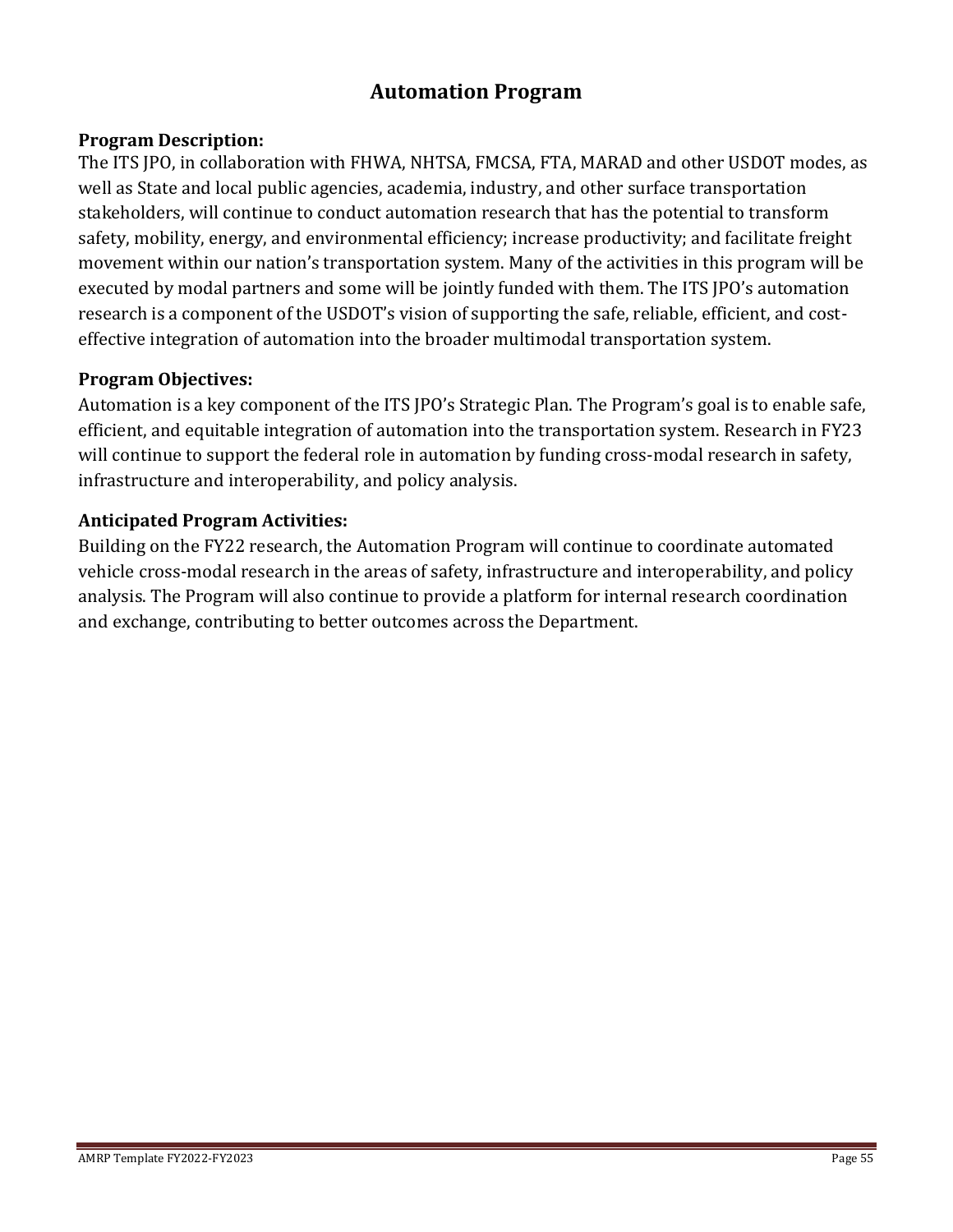## **Emerging and Enabling Technologies Program**

#### <span id="page-55-0"></span>**Program Description:**

The Emerging and Enabling Technologies Program focuses on cultivating the next generation of transportation systems. As the scale of Intelligent Transportation Systems (ITS) increases, vehicle manufacturers, infrastructure providers, innovators, and entrepreneurs discover new opportunities to use technology and the data that will be generated. These technological advances, along with new functionality, new applications, new operational concepts, and disruptive innovations, need to be tracked and planned for by the USDOT. Current examples of these Emerging/Enabling technologies include Artificial intelligence (AI), or next generation telecommunications, all of which have the potential to greatly impact transportation operations. networks, and also transportation technologies, approaches and applications to reduce the environmental impact of transportation. As such, there is a need to determine technological, market, and demographic trends throughout the globe and across industries to seek, evaluate and sometimes incubate emerging capabilities that demonstrate the potential to transform transportation. Moreover, it will be critical to evaluate potential risks posed by these emerging technologies, including where risks and/or benefits may inequitably impact citizens of different racial groups, socioeconomic backgrounds, or other demographic characteristics.

The USDOT will be positioned and engaged as a partner to guide research, development, and technology adoption in a systematic manner. The USDOT recognizes the need to advance the adoption and use of emerging practices and technologies for transportation—particularly, where they play a key role in providing public benefits to Americans. The ITS JPO will coordinate and conduct investigations and exploratory research into emerging technologies across government, academia, and the private sector. This research will provide the USDOT with a significant understanding of the potential benefits and disruptions these technologies could represent to the transportation system. Through multi-modal coordination, the ITS JPO works to avoid duplicative ITS work and to ensure the efficient allocation of ITS resources.

### **Program Objectives:**

This research program focuses on cultivating the next generation of transportation systems. As emerging technologies offer the potential to enter the transportation environment, ITS JPO will evaluate their fit in meeting transportation needs and work with agency modes to extend resulting benefits from these technologies across the transportation system.

Given the magnitude of impacts that transitioning to the next generation communications can have on transportation, the ITS JPO proposes the establishment of a focused research initiative. Four proposed research objectives will continue to guide the program into the future, 1) institutional adoption of next generation communication technologies, 2) safety and security framework development, 3) public sector representation., and 4) climate change.

### **Anticipated Program Activities:**

*Artificial Intelligence:* The ITS JPO's AI for ITS Program will continue to advance next generation transportation systems and services by leveraging trustworthy, ethical AI (including ML) for safer,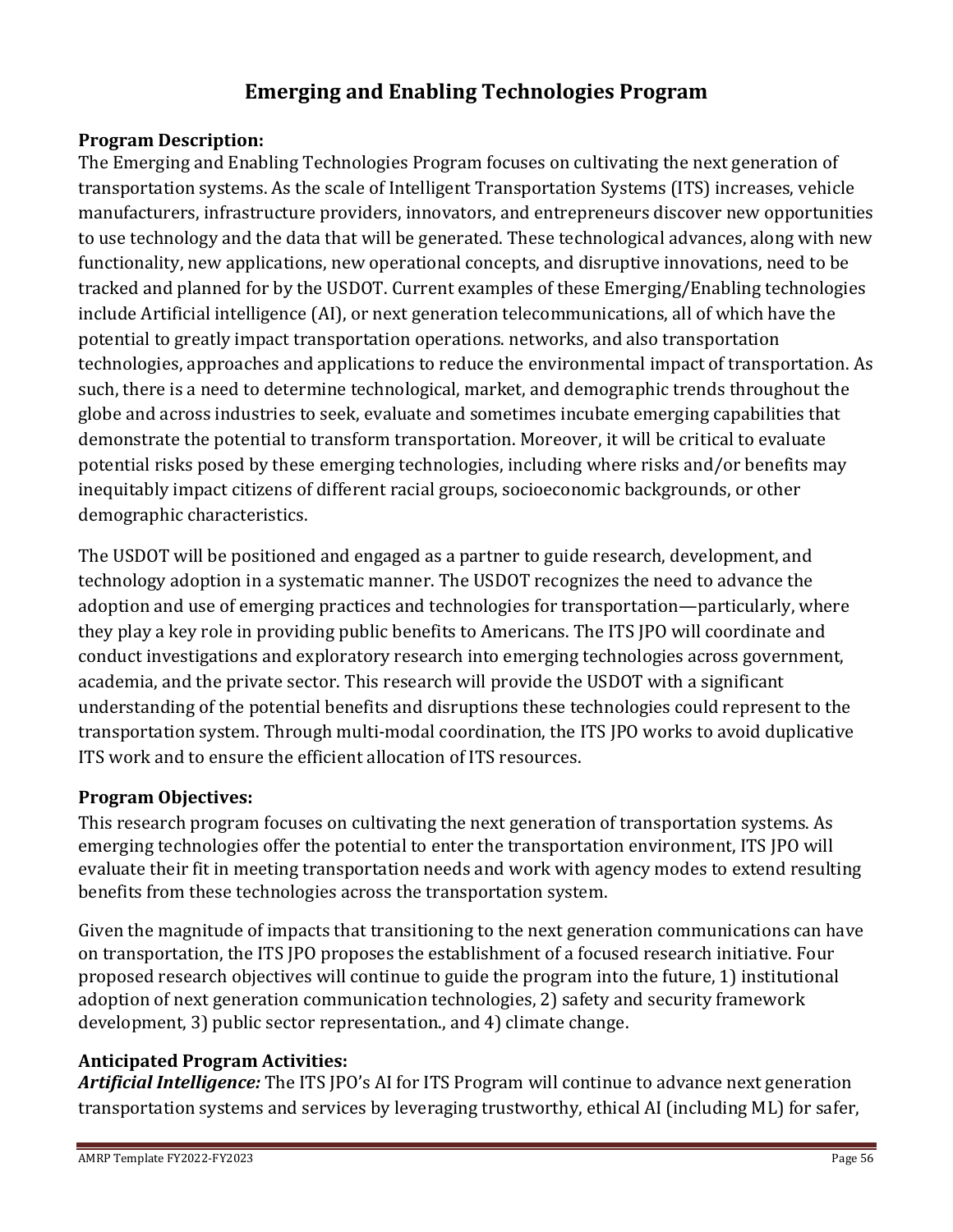more efficient, and accessible movement of people and goods. The AI for ITS Program will identify, develop, implement, evaluate, and coordinate technology and policy research to advance the contextualization and integration of AI (including ML) into all aspects of the transportation system. The AI for ITS Program will continue to cost effectively build and deploy AI for ITS capabilities in real-world modal use. The anticipated program activities in FY23 include:

- **Building and testing next generation ITS, leveraging mature AI-enabled ITS applications** to demonstrate the potential of AI in the short term. The goal is to pilot transferable, mature solutions that can be replicated and speed broader deployment across the nation.
- **Building AI for ITS prototype innovations** to support emerging AI for ITS capabilities for the longer term. This initiative will create the R&D foundation on which future, long-term deployments may be built.

*Connectivity/ Spectrum:* USDOT monitors and assesses wireless technologies and available devices to determine their capabilities to support a wide range of transportation system communications requirements regarding safety, effectiveness, and other capabilities. These technical research and assessment activities provide data-driven inputs to the USDOT policy decision-makers. Currently, ITS JPO is testing whether the next generation DSRC, LTE-CV2X, dualmode, or 5G New Radio (NR) technologies can meet the requirements for Vehicle-to-Vehicle (V2V) and Vehicle-to-Infrastructure (V2I) safety-of-life and public safety systems; as well as whether these emerging communications technologies are interoperable with existing technologies which currently support these systems. Based on evolving industry standards, there is a need to assess newly available commercial off-the-shelf (COTS) devices as well as prototype devices with any of these technologies if we expect to continue an uninterrupted and seamless advancement toward the greater safety that these technologies might provide. For example, the 5G capabilities are relatively undefined at this time and it is not clear if transportation needs and requirements are being taken into consideration especially the needs of rural communities. *5G Wireless Technology:*  The 5G Wireless Technology research would continue to focus on testing of 5G NR-V2X devices in FY2023. The ITS JPO anticipates transitioning from modeling and simulation and initial 5G device laboratory testing to 5G device interoperability testing, detailed performance testing and small scale and large scale field testing of 5G devices.

*Environment/Climate Change*: Based on the strategic priorities outlined by the Office of the Secretary, development and testing of innovative and transformational transportation technologies to address climate change goals will also be a focus of this program.

In developing our emerging technology research initiatives, we will continue looking at technology neutral approaches to support fair market competition, understand the liability implications, consider privacy, bias and ethics, and impacts on the workforce.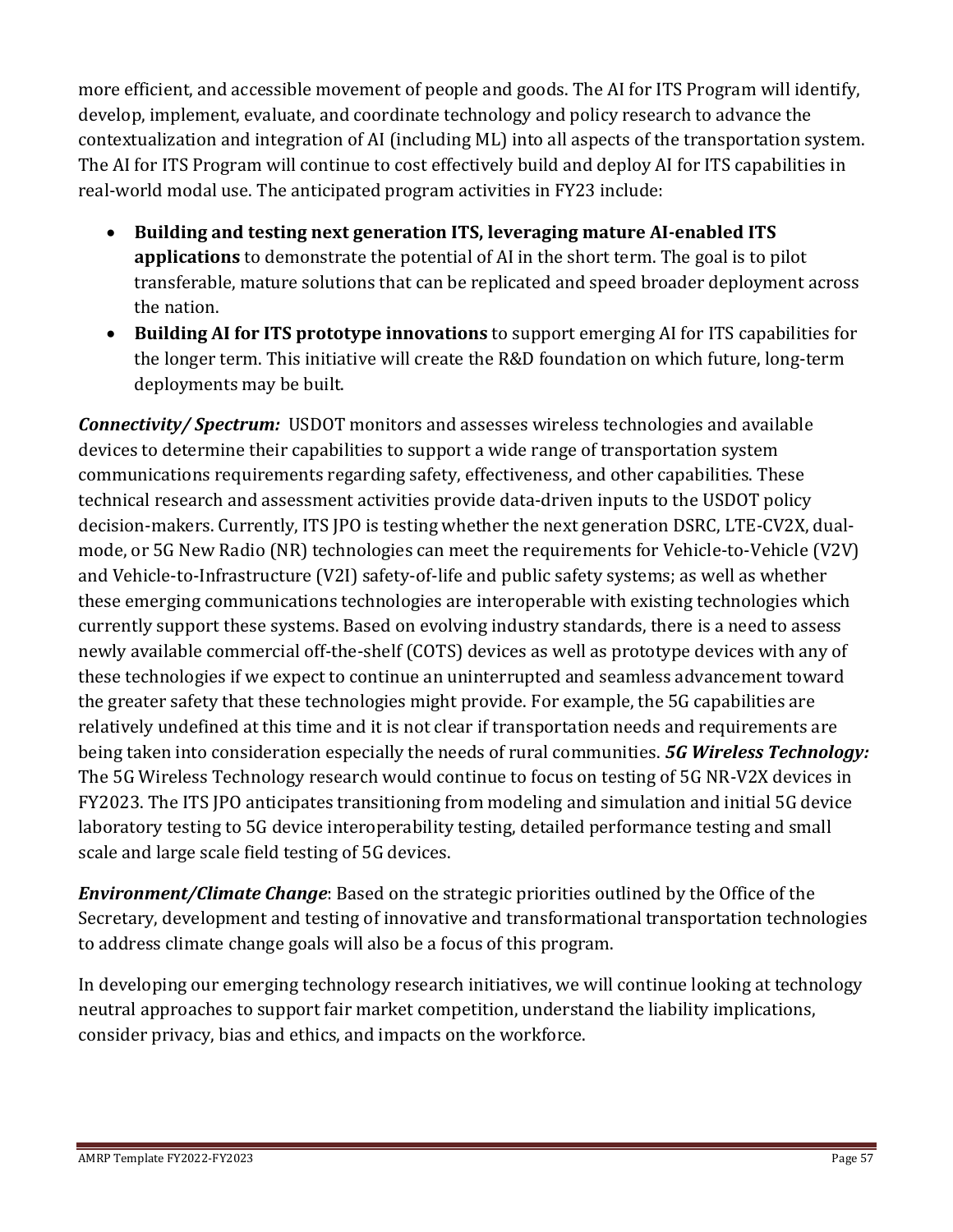## **Cybersecurity for Intelligent Transportation Systems (ITS) Program**

### <span id="page-57-0"></span>**Program Description:**

The USDOT cooperates across a diverse range of stakeholders to address ITS cybersecurity research needs. In addition, the USDOT works to support secure ITS deployments and to develop the necessary cybersecurity culture among deployers that is essential for secure and resilient ITS deployments.

Security and resiliency are a necessary precondition to deploy and maintain interoperable, safe, effective and efficient ITS operations. To facilitate secure, nationwide interoperable ITS, the USDOT ITS Cybersecurity Research Program supports research needed to facilitate adaption and implementation of cybersecurity best practices across diverse ITS infrastructure deployments. USDOT leadership is uniquely positioned to support needed research and coordinated stakeholderdriven development and implementation of best practices. These efforts can then in-turn be adopted by the diverse community of Infrastructure Owner Operators (IOO) including State, Tribal, territorial and local agencies, private and public-private facility operators as well as vehicles and other mobile participants in the transportation system. Individual IOOs often have limited capabilities in this area; USDOT led collaboration can facilitate bringing options to stakeholders to use in their planning and operations of their system as well as any recovery needed from a cyber attack. This is a complex challenge - ITS system architectures are systems of systems that vary greatly across jurisdictions, with diverse current approaches to security and a broad range of equipment in service – some new, some decades old. Cybersecurity considerations are an essential part of good engineering practice, and thus should be included in any transportation systems deployment. The ITS Cybersecurity Research Program seeks to address ITS cybersecurity needs, supporting the development and deployment of secure, well-engineered ITS systems that maximize the public benefits of ITS.

### **Program Objectives:**

The overall objectives for the USDOT's ITS Cybersecurity Research Program are to support the widespread implementation of cybersecurity best practices, and to provide the capabilities for deployers to assure that ITS deployments remain secure. This security is a necessary precondition for their efficient, effective and safe operation. ITS systems need to be both resistant to cyberattacks and resilient, allowing for a quick recovery from cyber-attacks that are not prevented. Complex Information and Communications Technology (ICT) systems, of which ITS is one example, require extensive and adaptive technical and institutional solutions to remain both appropriately secure and sufficiently resilient to recover from attacks and other disruptions.

### **Anticipated Program Activities:**

The Cybersecurity for ITS Research Program will continue to adapt and leverage ICT best practices to benefit the unique requirements of ITS, identify and fill-in gaps; and support implementation of best practices across ITS deployments: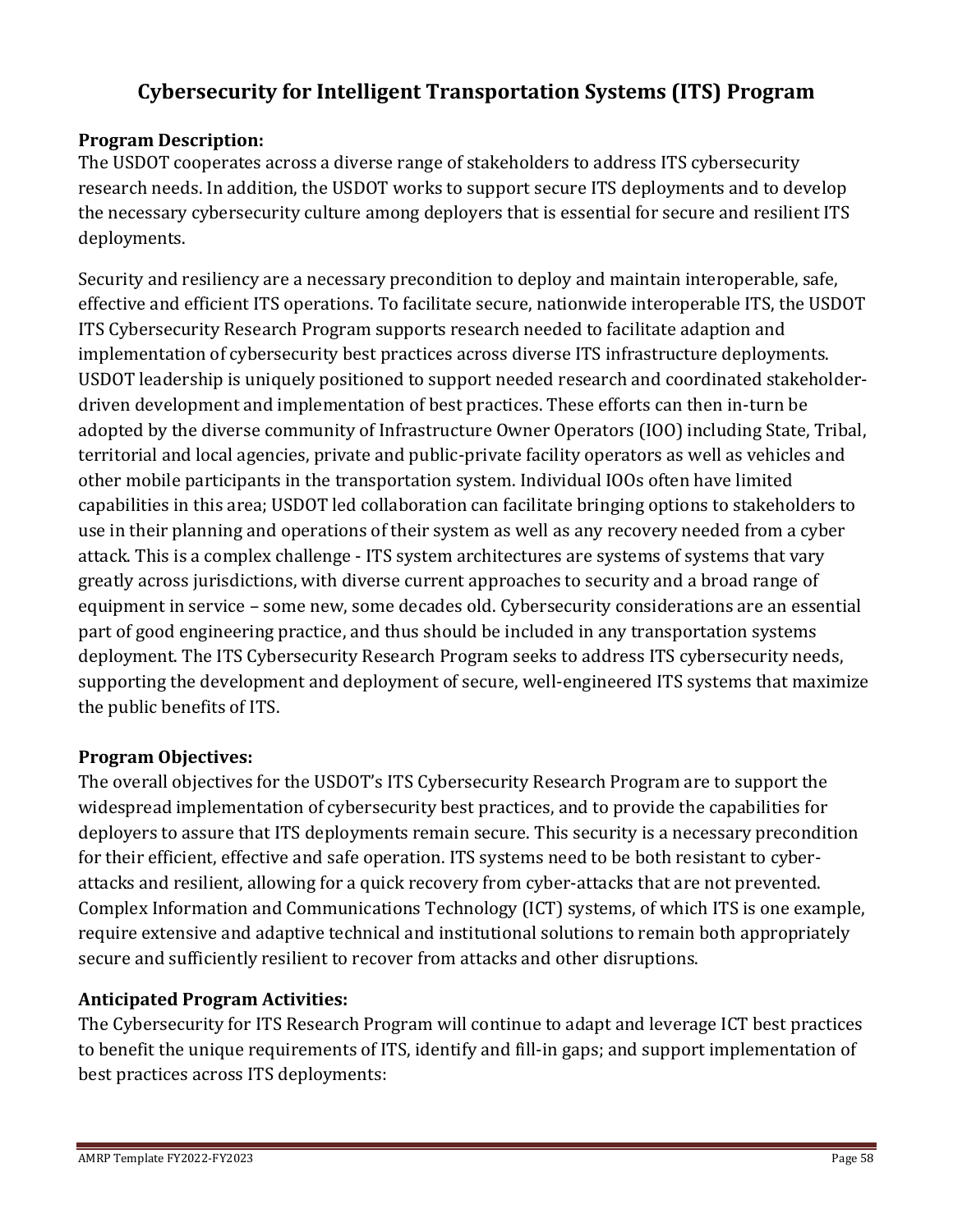- Conducting research needed to adapt evolving cybersecurity best practices to ITS infrastructure, connectivity and automation deployments and to develop and make available tools and deployment support to enable secure ITS deployments.
- Conducting Professional Capacity Building, outreach and deployment support needed to help IOO and other ITS deployers apply cybersecurity best practices to their own ITS deployments and to evolve an appropriate cybersecurity culture and needed internal capabilities.
- Developing end-to-end reference implementations for secure delivery of key ITS services to support large scale replication and implementation along with candidate approaches to manage secure Nationwide interoperability.
- Continuing to support the development of ITS standards along with identification and adaption of ICT standards and to meet the evolving threat landscape.
- Evolving the ITS reference architecture to expand security-related content and to remain consistent with evolving cybersecurity best practices and available standards.

The program will continue to be executed in cooperation with the broad stakeholder community and will remain flexible to meet unanticipated needs and changing priorities.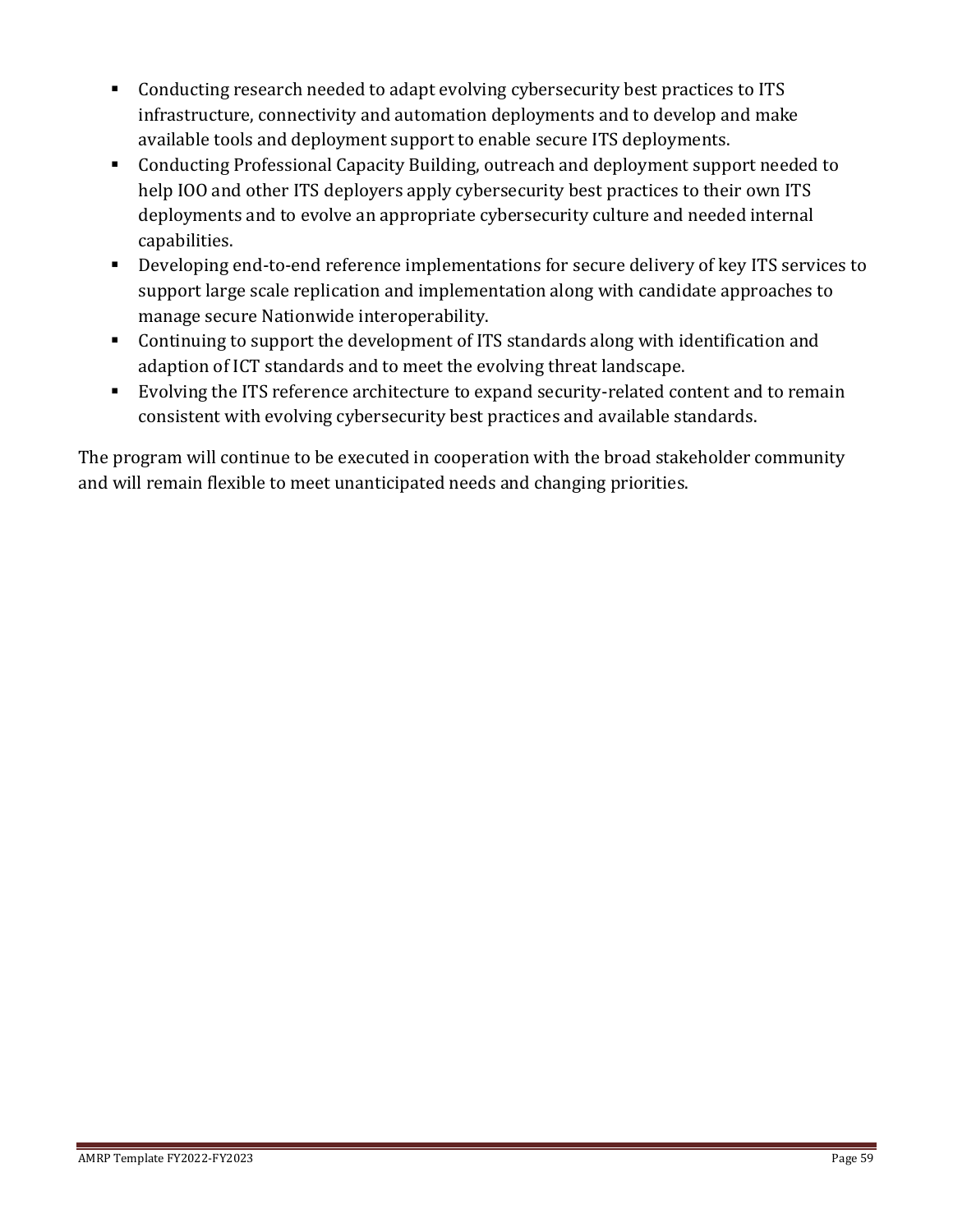## **Accelerating ITS Deployment**

### <span id="page-59-0"></span>**Program Description:**

As new Intelligent Transportation Systems (ITS) technologies and systems evolve into marketready products, the ITS Accelerating Deployment Program is addressing questions associated with adoption and deployment. The goal of the Accelerating Deployment Program is to speed up the transformation of ITS research and prototypes into market-ready technologies that are commercially viable and adopted by the transportation community. This Program provides communication and education support to facilitate awareness, understanding, acceptance, adoption, and deployment of ITS technologies across stakeholder groups; and ensures effective partnerships are fostered and developed at various levels – executive, program, and project. The ITS JPO seeks to spur adoption of technology, and help stakeholders and localities deploy maturing ITS systems. The Program provides knowledge transfer, and supports technical assistance, training, outreach, program evaluation, and other stakeholder engagement, including with historically underserved communities. The Program supports advancing ITS research, to initial adoption, and subsequently on to wider scale deployment in coordination with other stakeholders at the federal, state, regional and local levels. In addition, the program provides communications and outreach services to support ITS JPO-funded research projects. This includes website content, articles, social media support and graphic design elements.

#### **Program Objectives:**

The objectives of the Accelerating Deployment Program are to define and improve data driven and evidence-based decision making, collaboration and communication mechanisms to encourage public and private investment; to develop comprehensive cost benefits and analytic tools that allow deployers to understand the financial and operational benefits of new technologies and systems ; and to establish the tools that support the new user base. The Program is also tasked to develop and evolve a comprehensive National ITS reference system architecture to support large scale interoperable ITS infrastructure, connected vehicle, and connected automation deployments across the nation – especially across borders with Canada and Mexico; to develop and maintain an inventory of candidate interfaces for standardization and support standards development efforts for interfaces where there is greatest public interest and benefit, including those interfaces required to support regulatory activity; to cooperate internationally, leveraging common interests to reduce US resource requirements, access broader expertise, speed development and harmonize architecture and standards to support an international marketplace for US vendors; and to facilitate availability of testing and certification processes and procedures. A final goal of the program is to ensure that the technical research conducted by ITS JPO is easily accessible and understood by stakeholders and the general public through the development of easy-to-understand content.

### **Anticipated Program Activities:**

In FY23, the ITS PCB Program will continue to expand the online, on-demand training offerings for both the internal and external transportation workforce. Expanding the offerings available will reach a broader audience. Working with the National Highway Institute, academic community, and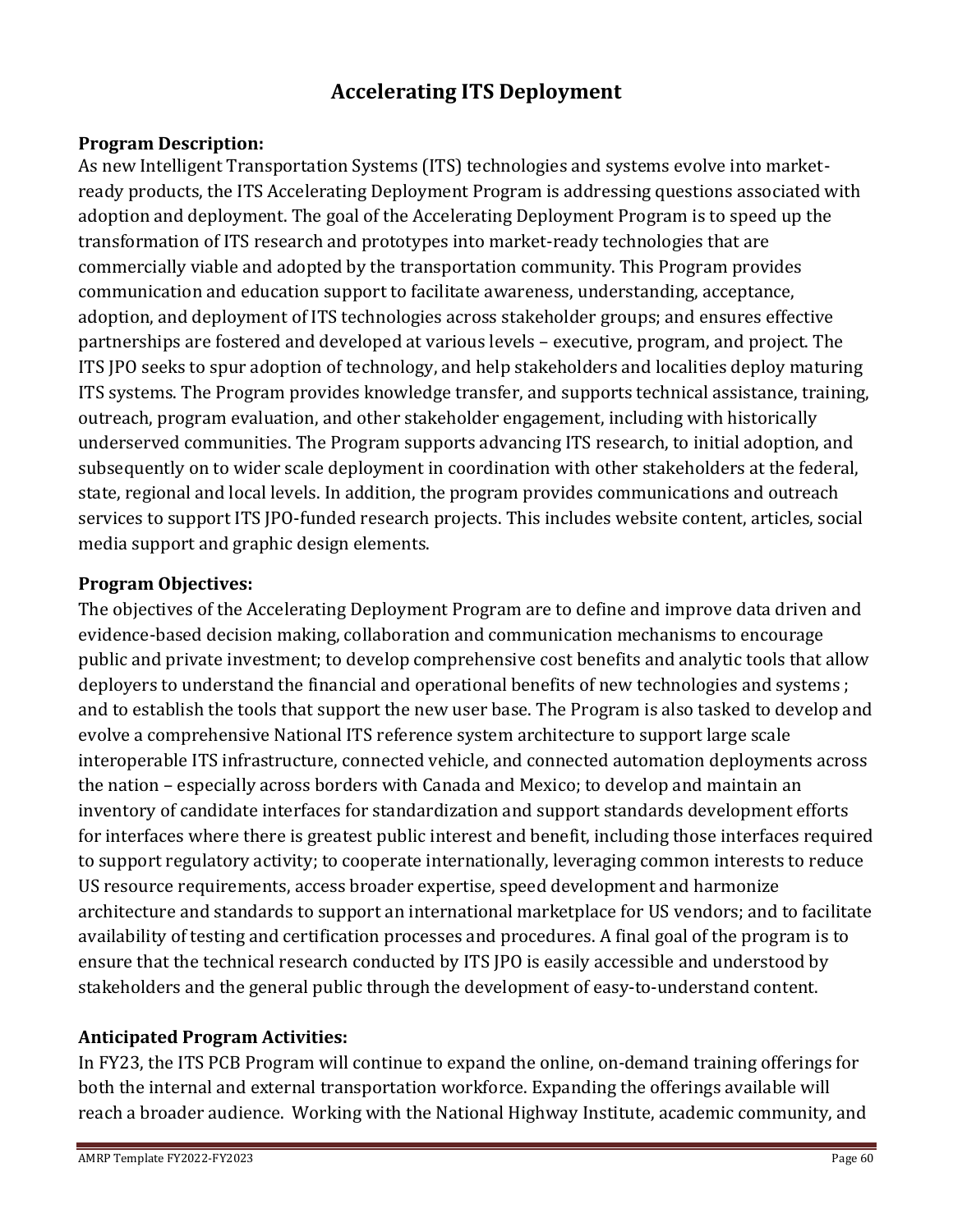other training partners, activities will include converting in-person ITS workshop materials and existing courses to online opportunities in a variety of formats (i.e. microlearning). Expanding the online presence of the ITS PCB Program will increase learning opportunities for the current and future transportation workforce including student, rural, and tribal audiences. The ITS PCB Program will continue to build community building efforts in that additional cohorts are developed and peer exchanges are offered for the purpose of information exchange and a forum in which to provide technical assistance.

The ITS Deployment Evaluation Program will continue to modernize, and make more efficient, how the benefits/costs/lessons learned databases operate and are presented to the public. The Program will conduct its activities in very close coordination with the ITS PCB Program to leverage partnerships and ensure continued value of these data resources. Further, the Program will continue its analytics work using longitudinal and new ITS deployment data, and continue to populate the databases and manage the online presence of these data. The Evaluation Program will continue to conduct ITS deployment tracking surveys. The Program will also continue work with our modal partners and stakeholders to develop products and services to support data-driven and evidence-based decisions about investing in and accelerating ITS deployment.

Planned activities in the areas of communications and outreach include a return to in-person meetings and events, release of an ITS JPO 30th Anniversary video and the kickoff of a new transportation technology educational program aimed at today's college students.

Planned activities in in the Interoperability Program Area of Accelerating Deployment include continuing to evolve the content of the ITS reference system architecture to more fully accommodate automation, additional connectivity services and advancing new ICT technologies such as 5G which are becoming available in the marketplace. Cooperating internationally, further work will be undertaken to specify access controls for ITS environments in support of cybersecurity; and to develop voluntary technical standards and candidate system architectures to support the secure communication of road signage and regulatory information to automated and connected vehicles. Interface standards to support V2X and cooperative automation will be continued. Standards for improved connectivity services, including those needed for Roadside Units (RSU) as well as the interoperable broadcast of traffic signal phase and timing (SPaT) information are expected to be evolved to address validation of initial guidance along with initial analyses to support improving security of legacy ITS infrastructure equipment installations. Additionally, standards updates to address changes in wireless spectrum policy are expected. Program efforts will continue to be informed by extensive collaboration with stakeholder groups and Standards Development Organizations (SDO) to assure that products that are developed meet stakeholder needs in broadly acceptable way to facilitate voluntary deployments.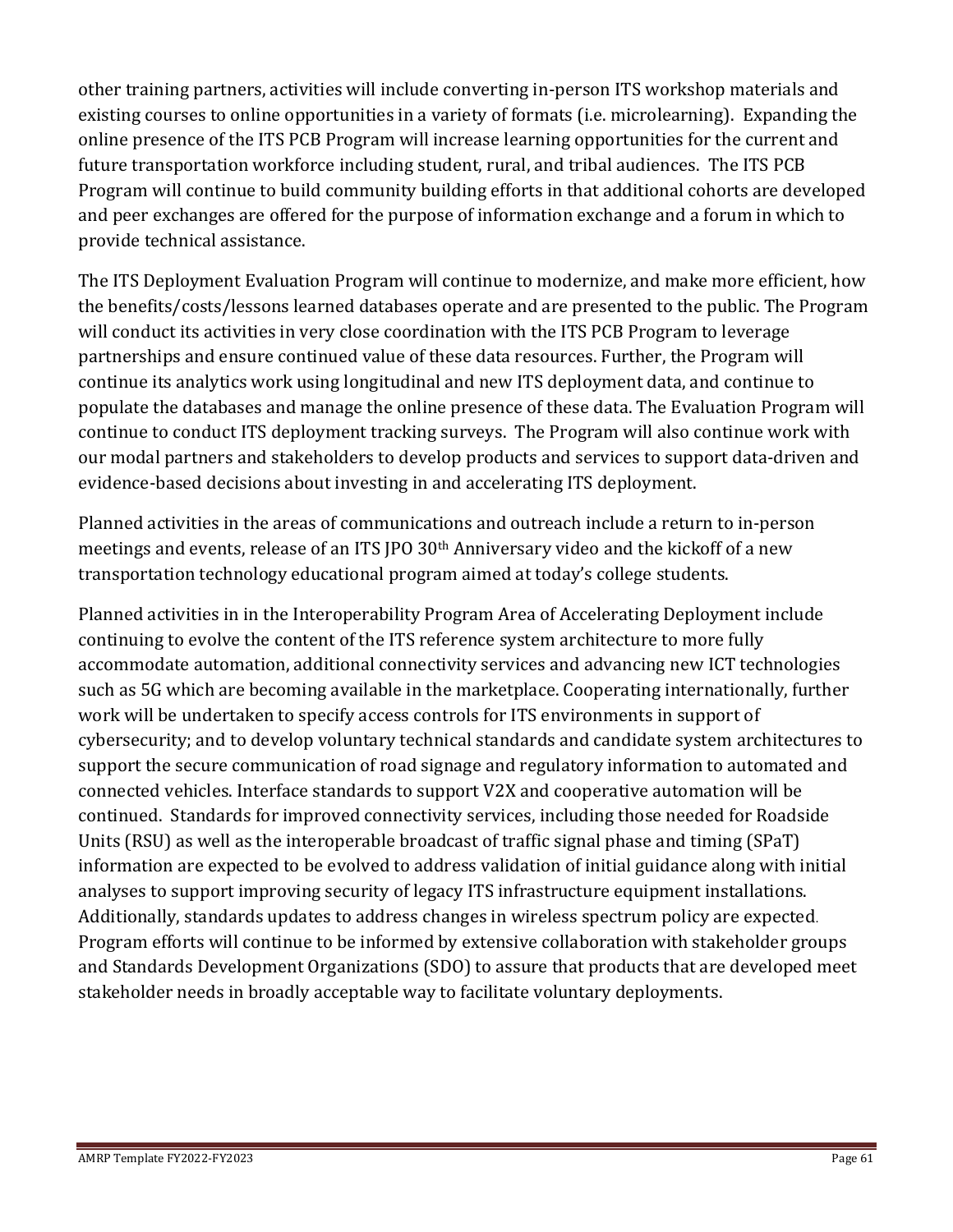## **Data Access and Exchanges Program**

#### <span id="page-61-0"></span>**Program Description:**

This research area focuses on enabling access to core transportation data across the ITS ecosystem, including data and source code generated through the DOT's ITS research investments, to accelerate deployment of new ITS technologies, cut the time from research to insight and policymaking, and drive secondary research results. This, in turn, increases return on federal investment in research and demonstration projects and accelerates multi-modal, data-driven, trusted evaluations of potential safety, mobility, and other benefits to inform future policy and investment decisions. While enabling broader ITS research and deployment activities, these investments drive implementation of various Federal and USDOT directives on increasing access to data, source code, and federally funded research results.

#### **Program Objectives:**

Consistent with the ITS JPO Strategic Plan, this research area will continue to help identify, prioritize, monitor, and – where necessary – address multi-modal data exchanges across traditional organizational boundaries.

#### **Anticipated Program Activities:**

*Research Data Access* **–** ITS JPO anticipates that activities in FY2023 will be analogous to activities in FY2022, with the number of projects requiring data and source code management support increasing while the cost of supporting each project decreases due to improved efficiencies and economies of scale. Whether an increase in funding for new shared services and features is needed in FY2023 will depend on the nature of the research projects launched in FY2021 and FY2022, since new types of research may produce novel forms of data and source code. Funding and activities will also depend on planned activities in FY2022 such as shared service handoffs and establishment of new, related Centers of Excellence elsewhere in the Department. Specific funding levels and activities will be developed in collaboration with the ITS research program managers and shared service partners.

*Data Exchanges* **–** ITS JPO anticipates that activities in FY2023 will be analogous to activities in FY2022, though new data exchange identified in FY2022 could result in new projects to address those data exchange needs in FY2023.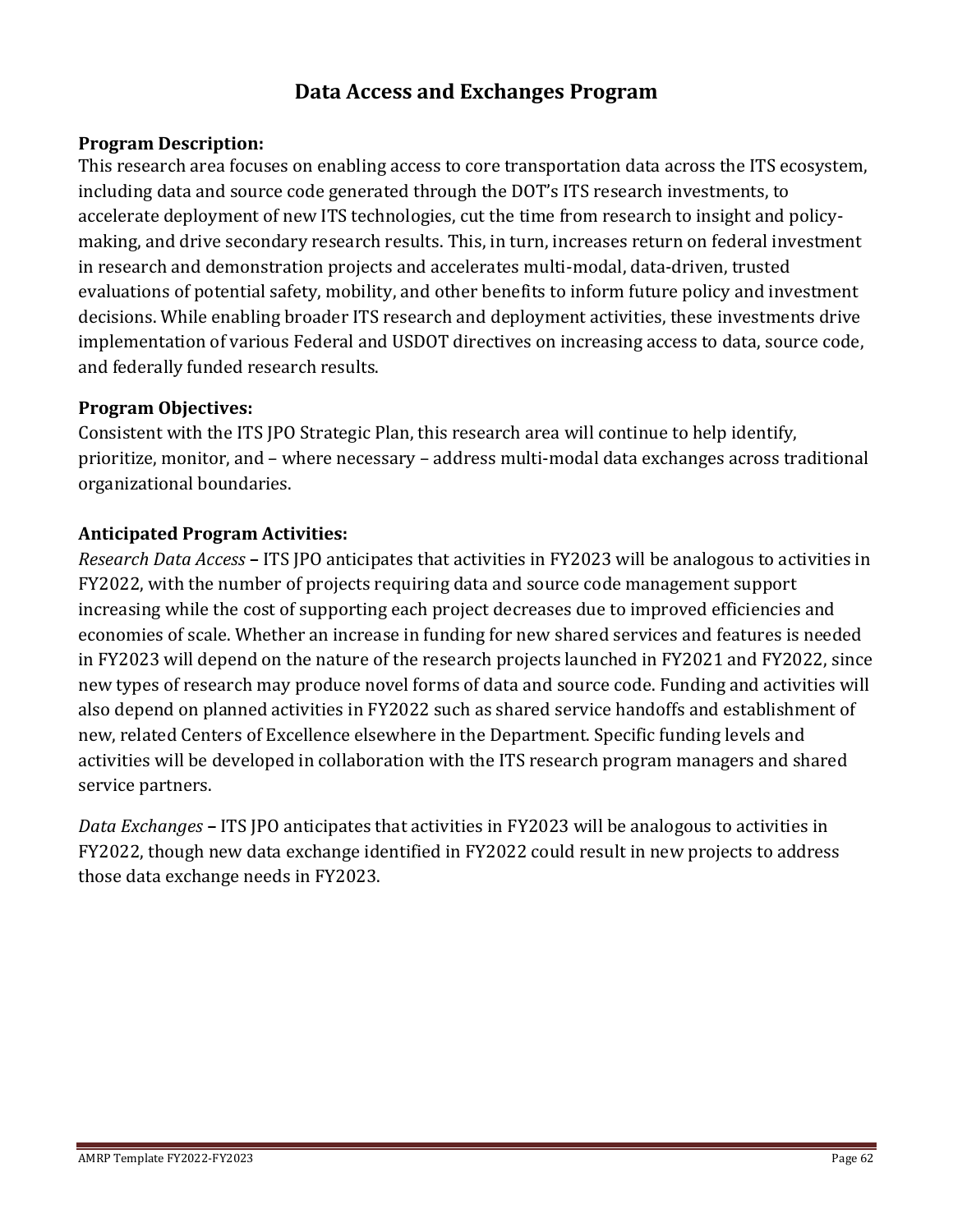# <span id="page-62-0"></span>**Advanced Transportation and Congestion Management Technologies Deployment (ATCMTD)**

### **Program Description:**

The ATCMTD is statutorily required in the FAST Act Section 6004, 23 U.S.C. 503(c)(4). The ATCMTD grants are managed by FHWA and the ITS JPO contributes a mandated percentage of funding through FHWA to annually satisfy the requirement.

The language provided here duplicates the language provided in the FHWA AMRP for consistency.

The Advanced Transportation and Congestion Management Technologies Deployment Initiative (ATCMTD) Program is intended to provide funding for eligible entities to develop model deployment sites for large scale implementation and operation of a diverse set of technologies in various geographic regions. As the program is aimed at the rapid deployment of advanced technologies, limited expenditures for infrastructure construction is anticipated in grant application. The stated purpose is to reduce costs and increase return on investments; deliver environmental benefits through increased mobility; enhance transportation system operations; improve safety; improve collection and dissemination of real-time information; monitor transportation assets; deliver economic benefits; and accelerate deployment of connected and autonomous vehicle technologies. Successful proposals will contain quantifiable system performance objectives, use innovative technologies and strategies, and a plan for long term operation and maintenance of the deployed technologies. The U.S. Department of Transportation (DOT) encourages partnering among the private sector, public agencies, research institutions, technology leaders, and other transportation stakeholders.

#### **Program Objectives:**

The DOT's vision for the ATCMTD initiative is the deployment of advanced technologies and related strategies to address issues and challenges in safety, mobility, sustainability, economic vitality, and air quality that are confronted by transportation systems owners and operators. The advanced technologies are integrated into the routine functions of the location or jurisdiction, and play a critical role in helping agencies and the public address their challenges. Management systems within transportation and across other sectors (e.g., human services, energy, and logistics) share information and data to communicate among agencies and with the public. These management systems provide benefits by maximizing efficiencies based on the intelligent management of assets and the sharing of information using integrated technology solutions. USDOT shares the advanced technology solutions and the lessons learned from their deployment with other locations, scaled in scope and size, to increase successful deployments and provide widespread benefits to the public and agencies.

### **Anticipated Program Activities:**

In FY23, the ATCMTD program will request proposals for new grant awards, complete the awards under the previous solicitation, and manage the existing grant awards. Additionally, the program will publish first ATCMTD annual report as mandated by the FAST Act.